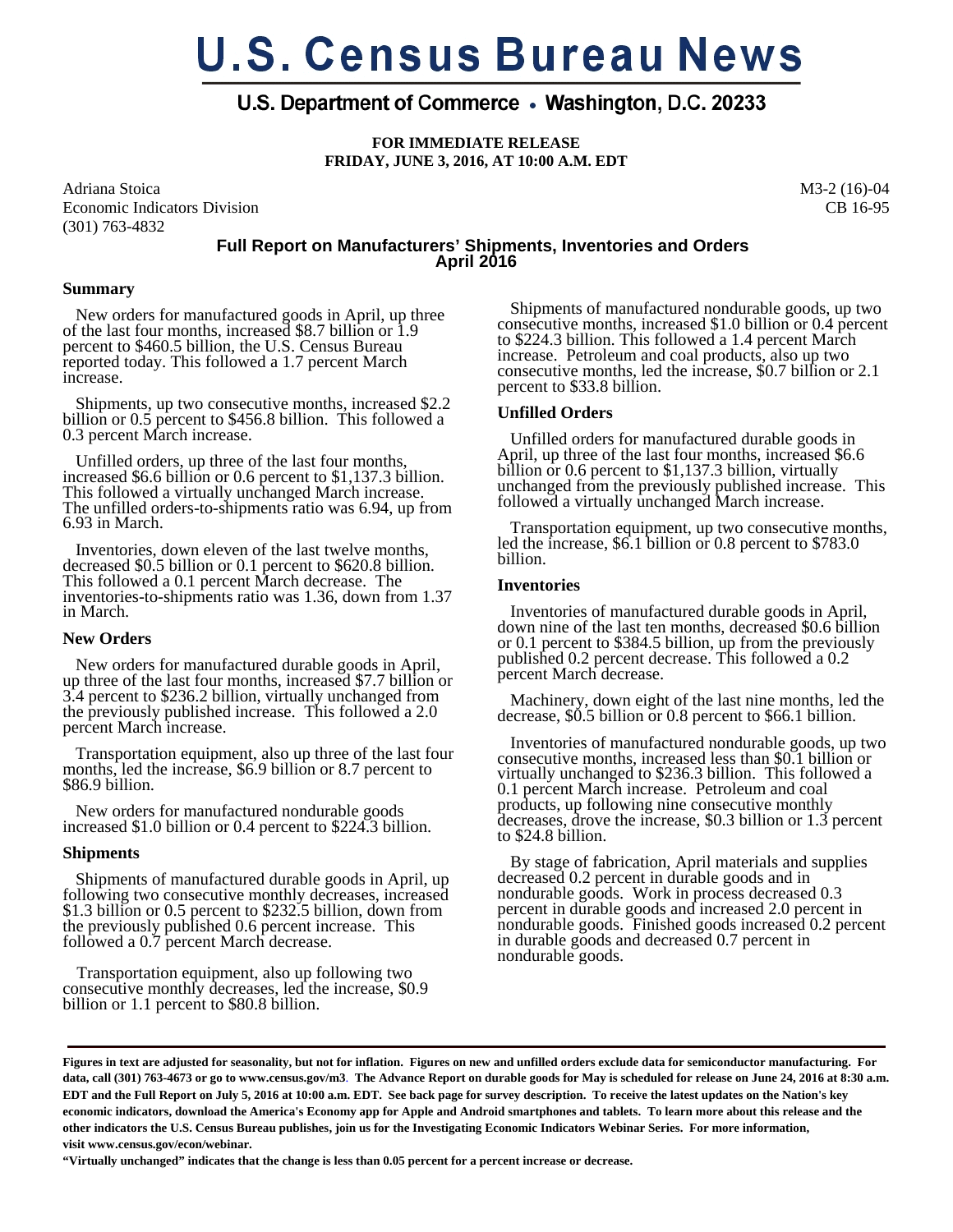#### **Table 1. Value of Manufacturers' Shipments for Industry Groups**<sup>1</sup>

**[Estimates are shown in millions of dollars and are based on data from the Manufacturers' Shipments, Inventories, and Orders Survey.]** 

| <b>Monthly</b><br><b>Percent Change</b><br><b>Monthly</b><br>Year to date<br>% Change<br>Industry<br>Feb.<br>Mar.<br>Mar.<br>Feb.<br>2016/<br>Apr.<br>Mar.<br>Feb.<br>Jan.<br>Apr.<br>Apr.<br>2016 <sup>p</sup><br>2016<br>$2016^p$<br>2016<br>2015<br>2015<br>2015<br>2016'<br>Apr.<br>Mar.<br>Feb.<br>2016 <sup>r</sup><br>$2016^p$<br>454,540<br>453,120<br>0.3<br>$-0.6$<br>486,063<br>475,879<br>1,785,545<br>1,836,916<br>$-2.8$<br>All manufacturing industries<br>456,785<br>0.5<br>453,739<br>436,362<br>375,985<br>374,623<br>371,164<br>0.9<br>$-0.5$<br>375,058<br>394,581<br>355,539<br>395,651<br>1,465,481<br>1,526,743<br>$-4.0$<br>Excluding transportation<br>0.4<br>442,021<br>440,598<br>0.3<br>443.420<br>471,488<br>424,421<br>465,036<br>$-3.0$<br>Excluding defense<br>445,410<br>0.8<br>$-0.7$<br>1.739.156<br>1,793,183<br>With unfilled orders<br>163,882<br>163,193<br>163,483<br>$-0.2$<br>$-0.9$<br>159,921<br>179,502<br>157,534<br>640,502<br>648,040<br>$-1.2$<br>0.4<br>165,175<br>232,476<br>232,924<br>225,222<br>231,225<br>0.5<br>$-0.7$<br>$-0.8$<br>229,034<br>253,239<br>235,512<br>912,019<br>913,520<br>$-0.2$<br>Durable goods industries<br>8,234<br>8,466<br>8,234<br>$-2.7$<br>2.8<br>8,717<br>8,443<br>7,574<br>8,230<br>31,495<br>29,604<br>6.4<br>1.8<br>$-0.3$<br>9,890<br>9,927<br>9,954<br>$-0.4$<br>9,903<br>9,917<br>8,798<br>36,906<br>35,050<br>5.3<br>Nonmetallic mineral products<br>1.1<br>9,634<br>17,767<br>17,674<br>0.5<br>0.2<br>$-0.7$<br>17,982<br>18,839<br>17,621<br>20,274<br>71,444<br>$-12.7$<br>17,644<br>81,844<br>$-0.8$<br>7,876<br>8,049<br>8,244<br>31,932<br>38,629<br>$-17.3$<br>Iron and steel mills<br>8,009<br>7,943<br>1.7<br>$-1.3$<br>7,877<br>9,483<br>8,247<br>8,292<br>8,166<br>$-0.5$<br>1.5<br>8,403<br>8,973<br>8,229<br>33,451<br>36,710<br>$-8.9$<br>Aluminum and nonferrous metals<br>$-0.1$<br>9,123<br>0.3<br>$-1.9$<br>1,530<br>1,622<br>$-6.8$<br>Ferrous metal foundries<br>1,511<br>1,506<br>1,535<br>$-0.7$<br>1,515<br>1,668<br>6,061<br>6,505<br>29,969<br>29,512<br>29,559<br>1.5<br>$-0.2$<br>$-0.7$<br>30,061<br>30,794<br>28,664<br>30,230<br>116,679<br>116,495<br>0.2<br>Fabricated metal products<br>$-0.6$<br>0.2<br>30,043<br>$-5.1$<br>30,440<br>30,630<br>30,580<br>$-1.3$<br>30,772<br>34,160<br>33,092<br>121,675<br>128,194<br>1,757<br>1,743<br>0.8<br>1.1<br>$-4.6$<br>2,298<br>2,244<br>2,102<br>2,557<br>9,406<br>$-11.7$<br>1,724<br>8,307<br>Farm machinery<br>2,975<br>2,975<br>2,984<br>$-0.3$<br>3,061<br>3,302<br>$-23.8$<br>Construction machinery<br>0.0<br>4.6<br>2,914<br>3,941<br>11,636<br>15,273<br>Mining, oil field, and<br>936<br>1,205<br>1,162<br>$-22.3$<br>3.7<br>$-5.8$<br>852<br>1,310<br>1,104<br>1,748<br>4,376<br>7,879<br>$-44.5$<br>gas field machinery<br>2,580<br>2,505<br>2,437<br>3.0<br>2.8<br>$-2.4$<br>2,347<br>2,810<br>2,237<br>9,445<br>8,331<br>13.4<br>2,160<br>Industrial machinery<br>443<br>450<br>432<br>$-1.6$<br>4.2<br>$-1.8$<br>383<br>518<br>378<br>381<br>1,634<br>1,570<br>4.1<br>Photographic equipment<br>Ventilation, heating, air-conditioning,<br>3,435<br>3,536<br>3,570<br>$-2.9$<br>$-1.0$<br>0.2<br>3,341<br>3,017<br>3,531<br>12,935<br>12,812<br>1.0<br>and refrigeration equipment<br>3,774<br>$-2.4$<br>$-3.6$<br>2,835<br>Metalworking machinery<br>3,095<br>2,976<br>3,049<br>4.0<br>3,271<br>2,782<br>2,586<br>11,588<br>10,184<br>13.8<br>Turbines, generators, and other<br>3,805<br>3,962<br>3,962<br>$-4.0$<br>0.0<br>$-0.4$<br>3,898<br>4,106<br>4,037<br>4,478<br>15,744<br>18,155<br>$-13.3$<br>power transmission equipment<br>3,021<br>2,882<br>2,958<br>4.8<br>$-2.6$<br>2,912<br>3,128<br>2,911<br>2,556<br>9,559<br>21.7<br>Material handling equipment<br>$-4.0$<br>11,636<br>26,355<br>26,280<br>26,344<br>0.3<br>$-0.2$<br>$-0.9$<br>24,488<br>28,942<br>23,734<br>24,486<br>100,261<br>96,422<br>4.0<br>Computers and electronic products <sup>2</sup><br>621<br>2.1<br>2,223<br>2,791<br>596<br>584<br>4.2<br>$-16.1$<br>564<br>620<br>461<br>769<br>$-20.4$<br>623<br>522<br>575<br>19.3<br>$-9.2$<br>405<br>384<br>1,938<br>0.4<br>Computer storage devices<br>5.5<br>789<br>318<br>1,945<br>660<br>$-12.2$<br>535<br>3,044<br>$-19.0$<br>Other peripheral equipment<br>666<br>752<br>0.9<br>$-5.1$<br>857<br>573<br>667<br>2,465<br>Nondefense communications<br>2,988<br>3,075<br>2,986<br>3.0<br>2,641<br>2,625<br>2,774<br>11,178<br>11,363<br>$-1.6$<br>$-2.8$<br>1.3<br>3,588<br>271<br>278<br>322<br>$-2.5$<br>$-13.7$<br>20.1<br>270<br>295<br>316<br>343<br>1,366<br>$-18.6$<br>Defense communications equipment<br>1,112<br>365<br>337<br>359<br>8.3<br>$-6.1$<br>$-0.8$<br>298<br>327<br>311<br>177<br>1,218<br>664<br>83.4<br>Audio and video equipment<br>4,473<br>4,837<br>17,550<br>15,031<br>16.8<br>4,681<br>4,612<br>4,602<br>1.5<br>0.2<br>$-0.5$<br>4,170<br>4,145<br>Electronic components<br>Nondefense search and navigation<br>1,374<br>1,371<br>1,370<br>0.2<br>0.1<br>$-2.0$<br>1,067<br>5,299<br>4,647<br>14.0<br>1,160<br>1,648<br>1,344<br>Defense search and navigation<br>2,502<br>0.7<br>$-1.4$<br>2,234<br>2,424<br>2,337<br>9,331<br>0.4<br>2,519<br>2,476<br>1.1<br>2,716<br>9,371<br>Electromedical, measuring,<br>6.9<br>and control instruments<br>9,035<br>8,858<br>8,838<br>2.0<br>0.2<br>0.0<br>8,327<br>10,060<br>8,180<br>7,745<br>34,056<br>31,857<br>Electrical equipment, appliances,<br>9,444<br>9,319<br>9,357<br>$-0.4$<br>$-2.6$<br>9,210<br>9,919<br>8,933<br>36,535<br>$-8.9$<br>1.3<br>10,160<br>40,118<br>1,071<br>0.9<br>1,084<br>1,031<br>4,093<br>5.7<br>1,061<br>1,048<br>1.2<br>1,030<br>997<br>3,874<br>Electric lighting equipment<br>$-1.7$<br>2.6<br>$-2.8$<br>$-3.5$<br>1,448<br>1,499<br>1,310<br>$-11.0$<br>Household appliances<br>1,411<br>1,375<br>1,415<br>1,632<br>5,448<br>6,124<br>2,912<br>2,940<br>2,944<br>$-1.0$<br>$-0.1$<br>2,733<br>3,305<br>2,866<br>3,125<br>$-10.5$<br>Electrical equipment<br>$-1.1$<br>11,454<br>12,801<br>805<br>801<br>813<br>0.5<br>$-1.5$<br>788<br>732<br>2,987<br>3,171<br>$-5.8$<br>$-1.3$<br>754<br>811<br>1.1<br>$-2.5$<br>3.2<br>Transportation equipment<br>80,800<br>79,917<br>81,956<br>$-0.7$<br>78,681<br>91,482<br>80,823<br>80,228<br>320,064<br>310,173<br>10,088<br>9,989<br>10,548<br>1.0<br>$-5.3$<br>$-2.1$<br>9,640<br>11,107<br>10,805<br>11,248<br>40,908<br>41,919<br>$-2.4$<br>15,698<br>14,964<br>15,953<br>$-6.2$<br>15,625<br>17,102<br>16,244<br>11.5<br>Light trucks and utility vehicles<br>4.9<br>1.0<br>14,549<br>62,170<br>55,779<br>2.1<br>$-1.0$<br>$-2.4$<br>$-10.5$<br>Heavy duty trucks<br>2,408<br>2,358<br>2,381<br>2,420<br>2,576<br>2,263<br>2,794<br>9,339<br>10,439<br>Motor vehicle bodies, parts,<br>27,893<br>27,067<br>27,437<br>$-1.3$<br>0.5<br>28,548<br>30,121<br>28,444<br>26,510<br>101,427<br>9.8<br>3.1<br>111,416<br>13,501<br>13,093<br>0.0<br>11,873<br>16,038<br>11,323<br>52,970<br>$-5.9$<br>Nondefense aircraft and parts<br>13,087<br>3.2<br>$-7.4$<br>13,399<br>49,836<br>$-4.7$<br>4,437<br>$-23.7$<br>4.5<br>0.1<br>5,687<br>3,789<br>15,914<br>Defense aircraft and parts<br>3,539<br>4,638<br>3,065<br>4,064<br>16,691<br>3,028<br>3,081<br>3,169<br>$-1.7$<br>$-2.8$<br>6.4<br>3,007<br>3,163<br>2,782<br>11,905<br>10,550<br>12.8<br>3,318<br>0.0<br>7.3<br>Furniture and related products<br>6,335<br>6,336<br>6,215<br>1.9<br>$-0.4$<br>6,244<br>6,477<br>6,178<br>5,928<br>24,715<br>23,042<br>0.6<br>Miscellaneous durable goods<br>13,242<br>13,164<br>13,081<br>0.6<br>-1.6<br>12.976<br>14,266<br>12,854<br>13,250<br>52,245<br>52,578<br>-0.6<br>224,309<br>223,315<br>220,196<br>232,824<br>923,396<br>Nondurable goods industries<br>0.4<br>1.4<br>$-0.4$<br>224,705<br>211,140<br>240,367<br>873,526<br>$-5.4$<br>64,236<br>64,236<br>64,101<br>0.0<br>0.2<br>$-0.4$<br>62,543<br>65,947<br>63,497<br>62,917<br>254,007<br>253,933<br>0.0<br>8,034<br>8,053<br>0.0<br>$-0.3$<br>7,537<br>8,278<br>7,988<br>31,584<br>31,071<br>1.7<br>Grain and oilseed milling<br>8,031<br>1.0<br>7,602<br>9,095<br>0.4<br>$-0.4$<br>9,386<br>8,653<br>36,033<br>$-0.8$<br>9,217<br>9,182<br>$-1.3$<br>8,848<br>8,972<br>35,752<br>1.7<br>$-0.6$<br>$-6.2$<br>Meat, poultry, and seafood products<br>17,882<br>17,934<br>17,642<br>$-0.3$<br>17,755<br>18,006<br>17,479<br>18,675<br>70,138<br>74,775<br>12,318<br>12,242<br>11,878<br>0.6<br>3.1<br>$-0.5$<br>12,335<br>12,515<br>11,161<br>12,559<br>46,587<br>46,670<br>$-0.2$<br>Beverage and tobacco products<br>9,208<br>2.6<br>9,191<br>9,216<br>9,078<br>$-0.3$<br>1.5<br>$-2.5$<br>9,489<br>8,361<br>9,095<br>35,002<br>34,111<br>3,026<br>2,800<br>3.3<br>8.1<br>6.4<br>3,026<br>2,800<br>3,464<br>11,585<br>$-7.8$<br>3,127<br>3,127<br>12,559<br>$-0.1$<br>0.9<br>$-1.9$<br>2,517<br>2,520<br>2,497<br>$-1.3$<br>2,600<br>2,652<br>2,473<br>2,659<br>10,072<br>10,264<br>1,975<br>1,959<br>0.8<br>1.1<br>$-2.2$<br>2,064<br>2,047<br>1,973<br>2,092<br>7,882<br>$-3.5$<br>1,938<br>8,170<br>2.2<br>1,049<br>1,039<br>926<br>974<br>1,003<br>860<br>3,647<br>4.2<br>1,017<br>1.0<br>0.4<br>3,799<br>332<br>$-0.6$<br>$-1.2$<br>$-17.8$<br>Leather and allied products<br>334<br>338<br>$-3.4$<br>343<br>353<br>345<br>428<br>1,361<br>1,655<br>15,216<br>15,246<br>$-0.2$<br>0.6<br>14,962<br>15,654<br>14,683<br>59,801<br>0.4<br>15,155<br>$-0.8$<br>15,110<br>60,023<br>$-0.8$<br>0.2<br>6,610<br>6,953<br>6,533<br>6,823<br>26,851<br>$-1.2$<br>Pulp, paper, and paperboard mills<br>6,719<br>6,776<br>6,764<br>$-1.6$<br>27,169<br>4,731<br>4,703<br>4,690<br>0.6<br>0.3<br>4,660<br>4,843<br>4,496<br>4,619<br>18,410<br>17,986<br>2.4<br>Paperboard containers<br>1.0<br>$-0.2$<br>7,116<br>7,168<br>7,180<br>$-0.7$<br>$-0.2$<br>7,259<br>7,506<br>6,677<br>7,374<br>28,147<br>27,707<br>1.6<br>33,791<br>30,926<br>2.1<br>7.1<br>$-1.0$<br>34,299<br>32,658<br>26,929<br>49,760<br>121,320<br>179,766<br>$-32.5$<br>Petroleum and coal products<br>33,112<br>30,174<br>29,650<br>27,514<br>7.8<br>$-1.6$<br>29,237<br>23,962<br>108,935<br>$-35.0$<br>Petroleum refineries<br>1.8<br>30,724<br>46,236<br>167,544<br>0.3<br>64,088<br>66,551<br>66,387<br>66,205<br>0.2<br>$-0.1$<br>67,855<br>72,318<br>66,984<br>265,062<br>256,134<br>3.5<br>Pesticides, fertilizers, and other<br>3,978<br>4,148<br>4,195<br>8.0<br>5,622<br>4,598<br>5,610<br>19,406<br>agricultural chemicals<br>$-4.1$<br>$-1.1$<br>6,161<br>18,094<br>7.3<br>Pharmaceuticals and medicines<br>21,778<br>21,697<br>21,819<br>0.4<br>$-0.6$<br>21,115<br>22,882<br>20,547<br>18,374<br>85,385<br>70,384<br>21.3<br>$-1.4$<br>0.3<br>3,990<br>Paints, coatings, and adhesives<br>3,701<br>3,650<br>3,583<br>1.4<br>1.9<br>4,031<br>3,378<br>3,751<br>14,484<br>13,326<br>8.7<br>Plastics and rubber products<br>19,208<br>19,072<br>18,961<br>0.7<br>0.6<br>0.3<br>19,519<br>20,200<br>18,311<br>19,624<br>75,266<br>75,649<br>$-0.5$ |  | <b>Seasonally Adjusted</b> |  |  |  | <b>Not Seasonally Adjusted</b> |  |  |
|-------------------------------------------------------------------------------------------------------------------------------------------------------------------------------------------------------------------------------------------------------------------------------------------------------------------------------------------------------------------------------------------------------------------------------------------------------------------------------------------------------------------------------------------------------------------------------------------------------------------------------------------------------------------------------------------------------------------------------------------------------------------------------------------------------------------------------------------------------------------------------------------------------------------------------------------------------------------------------------------------------------------------------------------------------------------------------------------------------------------------------------------------------------------------------------------------------------------------------------------------------------------------------------------------------------------------------------------------------------------------------------------------------------------------------------------------------------------------------------------------------------------------------------------------------------------------------------------------------------------------------------------------------------------------------------------------------------------------------------------------------------------------------------------------------------------------------------------------------------------------------------------------------------------------------------------------------------------------------------------------------------------------------------------------------------------------------------------------------------------------------------------------------------------------------------------------------------------------------------------------------------------------------------------------------------------------------------------------------------------------------------------------------------------------------------------------------------------------------------------------------------------------------------------------------------------------------------------------------------------------------------------------------------------------------------------------------------------------------------------------------------------------------------------------------------------------------------------------------------------------------------------------------------------------------------------------------------------------------------------------------------------------------------------------------------------------------------------------------------------------------------------------------------------------------------------------------------------------------------------------------------------------------------------------------------------------------------------------------------------------------------------------------------------------------------------------------------------------------------------------------------------------------------------------------------------------------------------------------------------------------------------------------------------------------------------------------------------------------------------------------------------------------------------------------------------------------------------------------------------------------------------------------------------------------------------------------------------------------------------------------------------------------------------------------------------------------------------------------------------------------------------------------------------------------------------------------------------------------------------------------------------------------------------------------------------------------------------------------------------------------------------------------------------------------------------------------------------------------------------------------------------------------------------------------------------------------------------------------------------------------------------------------------------------------------------------------------------------------------------------------------------------------------------------------------------------------------------------------------------------------------------------------------------------------------------------------------------------------------------------------------------------------------------------------------------------------------------------------------------------------------------------------------------------------------------------------------------------------------------------------------------------------------------------------------------------------------------------------------------------------------------------------------------------------------------------------------------------------------------------------------------------------------------------------------------------------------------------------------------------------------------------------------------------------------------------------------------------------------------------------------------------------------------------------------------------------------------------------------------------------------------------------------------------------------------------------------------------------------------------------------------------------------------------------------------------------------------------------------------------------------------------------------------------------------------------------------------------------------------------------------------------------------------------------------------------------------------------------------------------------------------------------------------------------------------------------------------------------------------------------------------------------------------------------------------------------------------------------------------------------------------------------------------------------------------------------------------------------------------------------------------------------------------------------------------------------------------------------------------------------------------------------------------------------------------------------------------------------------------------------------------------------------------------------------------------------------------------------------------------------------------------------------------------------------------------------------------------------------------------------------------------------------------------------------------------------------------------------------------------------------------------------------------------------------------------------------------------------------------------------------------------------------------------------------------------------------------------------------------------------------------------------------------------------------------------------------------------------------------------------------------------------------------------------------------------------------------------------------------------------------------------------------------------------------------------------------------------------------------------------------------------------------------------------------------------------------------------------------------------------------------------------------------------------------------------------------------------------------------------------------------------------------------------------------------------------------------------------------------------------------------------------------------------------------------------------------------------------------------------------------------------------------------------------------------------------------------------------------------------------------------------------------------------------------------------------------------------------------------------------------------------------------------------------------------------------------------------------------------------------------------------------------------------------------------------------------------------------------------------------------------------------------------------------------------------------------------------------------------------------------------------------------------------------------------------------------------------------------------------------------------------------------------------------------------------------------------------------------------------------------------------------------------------------------------------------------------------------------------------------------------------------------------------------------------------------------------------------------------------------------------------------------------------------------------------------------------------------------------------------------------------------------------------------------------------------------------------------------------------------------------------------------------------------------------------------------------------------------------------------------------------------------------------------------------------------------------------------------------------------------------------------------------------------------------------------------------------------------------------------------------------------------------------------------------------------------------------------------------------------------------------------------------------------------------------------------------------------------------------------------------------------------------------------------------------------------------------------------------------------------------------------------------------------------------------------------------------------------------------------------------------------------------------------------------------------------------------------------------------------------------------------------------------------------------------------------------------|--|----------------------------|--|--|--|--------------------------------|--|--|
|                                                                                                                                                                                                                                                                                                                                                                                                                                                                                                                                                                                                                                                                                                                                                                                                                                                                                                                                                                                                                                                                                                                                                                                                                                                                                                                                                                                                                                                                                                                                                                                                                                                                                                                                                                                                                                                                                                                                                                                                                                                                                                                                                                                                                                                                                                                                                                                                                                                                                                                                                                                                                                                                                                                                                                                                                                                                                                                                                                                                                                                                                                                                                                                                                                                                                                                                                                                                                                                                                                                                                                                                                                                                                                                                                                                                                                                                                                                                                                                                                                                                                                                                                                                                                                                                                                                                                                                                                                                                                                                                                                                                                                                                                                                                                                                                                                                                                                                                                                                                                                                                                                                                                                                                                                                                                                                                                                                                                                                                                                                                                                                                                                                                                                                                                                                                                                                                                                                                                                                                                                                                                                                                                                                                                                                                                                                                                                                                                                                                                                                                                                                                                                                                                                                                                                                                                                                                                                                                                                                                                                                                                                                                                                                                                                                                                                                                                                                                                                                                                                                                                                                                                                                                                                                                                                                                                                                                                                                                                                                                                                                                                                                                                                                                                                                                                                                                                                                                                                                                                                                                                                                                                                                                                                                                                                                                                                                                                                                                                                                                                                                                                                                                                                                                                                                                                                                                                                                                                                                                                                                                                                                                                                                                                                                                                                                                                                                                                                                                                                                                                                                                                                                                                                                                                                                                                                                                                                                                                                                                                                                                                                                                                                                                                                                                                                                                                                                                                                                                                                         |  |                            |  |  |  |                                |  |  |
|                                                                                                                                                                                                                                                                                                                                                                                                                                                                                                                                                                                                                                                                                                                                                                                                                                                                                                                                                                                                                                                                                                                                                                                                                                                                                                                                                                                                                                                                                                                                                                                                                                                                                                                                                                                                                                                                                                                                                                                                                                                                                                                                                                                                                                                                                                                                                                                                                                                                                                                                                                                                                                                                                                                                                                                                                                                                                                                                                                                                                                                                                                                                                                                                                                                                                                                                                                                                                                                                                                                                                                                                                                                                                                                                                                                                                                                                                                                                                                                                                                                                                                                                                                                                                                                                                                                                                                                                                                                                                                                                                                                                                                                                                                                                                                                                                                                                                                                                                                                                                                                                                                                                                                                                                                                                                                                                                                                                                                                                                                                                                                                                                                                                                                                                                                                                                                                                                                                                                                                                                                                                                                                                                                                                                                                                                                                                                                                                                                                                                                                                                                                                                                                                                                                                                                                                                                                                                                                                                                                                                                                                                                                                                                                                                                                                                                                                                                                                                                                                                                                                                                                                                                                                                                                                                                                                                                                                                                                                                                                                                                                                                                                                                                                                                                                                                                                                                                                                                                                                                                                                                                                                                                                                                                                                                                                                                                                                                                                                                                                                                                                                                                                                                                                                                                                                                                                                                                                                                                                                                                                                                                                                                                                                                                                                                                                                                                                                                                                                                                                                                                                                                                                                                                                                                                                                                                                                                                                                                                                                                                                                                                                                                                                                                                                                                                                                                                                                                                                                                                         |  |                            |  |  |  |                                |  |  |
|                                                                                                                                                                                                                                                                                                                                                                                                                                                                                                                                                                                                                                                                                                                                                                                                                                                                                                                                                                                                                                                                                                                                                                                                                                                                                                                                                                                                                                                                                                                                                                                                                                                                                                                                                                                                                                                                                                                                                                                                                                                                                                                                                                                                                                                                                                                                                                                                                                                                                                                                                                                                                                                                                                                                                                                                                                                                                                                                                                                                                                                                                                                                                                                                                                                                                                                                                                                                                                                                                                                                                                                                                                                                                                                                                                                                                                                                                                                                                                                                                                                                                                                                                                                                                                                                                                                                                                                                                                                                                                                                                                                                                                                                                                                                                                                                                                                                                                                                                                                                                                                                                                                                                                                                                                                                                                                                                                                                                                                                                                                                                                                                                                                                                                                                                                                                                                                                                                                                                                                                                                                                                                                                                                                                                                                                                                                                                                                                                                                                                                                                                                                                                                                                                                                                                                                                                                                                                                                                                                                                                                                                                                                                                                                                                                                                                                                                                                                                                                                                                                                                                                                                                                                                                                                                                                                                                                                                                                                                                                                                                                                                                                                                                                                                                                                                                                                                                                                                                                                                                                                                                                                                                                                                                                                                                                                                                                                                                                                                                                                                                                                                                                                                                                                                                                                                                                                                                                                                                                                                                                                                                                                                                                                                                                                                                                                                                                                                                                                                                                                                                                                                                                                                                                                                                                                                                                                                                                                                                                                                                                                                                                                                                                                                                                                                                                                                                                                                                                                                                                         |  |                            |  |  |  |                                |  |  |
|                                                                                                                                                                                                                                                                                                                                                                                                                                                                                                                                                                                                                                                                                                                                                                                                                                                                                                                                                                                                                                                                                                                                                                                                                                                                                                                                                                                                                                                                                                                                                                                                                                                                                                                                                                                                                                                                                                                                                                                                                                                                                                                                                                                                                                                                                                                                                                                                                                                                                                                                                                                                                                                                                                                                                                                                                                                                                                                                                                                                                                                                                                                                                                                                                                                                                                                                                                                                                                                                                                                                                                                                                                                                                                                                                                                                                                                                                                                                                                                                                                                                                                                                                                                                                                                                                                                                                                                                                                                                                                                                                                                                                                                                                                                                                                                                                                                                                                                                                                                                                                                                                                                                                                                                                                                                                                                                                                                                                                                                                                                                                                                                                                                                                                                                                                                                                                                                                                                                                                                                                                                                                                                                                                                                                                                                                                                                                                                                                                                                                                                                                                                                                                                                                                                                                                                                                                                                                                                                                                                                                                                                                                                                                                                                                                                                                                                                                                                                                                                                                                                                                                                                                                                                                                                                                                                                                                                                                                                                                                                                                                                                                                                                                                                                                                                                                                                                                                                                                                                                                                                                                                                                                                                                                                                                                                                                                                                                                                                                                                                                                                                                                                                                                                                                                                                                                                                                                                                                                                                                                                                                                                                                                                                                                                                                                                                                                                                                                                                                                                                                                                                                                                                                                                                                                                                                                                                                                                                                                                                                                                                                                                                                                                                                                                                                                                                                                                                                                                                                                                         |  |                            |  |  |  |                                |  |  |
|                                                                                                                                                                                                                                                                                                                                                                                                                                                                                                                                                                                                                                                                                                                                                                                                                                                                                                                                                                                                                                                                                                                                                                                                                                                                                                                                                                                                                                                                                                                                                                                                                                                                                                                                                                                                                                                                                                                                                                                                                                                                                                                                                                                                                                                                                                                                                                                                                                                                                                                                                                                                                                                                                                                                                                                                                                                                                                                                                                                                                                                                                                                                                                                                                                                                                                                                                                                                                                                                                                                                                                                                                                                                                                                                                                                                                                                                                                                                                                                                                                                                                                                                                                                                                                                                                                                                                                                                                                                                                                                                                                                                                                                                                                                                                                                                                                                                                                                                                                                                                                                                                                                                                                                                                                                                                                                                                                                                                                                                                                                                                                                                                                                                                                                                                                                                                                                                                                                                                                                                                                                                                                                                                                                                                                                                                                                                                                                                                                                                                                                                                                                                                                                                                                                                                                                                                                                                                                                                                                                                                                                                                                                                                                                                                                                                                                                                                                                                                                                                                                                                                                                                                                                                                                                                                                                                                                                                                                                                                                                                                                                                                                                                                                                                                                                                                                                                                                                                                                                                                                                                                                                                                                                                                                                                                                                                                                                                                                                                                                                                                                                                                                                                                                                                                                                                                                                                                                                                                                                                                                                                                                                                                                                                                                                                                                                                                                                                                                                                                                                                                                                                                                                                                                                                                                                                                                                                                                                                                                                                                                                                                                                                                                                                                                                                                                                                                                                                                                                                                                         |  |                            |  |  |  |                                |  |  |
|                                                                                                                                                                                                                                                                                                                                                                                                                                                                                                                                                                                                                                                                                                                                                                                                                                                                                                                                                                                                                                                                                                                                                                                                                                                                                                                                                                                                                                                                                                                                                                                                                                                                                                                                                                                                                                                                                                                                                                                                                                                                                                                                                                                                                                                                                                                                                                                                                                                                                                                                                                                                                                                                                                                                                                                                                                                                                                                                                                                                                                                                                                                                                                                                                                                                                                                                                                                                                                                                                                                                                                                                                                                                                                                                                                                                                                                                                                                                                                                                                                                                                                                                                                                                                                                                                                                                                                                                                                                                                                                                                                                                                                                                                                                                                                                                                                                                                                                                                                                                                                                                                                                                                                                                                                                                                                                                                                                                                                                                                                                                                                                                                                                                                                                                                                                                                                                                                                                                                                                                                                                                                                                                                                                                                                                                                                                                                                                                                                                                                                                                                                                                                                                                                                                                                                                                                                                                                                                                                                                                                                                                                                                                                                                                                                                                                                                                                                                                                                                                                                                                                                                                                                                                                                                                                                                                                                                                                                                                                                                                                                                                                                                                                                                                                                                                                                                                                                                                                                                                                                                                                                                                                                                                                                                                                                                                                                                                                                                                                                                                                                                                                                                                                                                                                                                                                                                                                                                                                                                                                                                                                                                                                                                                                                                                                                                                                                                                                                                                                                                                                                                                                                                                                                                                                                                                                                                                                                                                                                                                                                                                                                                                                                                                                                                                                                                                                                                                                                                                                                         |  |                            |  |  |  |                                |  |  |
|                                                                                                                                                                                                                                                                                                                                                                                                                                                                                                                                                                                                                                                                                                                                                                                                                                                                                                                                                                                                                                                                                                                                                                                                                                                                                                                                                                                                                                                                                                                                                                                                                                                                                                                                                                                                                                                                                                                                                                                                                                                                                                                                                                                                                                                                                                                                                                                                                                                                                                                                                                                                                                                                                                                                                                                                                                                                                                                                                                                                                                                                                                                                                                                                                                                                                                                                                                                                                                                                                                                                                                                                                                                                                                                                                                                                                                                                                                                                                                                                                                                                                                                                                                                                                                                                                                                                                                                                                                                                                                                                                                                                                                                                                                                                                                                                                                                                                                                                                                                                                                                                                                                                                                                                                                                                                                                                                                                                                                                                                                                                                                                                                                                                                                                                                                                                                                                                                                                                                                                                                                                                                                                                                                                                                                                                                                                                                                                                                                                                                                                                                                                                                                                                                                                                                                                                                                                                                                                                                                                                                                                                                                                                                                                                                                                                                                                                                                                                                                                                                                                                                                                                                                                                                                                                                                                                                                                                                                                                                                                                                                                                                                                                                                                                                                                                                                                                                                                                                                                                                                                                                                                                                                                                                                                                                                                                                                                                                                                                                                                                                                                                                                                                                                                                                                                                                                                                                                                                                                                                                                                                                                                                                                                                                                                                                                                                                                                                                                                                                                                                                                                                                                                                                                                                                                                                                                                                                                                                                                                                                                                                                                                                                                                                                                                                                                                                                                                                                                                                                                         |  |                            |  |  |  |                                |  |  |
|                                                                                                                                                                                                                                                                                                                                                                                                                                                                                                                                                                                                                                                                                                                                                                                                                                                                                                                                                                                                                                                                                                                                                                                                                                                                                                                                                                                                                                                                                                                                                                                                                                                                                                                                                                                                                                                                                                                                                                                                                                                                                                                                                                                                                                                                                                                                                                                                                                                                                                                                                                                                                                                                                                                                                                                                                                                                                                                                                                                                                                                                                                                                                                                                                                                                                                                                                                                                                                                                                                                                                                                                                                                                                                                                                                                                                                                                                                                                                                                                                                                                                                                                                                                                                                                                                                                                                                                                                                                                                                                                                                                                                                                                                                                                                                                                                                                                                                                                                                                                                                                                                                                                                                                                                                                                                                                                                                                                                                                                                                                                                                                                                                                                                                                                                                                                                                                                                                                                                                                                                                                                                                                                                                                                                                                                                                                                                                                                                                                                                                                                                                                                                                                                                                                                                                                                                                                                                                                                                                                                                                                                                                                                                                                                                                                                                                                                                                                                                                                                                                                                                                                                                                                                                                                                                                                                                                                                                                                                                                                                                                                                                                                                                                                                                                                                                                                                                                                                                                                                                                                                                                                                                                                                                                                                                                                                                                                                                                                                                                                                                                                                                                                                                                                                                                                                                                                                                                                                                                                                                                                                                                                                                                                                                                                                                                                                                                                                                                                                                                                                                                                                                                                                                                                                                                                                                                                                                                                                                                                                                                                                                                                                                                                                                                                                                                                                                                                                                                                                                                         |  |                            |  |  |  |                                |  |  |
|                                                                                                                                                                                                                                                                                                                                                                                                                                                                                                                                                                                                                                                                                                                                                                                                                                                                                                                                                                                                                                                                                                                                                                                                                                                                                                                                                                                                                                                                                                                                                                                                                                                                                                                                                                                                                                                                                                                                                                                                                                                                                                                                                                                                                                                                                                                                                                                                                                                                                                                                                                                                                                                                                                                                                                                                                                                                                                                                                                                                                                                                                                                                                                                                                                                                                                                                                                                                                                                                                                                                                                                                                                                                                                                                                                                                                                                                                                                                                                                                                                                                                                                                                                                                                                                                                                                                                                                                                                                                                                                                                                                                                                                                                                                                                                                                                                                                                                                                                                                                                                                                                                                                                                                                                                                                                                                                                                                                                                                                                                                                                                                                                                                                                                                                                                                                                                                                                                                                                                                                                                                                                                                                                                                                                                                                                                                                                                                                                                                                                                                                                                                                                                                                                                                                                                                                                                                                                                                                                                                                                                                                                                                                                                                                                                                                                                                                                                                                                                                                                                                                                                                                                                                                                                                                                                                                                                                                                                                                                                                                                                                                                                                                                                                                                                                                                                                                                                                                                                                                                                                                                                                                                                                                                                                                                                                                                                                                                                                                                                                                                                                                                                                                                                                                                                                                                                                                                                                                                                                                                                                                                                                                                                                                                                                                                                                                                                                                                                                                                                                                                                                                                                                                                                                                                                                                                                                                                                                                                                                                                                                                                                                                                                                                                                                                                                                                                                                                                                                                                                         |  |                            |  |  |  |                                |  |  |
|                                                                                                                                                                                                                                                                                                                                                                                                                                                                                                                                                                                                                                                                                                                                                                                                                                                                                                                                                                                                                                                                                                                                                                                                                                                                                                                                                                                                                                                                                                                                                                                                                                                                                                                                                                                                                                                                                                                                                                                                                                                                                                                                                                                                                                                                                                                                                                                                                                                                                                                                                                                                                                                                                                                                                                                                                                                                                                                                                                                                                                                                                                                                                                                                                                                                                                                                                                                                                                                                                                                                                                                                                                                                                                                                                                                                                                                                                                                                                                                                                                                                                                                                                                                                                                                                                                                                                                                                                                                                                                                                                                                                                                                                                                                                                                                                                                                                                                                                                                                                                                                                                                                                                                                                                                                                                                                                                                                                                                                                                                                                                                                                                                                                                                                                                                                                                                                                                                                                                                                                                                                                                                                                                                                                                                                                                                                                                                                                                                                                                                                                                                                                                                                                                                                                                                                                                                                                                                                                                                                                                                                                                                                                                                                                                                                                                                                                                                                                                                                                                                                                                                                                                                                                                                                                                                                                                                                                                                                                                                                                                                                                                                                                                                                                                                                                                                                                                                                                                                                                                                                                                                                                                                                                                                                                                                                                                                                                                                                                                                                                                                                                                                                                                                                                                                                                                                                                                                                                                                                                                                                                                                                                                                                                                                                                                                                                                                                                                                                                                                                                                                                                                                                                                                                                                                                                                                                                                                                                                                                                                                                                                                                                                                                                                                                                                                                                                                                                                                                                                                         |  |                            |  |  |  |                                |  |  |
|                                                                                                                                                                                                                                                                                                                                                                                                                                                                                                                                                                                                                                                                                                                                                                                                                                                                                                                                                                                                                                                                                                                                                                                                                                                                                                                                                                                                                                                                                                                                                                                                                                                                                                                                                                                                                                                                                                                                                                                                                                                                                                                                                                                                                                                                                                                                                                                                                                                                                                                                                                                                                                                                                                                                                                                                                                                                                                                                                                                                                                                                                                                                                                                                                                                                                                                                                                                                                                                                                                                                                                                                                                                                                                                                                                                                                                                                                                                                                                                                                                                                                                                                                                                                                                                                                                                                                                                                                                                                                                                                                                                                                                                                                                                                                                                                                                                                                                                                                                                                                                                                                                                                                                                                                                                                                                                                                                                                                                                                                                                                                                                                                                                                                                                                                                                                                                                                                                                                                                                                                                                                                                                                                                                                                                                                                                                                                                                                                                                                                                                                                                                                                                                                                                                                                                                                                                                                                                                                                                                                                                                                                                                                                                                                                                                                                                                                                                                                                                                                                                                                                                                                                                                                                                                                                                                                                                                                                                                                                                                                                                                                                                                                                                                                                                                                                                                                                                                                                                                                                                                                                                                                                                                                                                                                                                                                                                                                                                                                                                                                                                                                                                                                                                                                                                                                                                                                                                                                                                                                                                                                                                                                                                                                                                                                                                                                                                                                                                                                                                                                                                                                                                                                                                                                                                                                                                                                                                                                                                                                                                                                                                                                                                                                                                                                                                                                                                                                                                                                                                         |  |                            |  |  |  |                                |  |  |
|                                                                                                                                                                                                                                                                                                                                                                                                                                                                                                                                                                                                                                                                                                                                                                                                                                                                                                                                                                                                                                                                                                                                                                                                                                                                                                                                                                                                                                                                                                                                                                                                                                                                                                                                                                                                                                                                                                                                                                                                                                                                                                                                                                                                                                                                                                                                                                                                                                                                                                                                                                                                                                                                                                                                                                                                                                                                                                                                                                                                                                                                                                                                                                                                                                                                                                                                                                                                                                                                                                                                                                                                                                                                                                                                                                                                                                                                                                                                                                                                                                                                                                                                                                                                                                                                                                                                                                                                                                                                                                                                                                                                                                                                                                                                                                                                                                                                                                                                                                                                                                                                                                                                                                                                                                                                                                                                                                                                                                                                                                                                                                                                                                                                                                                                                                                                                                                                                                                                                                                                                                                                                                                                                                                                                                                                                                                                                                                                                                                                                                                                                                                                                                                                                                                                                                                                                                                                                                                                                                                                                                                                                                                                                                                                                                                                                                                                                                                                                                                                                                                                                                                                                                                                                                                                                                                                                                                                                                                                                                                                                                                                                                                                                                                                                                                                                                                                                                                                                                                                                                                                                                                                                                                                                                                                                                                                                                                                                                                                                                                                                                                                                                                                                                                                                                                                                                                                                                                                                                                                                                                                                                                                                                                                                                                                                                                                                                                                                                                                                                                                                                                                                                                                                                                                                                                                                                                                                                                                                                                                                                                                                                                                                                                                                                                                                                                                                                                                                                                                                                         |  |                            |  |  |  |                                |  |  |
|                                                                                                                                                                                                                                                                                                                                                                                                                                                                                                                                                                                                                                                                                                                                                                                                                                                                                                                                                                                                                                                                                                                                                                                                                                                                                                                                                                                                                                                                                                                                                                                                                                                                                                                                                                                                                                                                                                                                                                                                                                                                                                                                                                                                                                                                                                                                                                                                                                                                                                                                                                                                                                                                                                                                                                                                                                                                                                                                                                                                                                                                                                                                                                                                                                                                                                                                                                                                                                                                                                                                                                                                                                                                                                                                                                                                                                                                                                                                                                                                                                                                                                                                                                                                                                                                                                                                                                                                                                                                                                                                                                                                                                                                                                                                                                                                                                                                                                                                                                                                                                                                                                                                                                                                                                                                                                                                                                                                                                                                                                                                                                                                                                                                                                                                                                                                                                                                                                                                                                                                                                                                                                                                                                                                                                                                                                                                                                                                                                                                                                                                                                                                                                                                                                                                                                                                                                                                                                                                                                                                                                                                                                                                                                                                                                                                                                                                                                                                                                                                                                                                                                                                                                                                                                                                                                                                                                                                                                                                                                                                                                                                                                                                                                                                                                                                                                                                                                                                                                                                                                                                                                                                                                                                                                                                                                                                                                                                                                                                                                                                                                                                                                                                                                                                                                                                                                                                                                                                                                                                                                                                                                                                                                                                                                                                                                                                                                                                                                                                                                                                                                                                                                                                                                                                                                                                                                                                                                                                                                                                                                                                                                                                                                                                                                                                                                                                                                                                                                                                                                         |  |                            |  |  |  |                                |  |  |
|                                                                                                                                                                                                                                                                                                                                                                                                                                                                                                                                                                                                                                                                                                                                                                                                                                                                                                                                                                                                                                                                                                                                                                                                                                                                                                                                                                                                                                                                                                                                                                                                                                                                                                                                                                                                                                                                                                                                                                                                                                                                                                                                                                                                                                                                                                                                                                                                                                                                                                                                                                                                                                                                                                                                                                                                                                                                                                                                                                                                                                                                                                                                                                                                                                                                                                                                                                                                                                                                                                                                                                                                                                                                                                                                                                                                                                                                                                                                                                                                                                                                                                                                                                                                                                                                                                                                                                                                                                                                                                                                                                                                                                                                                                                                                                                                                                                                                                                                                                                                                                                                                                                                                                                                                                                                                                                                                                                                                                                                                                                                                                                                                                                                                                                                                                                                                                                                                                                                                                                                                                                                                                                                                                                                                                                                                                                                                                                                                                                                                                                                                                                                                                                                                                                                                                                                                                                                                                                                                                                                                                                                                                                                                                                                                                                                                                                                                                                                                                                                                                                                                                                                                                                                                                                                                                                                                                                                                                                                                                                                                                                                                                                                                                                                                                                                                                                                                                                                                                                                                                                                                                                                                                                                                                                                                                                                                                                                                                                                                                                                                                                                                                                                                                                                                                                                                                                                                                                                                                                                                                                                                                                                                                                                                                                                                                                                                                                                                                                                                                                                                                                                                                                                                                                                                                                                                                                                                                                                                                                                                                                                                                                                                                                                                                                                                                                                                                                                                                                                                                         |  |                            |  |  |  |                                |  |  |
|                                                                                                                                                                                                                                                                                                                                                                                                                                                                                                                                                                                                                                                                                                                                                                                                                                                                                                                                                                                                                                                                                                                                                                                                                                                                                                                                                                                                                                                                                                                                                                                                                                                                                                                                                                                                                                                                                                                                                                                                                                                                                                                                                                                                                                                                                                                                                                                                                                                                                                                                                                                                                                                                                                                                                                                                                                                                                                                                                                                                                                                                                                                                                                                                                                                                                                                                                                                                                                                                                                                                                                                                                                                                                                                                                                                                                                                                                                                                                                                                                                                                                                                                                                                                                                                                                                                                                                                                                                                                                                                                                                                                                                                                                                                                                                                                                                                                                                                                                                                                                                                                                                                                                                                                                                                                                                                                                                                                                                                                                                                                                                                                                                                                                                                                                                                                                                                                                                                                                                                                                                                                                                                                                                                                                                                                                                                                                                                                                                                                                                                                                                                                                                                                                                                                                                                                                                                                                                                                                                                                                                                                                                                                                                                                                                                                                                                                                                                                                                                                                                                                                                                                                                                                                                                                                                                                                                                                                                                                                                                                                                                                                                                                                                                                                                                                                                                                                                                                                                                                                                                                                                                                                                                                                                                                                                                                                                                                                                                                                                                                                                                                                                                                                                                                                                                                                                                                                                                                                                                                                                                                                                                                                                                                                                                                                                                                                                                                                                                                                                                                                                                                                                                                                                                                                                                                                                                                                                                                                                                                                                                                                                                                                                                                                                                                                                                                                                                                                                                                                                         |  |                            |  |  |  |                                |  |  |
|                                                                                                                                                                                                                                                                                                                                                                                                                                                                                                                                                                                                                                                                                                                                                                                                                                                                                                                                                                                                                                                                                                                                                                                                                                                                                                                                                                                                                                                                                                                                                                                                                                                                                                                                                                                                                                                                                                                                                                                                                                                                                                                                                                                                                                                                                                                                                                                                                                                                                                                                                                                                                                                                                                                                                                                                                                                                                                                                                                                                                                                                                                                                                                                                                                                                                                                                                                                                                                                                                                                                                                                                                                                                                                                                                                                                                                                                                                                                                                                                                                                                                                                                                                                                                                                                                                                                                                                                                                                                                                                                                                                                                                                                                                                                                                                                                                                                                                                                                                                                                                                                                                                                                                                                                                                                                                                                                                                                                                                                                                                                                                                                                                                                                                                                                                                                                                                                                                                                                                                                                                                                                                                                                                                                                                                                                                                                                                                                                                                                                                                                                                                                                                                                                                                                                                                                                                                                                                                                                                                                                                                                                                                                                                                                                                                                                                                                                                                                                                                                                                                                                                                                                                                                                                                                                                                                                                                                                                                                                                                                                                                                                                                                                                                                                                                                                                                                                                                                                                                                                                                                                                                                                                                                                                                                                                                                                                                                                                                                                                                                                                                                                                                                                                                                                                                                                                                                                                                                                                                                                                                                                                                                                                                                                                                                                                                                                                                                                                                                                                                                                                                                                                                                                                                                                                                                                                                                                                                                                                                                                                                                                                                                                                                                                                                                                                                                                                                                                                                                                                         |  |                            |  |  |  |                                |  |  |
|                                                                                                                                                                                                                                                                                                                                                                                                                                                                                                                                                                                                                                                                                                                                                                                                                                                                                                                                                                                                                                                                                                                                                                                                                                                                                                                                                                                                                                                                                                                                                                                                                                                                                                                                                                                                                                                                                                                                                                                                                                                                                                                                                                                                                                                                                                                                                                                                                                                                                                                                                                                                                                                                                                                                                                                                                                                                                                                                                                                                                                                                                                                                                                                                                                                                                                                                                                                                                                                                                                                                                                                                                                                                                                                                                                                                                                                                                                                                                                                                                                                                                                                                                                                                                                                                                                                                                                                                                                                                                                                                                                                                                                                                                                                                                                                                                                                                                                                                                                                                                                                                                                                                                                                                                                                                                                                                                                                                                                                                                                                                                                                                                                                                                                                                                                                                                                                                                                                                                                                                                                                                                                                                                                                                                                                                                                                                                                                                                                                                                                                                                                                                                                                                                                                                                                                                                                                                                                                                                                                                                                                                                                                                                                                                                                                                                                                                                                                                                                                                                                                                                                                                                                                                                                                                                                                                                                                                                                                                                                                                                                                                                                                                                                                                                                                                                                                                                                                                                                                                                                                                                                                                                                                                                                                                                                                                                                                                                                                                                                                                                                                                                                                                                                                                                                                                                                                                                                                                                                                                                                                                                                                                                                                                                                                                                                                                                                                                                                                                                                                                                                                                                                                                                                                                                                                                                                                                                                                                                                                                                                                                                                                                                                                                                                                                                                                                                                                                                                                                                                         |  |                            |  |  |  |                                |  |  |
|                                                                                                                                                                                                                                                                                                                                                                                                                                                                                                                                                                                                                                                                                                                                                                                                                                                                                                                                                                                                                                                                                                                                                                                                                                                                                                                                                                                                                                                                                                                                                                                                                                                                                                                                                                                                                                                                                                                                                                                                                                                                                                                                                                                                                                                                                                                                                                                                                                                                                                                                                                                                                                                                                                                                                                                                                                                                                                                                                                                                                                                                                                                                                                                                                                                                                                                                                                                                                                                                                                                                                                                                                                                                                                                                                                                                                                                                                                                                                                                                                                                                                                                                                                                                                                                                                                                                                                                                                                                                                                                                                                                                                                                                                                                                                                                                                                                                                                                                                                                                                                                                                                                                                                                                                                                                                                                                                                                                                                                                                                                                                                                                                                                                                                                                                                                                                                                                                                                                                                                                                                                                                                                                                                                                                                                                                                                                                                                                                                                                                                                                                                                                                                                                                                                                                                                                                                                                                                                                                                                                                                                                                                                                                                                                                                                                                                                                                                                                                                                                                                                                                                                                                                                                                                                                                                                                                                                                                                                                                                                                                                                                                                                                                                                                                                                                                                                                                                                                                                                                                                                                                                                                                                                                                                                                                                                                                                                                                                                                                                                                                                                                                                                                                                                                                                                                                                                                                                                                                                                                                                                                                                                                                                                                                                                                                                                                                                                                                                                                                                                                                                                                                                                                                                                                                                                                                                                                                                                                                                                                                                                                                                                                                                                                                                                                                                                                                                                                                                                                                                         |  |                            |  |  |  |                                |  |  |
|                                                                                                                                                                                                                                                                                                                                                                                                                                                                                                                                                                                                                                                                                                                                                                                                                                                                                                                                                                                                                                                                                                                                                                                                                                                                                                                                                                                                                                                                                                                                                                                                                                                                                                                                                                                                                                                                                                                                                                                                                                                                                                                                                                                                                                                                                                                                                                                                                                                                                                                                                                                                                                                                                                                                                                                                                                                                                                                                                                                                                                                                                                                                                                                                                                                                                                                                                                                                                                                                                                                                                                                                                                                                                                                                                                                                                                                                                                                                                                                                                                                                                                                                                                                                                                                                                                                                                                                                                                                                                                                                                                                                                                                                                                                                                                                                                                                                                                                                                                                                                                                                                                                                                                                                                                                                                                                                                                                                                                                                                                                                                                                                                                                                                                                                                                                                                                                                                                                                                                                                                                                                                                                                                                                                                                                                                                                                                                                                                                                                                                                                                                                                                                                                                                                                                                                                                                                                                                                                                                                                                                                                                                                                                                                                                                                                                                                                                                                                                                                                                                                                                                                                                                                                                                                                                                                                                                                                                                                                                                                                                                                                                                                                                                                                                                                                                                                                                                                                                                                                                                                                                                                                                                                                                                                                                                                                                                                                                                                                                                                                                                                                                                                                                                                                                                                                                                                                                                                                                                                                                                                                                                                                                                                                                                                                                                                                                                                                                                                                                                                                                                                                                                                                                                                                                                                                                                                                                                                                                                                                                                                                                                                                                                                                                                                                                                                                                                                                                                                                                                         |  |                            |  |  |  |                                |  |  |
|                                                                                                                                                                                                                                                                                                                                                                                                                                                                                                                                                                                                                                                                                                                                                                                                                                                                                                                                                                                                                                                                                                                                                                                                                                                                                                                                                                                                                                                                                                                                                                                                                                                                                                                                                                                                                                                                                                                                                                                                                                                                                                                                                                                                                                                                                                                                                                                                                                                                                                                                                                                                                                                                                                                                                                                                                                                                                                                                                                                                                                                                                                                                                                                                                                                                                                                                                                                                                                                                                                                                                                                                                                                                                                                                                                                                                                                                                                                                                                                                                                                                                                                                                                                                                                                                                                                                                                                                                                                                                                                                                                                                                                                                                                                                                                                                                                                                                                                                                                                                                                                                                                                                                                                                                                                                                                                                                                                                                                                                                                                                                                                                                                                                                                                                                                                                                                                                                                                                                                                                                                                                                                                                                                                                                                                                                                                                                                                                                                                                                                                                                                                                                                                                                                                                                                                                                                                                                                                                                                                                                                                                                                                                                                                                                                                                                                                                                                                                                                                                                                                                                                                                                                                                                                                                                                                                                                                                                                                                                                                                                                                                                                                                                                                                                                                                                                                                                                                                                                                                                                                                                                                                                                                                                                                                                                                                                                                                                                                                                                                                                                                                                                                                                                                                                                                                                                                                                                                                                                                                                                                                                                                                                                                                                                                                                                                                                                                                                                                                                                                                                                                                                                                                                                                                                                                                                                                                                                                                                                                                                                                                                                                                                                                                                                                                                                                                                                                                                                                                                                         |  |                            |  |  |  |                                |  |  |
|                                                                                                                                                                                                                                                                                                                                                                                                                                                                                                                                                                                                                                                                                                                                                                                                                                                                                                                                                                                                                                                                                                                                                                                                                                                                                                                                                                                                                                                                                                                                                                                                                                                                                                                                                                                                                                                                                                                                                                                                                                                                                                                                                                                                                                                                                                                                                                                                                                                                                                                                                                                                                                                                                                                                                                                                                                                                                                                                                                                                                                                                                                                                                                                                                                                                                                                                                                                                                                                                                                                                                                                                                                                                                                                                                                                                                                                                                                                                                                                                                                                                                                                                                                                                                                                                                                                                                                                                                                                                                                                                                                                                                                                                                                                                                                                                                                                                                                                                                                                                                                                                                                                                                                                                                                                                                                                                                                                                                                                                                                                                                                                                                                                                                                                                                                                                                                                                                                                                                                                                                                                                                                                                                                                                                                                                                                                                                                                                                                                                                                                                                                                                                                                                                                                                                                                                                                                                                                                                                                                                                                                                                                                                                                                                                                                                                                                                                                                                                                                                                                                                                                                                                                                                                                                                                                                                                                                                                                                                                                                                                                                                                                                                                                                                                                                                                                                                                                                                                                                                                                                                                                                                                                                                                                                                                                                                                                                                                                                                                                                                                                                                                                                                                                                                                                                                                                                                                                                                                                                                                                                                                                                                                                                                                                                                                                                                                                                                                                                                                                                                                                                                                                                                                                                                                                                                                                                                                                                                                                                                                                                                                                                                                                                                                                                                                                                                                                                                                                                                                                         |  |                            |  |  |  |                                |  |  |
|                                                                                                                                                                                                                                                                                                                                                                                                                                                                                                                                                                                                                                                                                                                                                                                                                                                                                                                                                                                                                                                                                                                                                                                                                                                                                                                                                                                                                                                                                                                                                                                                                                                                                                                                                                                                                                                                                                                                                                                                                                                                                                                                                                                                                                                                                                                                                                                                                                                                                                                                                                                                                                                                                                                                                                                                                                                                                                                                                                                                                                                                                                                                                                                                                                                                                                                                                                                                                                                                                                                                                                                                                                                                                                                                                                                                                                                                                                                                                                                                                                                                                                                                                                                                                                                                                                                                                                                                                                                                                                                                                                                                                                                                                                                                                                                                                                                                                                                                                                                                                                                                                                                                                                                                                                                                                                                                                                                                                                                                                                                                                                                                                                                                                                                                                                                                                                                                                                                                                                                                                                                                                                                                                                                                                                                                                                                                                                                                                                                                                                                                                                                                                                                                                                                                                                                                                                                                                                                                                                                                                                                                                                                                                                                                                                                                                                                                                                                                                                                                                                                                                                                                                                                                                                                                                                                                                                                                                                                                                                                                                                                                                                                                                                                                                                                                                                                                                                                                                                                                                                                                                                                                                                                                                                                                                                                                                                                                                                                                                                                                                                                                                                                                                                                                                                                                                                                                                                                                                                                                                                                                                                                                                                                                                                                                                                                                                                                                                                                                                                                                                                                                                                                                                                                                                                                                                                                                                                                                                                                                                                                                                                                                                                                                                                                                                                                                                                                                                                                                                                         |  |                            |  |  |  |                                |  |  |
|                                                                                                                                                                                                                                                                                                                                                                                                                                                                                                                                                                                                                                                                                                                                                                                                                                                                                                                                                                                                                                                                                                                                                                                                                                                                                                                                                                                                                                                                                                                                                                                                                                                                                                                                                                                                                                                                                                                                                                                                                                                                                                                                                                                                                                                                                                                                                                                                                                                                                                                                                                                                                                                                                                                                                                                                                                                                                                                                                                                                                                                                                                                                                                                                                                                                                                                                                                                                                                                                                                                                                                                                                                                                                                                                                                                                                                                                                                                                                                                                                                                                                                                                                                                                                                                                                                                                                                                                                                                                                                                                                                                                                                                                                                                                                                                                                                                                                                                                                                                                                                                                                                                                                                                                                                                                                                                                                                                                                                                                                                                                                                                                                                                                                                                                                                                                                                                                                                                                                                                                                                                                                                                                                                                                                                                                                                                                                                                                                                                                                                                                                                                                                                                                                                                                                                                                                                                                                                                                                                                                                                                                                                                                                                                                                                                                                                                                                                                                                                                                                                                                                                                                                                                                                                                                                                                                                                                                                                                                                                                                                                                                                                                                                                                                                                                                                                                                                                                                                                                                                                                                                                                                                                                                                                                                                                                                                                                                                                                                                                                                                                                                                                                                                                                                                                                                                                                                                                                                                                                                                                                                                                                                                                                                                                                                                                                                                                                                                                                                                                                                                                                                                                                                                                                                                                                                                                                                                                                                                                                                                                                                                                                                                                                                                                                                                                                                                                                                                                                                                                         |  |                            |  |  |  |                                |  |  |
|                                                                                                                                                                                                                                                                                                                                                                                                                                                                                                                                                                                                                                                                                                                                                                                                                                                                                                                                                                                                                                                                                                                                                                                                                                                                                                                                                                                                                                                                                                                                                                                                                                                                                                                                                                                                                                                                                                                                                                                                                                                                                                                                                                                                                                                                                                                                                                                                                                                                                                                                                                                                                                                                                                                                                                                                                                                                                                                                                                                                                                                                                                                                                                                                                                                                                                                                                                                                                                                                                                                                                                                                                                                                                                                                                                                                                                                                                                                                                                                                                                                                                                                                                                                                                                                                                                                                                                                                                                                                                                                                                                                                                                                                                                                                                                                                                                                                                                                                                                                                                                                                                                                                                                                                                                                                                                                                                                                                                                                                                                                                                                                                                                                                                                                                                                                                                                                                                                                                                                                                                                                                                                                                                                                                                                                                                                                                                                                                                                                                                                                                                                                                                                                                                                                                                                                                                                                                                                                                                                                                                                                                                                                                                                                                                                                                                                                                                                                                                                                                                                                                                                                                                                                                                                                                                                                                                                                                                                                                                                                                                                                                                                                                                                                                                                                                                                                                                                                                                                                                                                                                                                                                                                                                                                                                                                                                                                                                                                                                                                                                                                                                                                                                                                                                                                                                                                                                                                                                                                                                                                                                                                                                                                                                                                                                                                                                                                                                                                                                                                                                                                                                                                                                                                                                                                                                                                                                                                                                                                                                                                                                                                                                                                                                                                                                                                                                                                                                                                                                                                         |  |                            |  |  |  |                                |  |  |
|                                                                                                                                                                                                                                                                                                                                                                                                                                                                                                                                                                                                                                                                                                                                                                                                                                                                                                                                                                                                                                                                                                                                                                                                                                                                                                                                                                                                                                                                                                                                                                                                                                                                                                                                                                                                                                                                                                                                                                                                                                                                                                                                                                                                                                                                                                                                                                                                                                                                                                                                                                                                                                                                                                                                                                                                                                                                                                                                                                                                                                                                                                                                                                                                                                                                                                                                                                                                                                                                                                                                                                                                                                                                                                                                                                                                                                                                                                                                                                                                                                                                                                                                                                                                                                                                                                                                                                                                                                                                                                                                                                                                                                                                                                                                                                                                                                                                                                                                                                                                                                                                                                                                                                                                                                                                                                                                                                                                                                                                                                                                                                                                                                                                                                                                                                                                                                                                                                                                                                                                                                                                                                                                                                                                                                                                                                                                                                                                                                                                                                                                                                                                                                                                                                                                                                                                                                                                                                                                                                                                                                                                                                                                                                                                                                                                                                                                                                                                                                                                                                                                                                                                                                                                                                                                                                                                                                                                                                                                                                                                                                                                                                                                                                                                                                                                                                                                                                                                                                                                                                                                                                                                                                                                                                                                                                                                                                                                                                                                                                                                                                                                                                                                                                                                                                                                                                                                                                                                                                                                                                                                                                                                                                                                                                                                                                                                                                                                                                                                                                                                                                                                                                                                                                                                                                                                                                                                                                                                                                                                                                                                                                                                                                                                                                                                                                                                                                                                                                                                                                         |  |                            |  |  |  |                                |  |  |
|                                                                                                                                                                                                                                                                                                                                                                                                                                                                                                                                                                                                                                                                                                                                                                                                                                                                                                                                                                                                                                                                                                                                                                                                                                                                                                                                                                                                                                                                                                                                                                                                                                                                                                                                                                                                                                                                                                                                                                                                                                                                                                                                                                                                                                                                                                                                                                                                                                                                                                                                                                                                                                                                                                                                                                                                                                                                                                                                                                                                                                                                                                                                                                                                                                                                                                                                                                                                                                                                                                                                                                                                                                                                                                                                                                                                                                                                                                                                                                                                                                                                                                                                                                                                                                                                                                                                                                                                                                                                                                                                                                                                                                                                                                                                                                                                                                                                                                                                                                                                                                                                                                                                                                                                                                                                                                                                                                                                                                                                                                                                                                                                                                                                                                                                                                                                                                                                                                                                                                                                                                                                                                                                                                                                                                                                                                                                                                                                                                                                                                                                                                                                                                                                                                                                                                                                                                                                                                                                                                                                                                                                                                                                                                                                                                                                                                                                                                                                                                                                                                                                                                                                                                                                                                                                                                                                                                                                                                                                                                                                                                                                                                                                                                                                                                                                                                                                                                                                                                                                                                                                                                                                                                                                                                                                                                                                                                                                                                                                                                                                                                                                                                                                                                                                                                                                                                                                                                                                                                                                                                                                                                                                                                                                                                                                                                                                                                                                                                                                                                                                                                                                                                                                                                                                                                                                                                                                                                                                                                                                                                                                                                                                                                                                                                                                                                                                                                                                                                                                                                         |  |                            |  |  |  |                                |  |  |
|                                                                                                                                                                                                                                                                                                                                                                                                                                                                                                                                                                                                                                                                                                                                                                                                                                                                                                                                                                                                                                                                                                                                                                                                                                                                                                                                                                                                                                                                                                                                                                                                                                                                                                                                                                                                                                                                                                                                                                                                                                                                                                                                                                                                                                                                                                                                                                                                                                                                                                                                                                                                                                                                                                                                                                                                                                                                                                                                                                                                                                                                                                                                                                                                                                                                                                                                                                                                                                                                                                                                                                                                                                                                                                                                                                                                                                                                                                                                                                                                                                                                                                                                                                                                                                                                                                                                                                                                                                                                                                                                                                                                                                                                                                                                                                                                                                                                                                                                                                                                                                                                                                                                                                                                                                                                                                                                                                                                                                                                                                                                                                                                                                                                                                                                                                                                                                                                                                                                                                                                                                                                                                                                                                                                                                                                                                                                                                                                                                                                                                                                                                                                                                                                                                                                                                                                                                                                                                                                                                                                                                                                                                                                                                                                                                                                                                                                                                                                                                                                                                                                                                                                                                                                                                                                                                                                                                                                                                                                                                                                                                                                                                                                                                                                                                                                                                                                                                                                                                                                                                                                                                                                                                                                                                                                                                                                                                                                                                                                                                                                                                                                                                                                                                                                                                                                                                                                                                                                                                                                                                                                                                                                                                                                                                                                                                                                                                                                                                                                                                                                                                                                                                                                                                                                                                                                                                                                                                                                                                                                                                                                                                                                                                                                                                                                                                                                                                                                                                                                                                         |  |                            |  |  |  |                                |  |  |
|                                                                                                                                                                                                                                                                                                                                                                                                                                                                                                                                                                                                                                                                                                                                                                                                                                                                                                                                                                                                                                                                                                                                                                                                                                                                                                                                                                                                                                                                                                                                                                                                                                                                                                                                                                                                                                                                                                                                                                                                                                                                                                                                                                                                                                                                                                                                                                                                                                                                                                                                                                                                                                                                                                                                                                                                                                                                                                                                                                                                                                                                                                                                                                                                                                                                                                                                                                                                                                                                                                                                                                                                                                                                                                                                                                                                                                                                                                                                                                                                                                                                                                                                                                                                                                                                                                                                                                                                                                                                                                                                                                                                                                                                                                                                                                                                                                                                                                                                                                                                                                                                                                                                                                                                                                                                                                                                                                                                                                                                                                                                                                                                                                                                                                                                                                                                                                                                                                                                                                                                                                                                                                                                                                                                                                                                                                                                                                                                                                                                                                                                                                                                                                                                                                                                                                                                                                                                                                                                                                                                                                                                                                                                                                                                                                                                                                                                                                                                                                                                                                                                                                                                                                                                                                                                                                                                                                                                                                                                                                                                                                                                                                                                                                                                                                                                                                                                                                                                                                                                                                                                                                                                                                                                                                                                                                                                                                                                                                                                                                                                                                                                                                                                                                                                                                                                                                                                                                                                                                                                                                                                                                                                                                                                                                                                                                                                                                                                                                                                                                                                                                                                                                                                                                                                                                                                                                                                                                                                                                                                                                                                                                                                                                                                                                                                                                                                                                                                                                                                                                         |  |                            |  |  |  |                                |  |  |
|                                                                                                                                                                                                                                                                                                                                                                                                                                                                                                                                                                                                                                                                                                                                                                                                                                                                                                                                                                                                                                                                                                                                                                                                                                                                                                                                                                                                                                                                                                                                                                                                                                                                                                                                                                                                                                                                                                                                                                                                                                                                                                                                                                                                                                                                                                                                                                                                                                                                                                                                                                                                                                                                                                                                                                                                                                                                                                                                                                                                                                                                                                                                                                                                                                                                                                                                                                                                                                                                                                                                                                                                                                                                                                                                                                                                                                                                                                                                                                                                                                                                                                                                                                                                                                                                                                                                                                                                                                                                                                                                                                                                                                                                                                                                                                                                                                                                                                                                                                                                                                                                                                                                                                                                                                                                                                                                                                                                                                                                                                                                                                                                                                                                                                                                                                                                                                                                                                                                                                                                                                                                                                                                                                                                                                                                                                                                                                                                                                                                                                                                                                                                                                                                                                                                                                                                                                                                                                                                                                                                                                                                                                                                                                                                                                                                                                                                                                                                                                                                                                                                                                                                                                                                                                                                                                                                                                                                                                                                                                                                                                                                                                                                                                                                                                                                                                                                                                                                                                                                                                                                                                                                                                                                                                                                                                                                                                                                                                                                                                                                                                                                                                                                                                                                                                                                                                                                                                                                                                                                                                                                                                                                                                                                                                                                                                                                                                                                                                                                                                                                                                                                                                                                                                                                                                                                                                                                                                                                                                                                                                                                                                                                                                                                                                                                                                                                                                                                                                                                                                         |  |                            |  |  |  |                                |  |  |
|                                                                                                                                                                                                                                                                                                                                                                                                                                                                                                                                                                                                                                                                                                                                                                                                                                                                                                                                                                                                                                                                                                                                                                                                                                                                                                                                                                                                                                                                                                                                                                                                                                                                                                                                                                                                                                                                                                                                                                                                                                                                                                                                                                                                                                                                                                                                                                                                                                                                                                                                                                                                                                                                                                                                                                                                                                                                                                                                                                                                                                                                                                                                                                                                                                                                                                                                                                                                                                                                                                                                                                                                                                                                                                                                                                                                                                                                                                                                                                                                                                                                                                                                                                                                                                                                                                                                                                                                                                                                                                                                                                                                                                                                                                                                                                                                                                                                                                                                                                                                                                                                                                                                                                                                                                                                                                                                                                                                                                                                                                                                                                                                                                                                                                                                                                                                                                                                                                                                                                                                                                                                                                                                                                                                                                                                                                                                                                                                                                                                                                                                                                                                                                                                                                                                                                                                                                                                                                                                                                                                                                                                                                                                                                                                                                                                                                                                                                                                                                                                                                                                                                                                                                                                                                                                                                                                                                                                                                                                                                                                                                                                                                                                                                                                                                                                                                                                                                                                                                                                                                                                                                                                                                                                                                                                                                                                                                                                                                                                                                                                                                                                                                                                                                                                                                                                                                                                                                                                                                                                                                                                                                                                                                                                                                                                                                                                                                                                                                                                                                                                                                                                                                                                                                                                                                                                                                                                                                                                                                                                                                                                                                                                                                                                                                                                                                                                                                                                                                                                                                         |  |                            |  |  |  |                                |  |  |
|                                                                                                                                                                                                                                                                                                                                                                                                                                                                                                                                                                                                                                                                                                                                                                                                                                                                                                                                                                                                                                                                                                                                                                                                                                                                                                                                                                                                                                                                                                                                                                                                                                                                                                                                                                                                                                                                                                                                                                                                                                                                                                                                                                                                                                                                                                                                                                                                                                                                                                                                                                                                                                                                                                                                                                                                                                                                                                                                                                                                                                                                                                                                                                                                                                                                                                                                                                                                                                                                                                                                                                                                                                                                                                                                                                                                                                                                                                                                                                                                                                                                                                                                                                                                                                                                                                                                                                                                                                                                                                                                                                                                                                                                                                                                                                                                                                                                                                                                                                                                                                                                                                                                                                                                                                                                                                                                                                                                                                                                                                                                                                                                                                                                                                                                                                                                                                                                                                                                                                                                                                                                                                                                                                                                                                                                                                                                                                                                                                                                                                                                                                                                                                                                                                                                                                                                                                                                                                                                                                                                                                                                                                                                                                                                                                                                                                                                                                                                                                                                                                                                                                                                                                                                                                                                                                                                                                                                                                                                                                                                                                                                                                                                                                                                                                                                                                                                                                                                                                                                                                                                                                                                                                                                                                                                                                                                                                                                                                                                                                                                                                                                                                                                                                                                                                                                                                                                                                                                                                                                                                                                                                                                                                                                                                                                                                                                                                                                                                                                                                                                                                                                                                                                                                                                                                                                                                                                                                                                                                                                                                                                                                                                                                                                                                                                                                                                                                                                                                                                                                         |  |                            |  |  |  |                                |  |  |
|                                                                                                                                                                                                                                                                                                                                                                                                                                                                                                                                                                                                                                                                                                                                                                                                                                                                                                                                                                                                                                                                                                                                                                                                                                                                                                                                                                                                                                                                                                                                                                                                                                                                                                                                                                                                                                                                                                                                                                                                                                                                                                                                                                                                                                                                                                                                                                                                                                                                                                                                                                                                                                                                                                                                                                                                                                                                                                                                                                                                                                                                                                                                                                                                                                                                                                                                                                                                                                                                                                                                                                                                                                                                                                                                                                                                                                                                                                                                                                                                                                                                                                                                                                                                                                                                                                                                                                                                                                                                                                                                                                                                                                                                                                                                                                                                                                                                                                                                                                                                                                                                                                                                                                                                                                                                                                                                                                                                                                                                                                                                                                                                                                                                                                                                                                                                                                                                                                                                                                                                                                                                                                                                                                                                                                                                                                                                                                                                                                                                                                                                                                                                                                                                                                                                                                                                                                                                                                                                                                                                                                                                                                                                                                                                                                                                                                                                                                                                                                                                                                                                                                                                                                                                                                                                                                                                                                                                                                                                                                                                                                                                                                                                                                                                                                                                                                                                                                                                                                                                                                                                                                                                                                                                                                                                                                                                                                                                                                                                                                                                                                                                                                                                                                                                                                                                                                                                                                                                                                                                                                                                                                                                                                                                                                                                                                                                                                                                                                                                                                                                                                                                                                                                                                                                                                                                                                                                                                                                                                                                                                                                                                                                                                                                                                                                                                                                                                                                                                                                                                         |  |                            |  |  |  |                                |  |  |
|                                                                                                                                                                                                                                                                                                                                                                                                                                                                                                                                                                                                                                                                                                                                                                                                                                                                                                                                                                                                                                                                                                                                                                                                                                                                                                                                                                                                                                                                                                                                                                                                                                                                                                                                                                                                                                                                                                                                                                                                                                                                                                                                                                                                                                                                                                                                                                                                                                                                                                                                                                                                                                                                                                                                                                                                                                                                                                                                                                                                                                                                                                                                                                                                                                                                                                                                                                                                                                                                                                                                                                                                                                                                                                                                                                                                                                                                                                                                                                                                                                                                                                                                                                                                                                                                                                                                                                                                                                                                                                                                                                                                                                                                                                                                                                                                                                                                                                                                                                                                                                                                                                                                                                                                                                                                                                                                                                                                                                                                                                                                                                                                                                                                                                                                                                                                                                                                                                                                                                                                                                                                                                                                                                                                                                                                                                                                                                                                                                                                                                                                                                                                                                                                                                                                                                                                                                                                                                                                                                                                                                                                                                                                                                                                                                                                                                                                                                                                                                                                                                                                                                                                                                                                                                                                                                                                                                                                                                                                                                                                                                                                                                                                                                                                                                                                                                                                                                                                                                                                                                                                                                                                                                                                                                                                                                                                                                                                                                                                                                                                                                                                                                                                                                                                                                                                                                                                                                                                                                                                                                                                                                                                                                                                                                                                                                                                                                                                                                                                                                                                                                                                                                                                                                                                                                                                                                                                                                                                                                                                                                                                                                                                                                                                                                                                                                                                                                                                                                                                                                         |  |                            |  |  |  |                                |  |  |
|                                                                                                                                                                                                                                                                                                                                                                                                                                                                                                                                                                                                                                                                                                                                                                                                                                                                                                                                                                                                                                                                                                                                                                                                                                                                                                                                                                                                                                                                                                                                                                                                                                                                                                                                                                                                                                                                                                                                                                                                                                                                                                                                                                                                                                                                                                                                                                                                                                                                                                                                                                                                                                                                                                                                                                                                                                                                                                                                                                                                                                                                                                                                                                                                                                                                                                                                                                                                                                                                                                                                                                                                                                                                                                                                                                                                                                                                                                                                                                                                                                                                                                                                                                                                                                                                                                                                                                                                                                                                                                                                                                                                                                                                                                                                                                                                                                                                                                                                                                                                                                                                                                                                                                                                                                                                                                                                                                                                                                                                                                                                                                                                                                                                                                                                                                                                                                                                                                                                                                                                                                                                                                                                                                                                                                                                                                                                                                                                                                                                                                                                                                                                                                                                                                                                                                                                                                                                                                                                                                                                                                                                                                                                                                                                                                                                                                                                                                                                                                                                                                                                                                                                                                                                                                                                                                                                                                                                                                                                                                                                                                                                                                                                                                                                                                                                                                                                                                                                                                                                                                                                                                                                                                                                                                                                                                                                                                                                                                                                                                                                                                                                                                                                                                                                                                                                                                                                                                                                                                                                                                                                                                                                                                                                                                                                                                                                                                                                                                                                                                                                                                                                                                                                                                                                                                                                                                                                                                                                                                                                                                                                                                                                                                                                                                                                                                                                                                                                                                                                                                         |  |                            |  |  |  |                                |  |  |
|                                                                                                                                                                                                                                                                                                                                                                                                                                                                                                                                                                                                                                                                                                                                                                                                                                                                                                                                                                                                                                                                                                                                                                                                                                                                                                                                                                                                                                                                                                                                                                                                                                                                                                                                                                                                                                                                                                                                                                                                                                                                                                                                                                                                                                                                                                                                                                                                                                                                                                                                                                                                                                                                                                                                                                                                                                                                                                                                                                                                                                                                                                                                                                                                                                                                                                                                                                                                                                                                                                                                                                                                                                                                                                                                                                                                                                                                                                                                                                                                                                                                                                                                                                                                                                                                                                                                                                                                                                                                                                                                                                                                                                                                                                                                                                                                                                                                                                                                                                                                                                                                                                                                                                                                                                                                                                                                                                                                                                                                                                                                                                                                                                                                                                                                                                                                                                                                                                                                                                                                                                                                                                                                                                                                                                                                                                                                                                                                                                                                                                                                                                                                                                                                                                                                                                                                                                                                                                                                                                                                                                                                                                                                                                                                                                                                                                                                                                                                                                                                                                                                                                                                                                                                                                                                                                                                                                                                                                                                                                                                                                                                                                                                                                                                                                                                                                                                                                                                                                                                                                                                                                                                                                                                                                                                                                                                                                                                                                                                                                                                                                                                                                                                                                                                                                                                                                                                                                                                                                                                                                                                                                                                                                                                                                                                                                                                                                                                                                                                                                                                                                                                                                                                                                                                                                                                                                                                                                                                                                                                                                                                                                                                                                                                                                                                                                                                                                                                                                                                                                         |  |                            |  |  |  |                                |  |  |
|                                                                                                                                                                                                                                                                                                                                                                                                                                                                                                                                                                                                                                                                                                                                                                                                                                                                                                                                                                                                                                                                                                                                                                                                                                                                                                                                                                                                                                                                                                                                                                                                                                                                                                                                                                                                                                                                                                                                                                                                                                                                                                                                                                                                                                                                                                                                                                                                                                                                                                                                                                                                                                                                                                                                                                                                                                                                                                                                                                                                                                                                                                                                                                                                                                                                                                                                                                                                                                                                                                                                                                                                                                                                                                                                                                                                                                                                                                                                                                                                                                                                                                                                                                                                                                                                                                                                                                                                                                                                                                                                                                                                                                                                                                                                                                                                                                                                                                                                                                                                                                                                                                                                                                                                                                                                                                                                                                                                                                                                                                                                                                                                                                                                                                                                                                                                                                                                                                                                                                                                                                                                                                                                                                                                                                                                                                                                                                                                                                                                                                                                                                                                                                                                                                                                                                                                                                                                                                                                                                                                                                                                                                                                                                                                                                                                                                                                                                                                                                                                                                                                                                                                                                                                                                                                                                                                                                                                                                                                                                                                                                                                                                                                                                                                                                                                                                                                                                                                                                                                                                                                                                                                                                                                                                                                                                                                                                                                                                                                                                                                                                                                                                                                                                                                                                                                                                                                                                                                                                                                                                                                                                                                                                                                                                                                                                                                                                                                                                                                                                                                                                                                                                                                                                                                                                                                                                                                                                                                                                                                                                                                                                                                                                                                                                                                                                                                                                                                                                                                                                         |  |                            |  |  |  |                                |  |  |
|                                                                                                                                                                                                                                                                                                                                                                                                                                                                                                                                                                                                                                                                                                                                                                                                                                                                                                                                                                                                                                                                                                                                                                                                                                                                                                                                                                                                                                                                                                                                                                                                                                                                                                                                                                                                                                                                                                                                                                                                                                                                                                                                                                                                                                                                                                                                                                                                                                                                                                                                                                                                                                                                                                                                                                                                                                                                                                                                                                                                                                                                                                                                                                                                                                                                                                                                                                                                                                                                                                                                                                                                                                                                                                                                                                                                                                                                                                                                                                                                                                                                                                                                                                                                                                                                                                                                                                                                                                                                                                                                                                                                                                                                                                                                                                                                                                                                                                                                                                                                                                                                                                                                                                                                                                                                                                                                                                                                                                                                                                                                                                                                                                                                                                                                                                                                                                                                                                                                                                                                                                                                                                                                                                                                                                                                                                                                                                                                                                                                                                                                                                                                                                                                                                                                                                                                                                                                                                                                                                                                                                                                                                                                                                                                                                                                                                                                                                                                                                                                                                                                                                                                                                                                                                                                                                                                                                                                                                                                                                                                                                                                                                                                                                                                                                                                                                                                                                                                                                                                                                                                                                                                                                                                                                                                                                                                                                                                                                                                                                                                                                                                                                                                                                                                                                                                                                                                                                                                                                                                                                                                                                                                                                                                                                                                                                                                                                                                                                                                                                                                                                                                                                                                                                                                                                                                                                                                                                                                                                                                                                                                                                                                                                                                                                                                                                                                                                                                                                                                                                         |  |                            |  |  |  |                                |  |  |
|                                                                                                                                                                                                                                                                                                                                                                                                                                                                                                                                                                                                                                                                                                                                                                                                                                                                                                                                                                                                                                                                                                                                                                                                                                                                                                                                                                                                                                                                                                                                                                                                                                                                                                                                                                                                                                                                                                                                                                                                                                                                                                                                                                                                                                                                                                                                                                                                                                                                                                                                                                                                                                                                                                                                                                                                                                                                                                                                                                                                                                                                                                                                                                                                                                                                                                                                                                                                                                                                                                                                                                                                                                                                                                                                                                                                                                                                                                                                                                                                                                                                                                                                                                                                                                                                                                                                                                                                                                                                                                                                                                                                                                                                                                                                                                                                                                                                                                                                                                                                                                                                                                                                                                                                                                                                                                                                                                                                                                                                                                                                                                                                                                                                                                                                                                                                                                                                                                                                                                                                                                                                                                                                                                                                                                                                                                                                                                                                                                                                                                                                                                                                                                                                                                                                                                                                                                                                                                                                                                                                                                                                                                                                                                                                                                                                                                                                                                                                                                                                                                                                                                                                                                                                                                                                                                                                                                                                                                                                                                                                                                                                                                                                                                                                                                                                                                                                                                                                                                                                                                                                                                                                                                                                                                                                                                                                                                                                                                                                                                                                                                                                                                                                                                                                                                                                                                                                                                                                                                                                                                                                                                                                                                                                                                                                                                                                                                                                                                                                                                                                                                                                                                                                                                                                                                                                                                                                                                                                                                                                                                                                                                                                                                                                                                                                                                                                                                                                                                                                                                         |  |                            |  |  |  |                                |  |  |
|                                                                                                                                                                                                                                                                                                                                                                                                                                                                                                                                                                                                                                                                                                                                                                                                                                                                                                                                                                                                                                                                                                                                                                                                                                                                                                                                                                                                                                                                                                                                                                                                                                                                                                                                                                                                                                                                                                                                                                                                                                                                                                                                                                                                                                                                                                                                                                                                                                                                                                                                                                                                                                                                                                                                                                                                                                                                                                                                                                                                                                                                                                                                                                                                                                                                                                                                                                                                                                                                                                                                                                                                                                                                                                                                                                                                                                                                                                                                                                                                                                                                                                                                                                                                                                                                                                                                                                                                                                                                                                                                                                                                                                                                                                                                                                                                                                                                                                                                                                                                                                                                                                                                                                                                                                                                                                                                                                                                                                                                                                                                                                                                                                                                                                                                                                                                                                                                                                                                                                                                                                                                                                                                                                                                                                                                                                                                                                                                                                                                                                                                                                                                                                                                                                                                                                                                                                                                                                                                                                                                                                                                                                                                                                                                                                                                                                                                                                                                                                                                                                                                                                                                                                                                                                                                                                                                                                                                                                                                                                                                                                                                                                                                                                                                                                                                                                                                                                                                                                                                                                                                                                                                                                                                                                                                                                                                                                                                                                                                                                                                                                                                                                                                                                                                                                                                                                                                                                                                                                                                                                                                                                                                                                                                                                                                                                                                                                                                                                                                                                                                                                                                                                                                                                                                                                                                                                                                                                                                                                                                                                                                                                                                                                                                                                                                                                                                                                                                                                                                                                         |  |                            |  |  |  |                                |  |  |
|                                                                                                                                                                                                                                                                                                                                                                                                                                                                                                                                                                                                                                                                                                                                                                                                                                                                                                                                                                                                                                                                                                                                                                                                                                                                                                                                                                                                                                                                                                                                                                                                                                                                                                                                                                                                                                                                                                                                                                                                                                                                                                                                                                                                                                                                                                                                                                                                                                                                                                                                                                                                                                                                                                                                                                                                                                                                                                                                                                                                                                                                                                                                                                                                                                                                                                                                                                                                                                                                                                                                                                                                                                                                                                                                                                                                                                                                                                                                                                                                                                                                                                                                                                                                                                                                                                                                                                                                                                                                                                                                                                                                                                                                                                                                                                                                                                                                                                                                                                                                                                                                                                                                                                                                                                                                                                                                                                                                                                                                                                                                                                                                                                                                                                                                                                                                                                                                                                                                                                                                                                                                                                                                                                                                                                                                                                                                                                                                                                                                                                                                                                                                                                                                                                                                                                                                                                                                                                                                                                                                                                                                                                                                                                                                                                                                                                                                                                                                                                                                                                                                                                                                                                                                                                                                                                                                                                                                                                                                                                                                                                                                                                                                                                                                                                                                                                                                                                                                                                                                                                                                                                                                                                                                                                                                                                                                                                                                                                                                                                                                                                                                                                                                                                                                                                                                                                                                                                                                                                                                                                                                                                                                                                                                                                                                                                                                                                                                                                                                                                                                                                                                                                                                                                                                                                                                                                                                                                                                                                                                                                                                                                                                                                                                                                                                                                                                                                                                                                                                                                         |  |                            |  |  |  |                                |  |  |
|                                                                                                                                                                                                                                                                                                                                                                                                                                                                                                                                                                                                                                                                                                                                                                                                                                                                                                                                                                                                                                                                                                                                                                                                                                                                                                                                                                                                                                                                                                                                                                                                                                                                                                                                                                                                                                                                                                                                                                                                                                                                                                                                                                                                                                                                                                                                                                                                                                                                                                                                                                                                                                                                                                                                                                                                                                                                                                                                                                                                                                                                                                                                                                                                                                                                                                                                                                                                                                                                                                                                                                                                                                                                                                                                                                                                                                                                                                                                                                                                                                                                                                                                                                                                                                                                                                                                                                                                                                                                                                                                                                                                                                                                                                                                                                                                                                                                                                                                                                                                                                                                                                                                                                                                                                                                                                                                                                                                                                                                                                                                                                                                                                                                                                                                                                                                                                                                                                                                                                                                                                                                                                                                                                                                                                                                                                                                                                                                                                                                                                                                                                                                                                                                                                                                                                                                                                                                                                                                                                                                                                                                                                                                                                                                                                                                                                                                                                                                                                                                                                                                                                                                                                                                                                                                                                                                                                                                                                                                                                                                                                                                                                                                                                                                                                                                                                                                                                                                                                                                                                                                                                                                                                                                                                                                                                                                                                                                                                                                                                                                                                                                                                                                                                                                                                                                                                                                                                                                                                                                                                                                                                                                                                                                                                                                                                                                                                                                                                                                                                                                                                                                                                                                                                                                                                                                                                                                                                                                                                                                                                                                                                                                                                                                                                                                                                                                                                                                                                                                                                         |  |                            |  |  |  |                                |  |  |
|                                                                                                                                                                                                                                                                                                                                                                                                                                                                                                                                                                                                                                                                                                                                                                                                                                                                                                                                                                                                                                                                                                                                                                                                                                                                                                                                                                                                                                                                                                                                                                                                                                                                                                                                                                                                                                                                                                                                                                                                                                                                                                                                                                                                                                                                                                                                                                                                                                                                                                                                                                                                                                                                                                                                                                                                                                                                                                                                                                                                                                                                                                                                                                                                                                                                                                                                                                                                                                                                                                                                                                                                                                                                                                                                                                                                                                                                                                                                                                                                                                                                                                                                                                                                                                                                                                                                                                                                                                                                                                                                                                                                                                                                                                                                                                                                                                                                                                                                                                                                                                                                                                                                                                                                                                                                                                                                                                                                                                                                                                                                                                                                                                                                                                                                                                                                                                                                                                                                                                                                                                                                                                                                                                                                                                                                                                                                                                                                                                                                                                                                                                                                                                                                                                                                                                                                                                                                                                                                                                                                                                                                                                                                                                                                                                                                                                                                                                                                                                                                                                                                                                                                                                                                                                                                                                                                                                                                                                                                                                                                                                                                                                                                                                                                                                                                                                                                                                                                                                                                                                                                                                                                                                                                                                                                                                                                                                                                                                                                                                                                                                                                                                                                                                                                                                                                                                                                                                                                                                                                                                                                                                                                                                                                                                                                                                                                                                                                                                                                                                                                                                                                                                                                                                                                                                                                                                                                                                                                                                                                                                                                                                                                                                                                                                                                                                                                                                                                                                                                                                         |  |                            |  |  |  |                                |  |  |
|                                                                                                                                                                                                                                                                                                                                                                                                                                                                                                                                                                                                                                                                                                                                                                                                                                                                                                                                                                                                                                                                                                                                                                                                                                                                                                                                                                                                                                                                                                                                                                                                                                                                                                                                                                                                                                                                                                                                                                                                                                                                                                                                                                                                                                                                                                                                                                                                                                                                                                                                                                                                                                                                                                                                                                                                                                                                                                                                                                                                                                                                                                                                                                                                                                                                                                                                                                                                                                                                                                                                                                                                                                                                                                                                                                                                                                                                                                                                                                                                                                                                                                                                                                                                                                                                                                                                                                                                                                                                                                                                                                                                                                                                                                                                                                                                                                                                                                                                                                                                                                                                                                                                                                                                                                                                                                                                                                                                                                                                                                                                                                                                                                                                                                                                                                                                                                                                                                                                                                                                                                                                                                                                                                                                                                                                                                                                                                                                                                                                                                                                                                                                                                                                                                                                                                                                                                                                                                                                                                                                                                                                                                                                                                                                                                                                                                                                                                                                                                                                                                                                                                                                                                                                                                                                                                                                                                                                                                                                                                                                                                                                                                                                                                                                                                                                                                                                                                                                                                                                                                                                                                                                                                                                                                                                                                                                                                                                                                                                                                                                                                                                                                                                                                                                                                                                                                                                                                                                                                                                                                                                                                                                                                                                                                                                                                                                                                                                                                                                                                                                                                                                                                                                                                                                                                                                                                                                                                                                                                                                                                                                                                                                                                                                                                                                                                                                                                                                                                                                                                         |  |                            |  |  |  |                                |  |  |
|                                                                                                                                                                                                                                                                                                                                                                                                                                                                                                                                                                                                                                                                                                                                                                                                                                                                                                                                                                                                                                                                                                                                                                                                                                                                                                                                                                                                                                                                                                                                                                                                                                                                                                                                                                                                                                                                                                                                                                                                                                                                                                                                                                                                                                                                                                                                                                                                                                                                                                                                                                                                                                                                                                                                                                                                                                                                                                                                                                                                                                                                                                                                                                                                                                                                                                                                                                                                                                                                                                                                                                                                                                                                                                                                                                                                                                                                                                                                                                                                                                                                                                                                                                                                                                                                                                                                                                                                                                                                                                                                                                                                                                                                                                                                                                                                                                                                                                                                                                                                                                                                                                                                                                                                                                                                                                                                                                                                                                                                                                                                                                                                                                                                                                                                                                                                                                                                                                                                                                                                                                                                                                                                                                                                                                                                                                                                                                                                                                                                                                                                                                                                                                                                                                                                                                                                                                                                                                                                                                                                                                                                                                                                                                                                                                                                                                                                                                                                                                                                                                                                                                                                                                                                                                                                                                                                                                                                                                                                                                                                                                                                                                                                                                                                                                                                                                                                                                                                                                                                                                                                                                                                                                                                                                                                                                                                                                                                                                                                                                                                                                                                                                                                                                                                                                                                                                                                                                                                                                                                                                                                                                                                                                                                                                                                                                                                                                                                                                                                                                                                                                                                                                                                                                                                                                                                                                                                                                                                                                                                                                                                                                                                                                                                                                                                                                                                                                                                                                                                                                         |  |                            |  |  |  |                                |  |  |
|                                                                                                                                                                                                                                                                                                                                                                                                                                                                                                                                                                                                                                                                                                                                                                                                                                                                                                                                                                                                                                                                                                                                                                                                                                                                                                                                                                                                                                                                                                                                                                                                                                                                                                                                                                                                                                                                                                                                                                                                                                                                                                                                                                                                                                                                                                                                                                                                                                                                                                                                                                                                                                                                                                                                                                                                                                                                                                                                                                                                                                                                                                                                                                                                                                                                                                                                                                                                                                                                                                                                                                                                                                                                                                                                                                                                                                                                                                                                                                                                                                                                                                                                                                                                                                                                                                                                                                                                                                                                                                                                                                                                                                                                                                                                                                                                                                                                                                                                                                                                                                                                                                                                                                                                                                                                                                                                                                                                                                                                                                                                                                                                                                                                                                                                                                                                                                                                                                                                                                                                                                                                                                                                                                                                                                                                                                                                                                                                                                                                                                                                                                                                                                                                                                                                                                                                                                                                                                                                                                                                                                                                                                                                                                                                                                                                                                                                                                                                                                                                                                                                                                                                                                                                                                                                                                                                                                                                                                                                                                                                                                                                                                                                                                                                                                                                                                                                                                                                                                                                                                                                                                                                                                                                                                                                                                                                                                                                                                                                                                                                                                                                                                                                                                                                                                                                                                                                                                                                                                                                                                                                                                                                                                                                                                                                                                                                                                                                                                                                                                                                                                                                                                                                                                                                                                                                                                                                                                                                                                                                                                                                                                                                                                                                                                                                                                                                                                                                                                                                                                         |  |                            |  |  |  |                                |  |  |
|                                                                                                                                                                                                                                                                                                                                                                                                                                                                                                                                                                                                                                                                                                                                                                                                                                                                                                                                                                                                                                                                                                                                                                                                                                                                                                                                                                                                                                                                                                                                                                                                                                                                                                                                                                                                                                                                                                                                                                                                                                                                                                                                                                                                                                                                                                                                                                                                                                                                                                                                                                                                                                                                                                                                                                                                                                                                                                                                                                                                                                                                                                                                                                                                                                                                                                                                                                                                                                                                                                                                                                                                                                                                                                                                                                                                                                                                                                                                                                                                                                                                                                                                                                                                                                                                                                                                                                                                                                                                                                                                                                                                                                                                                                                                                                                                                                                                                                                                                                                                                                                                                                                                                                                                                                                                                                                                                                                                                                                                                                                                                                                                                                                                                                                                                                                                                                                                                                                                                                                                                                                                                                                                                                                                                                                                                                                                                                                                                                                                                                                                                                                                                                                                                                                                                                                                                                                                                                                                                                                                                                                                                                                                                                                                                                                                                                                                                                                                                                                                                                                                                                                                                                                                                                                                                                                                                                                                                                                                                                                                                                                                                                                                                                                                                                                                                                                                                                                                                                                                                                                                                                                                                                                                                                                                                                                                                                                                                                                                                                                                                                                                                                                                                                                                                                                                                                                                                                                                                                                                                                                                                                                                                                                                                                                                                                                                                                                                                                                                                                                                                                                                                                                                                                                                                                                                                                                                                                                                                                                                                                                                                                                                                                                                                                                                                                                                                                                                                                                                                                         |  |                            |  |  |  |                                |  |  |
|                                                                                                                                                                                                                                                                                                                                                                                                                                                                                                                                                                                                                                                                                                                                                                                                                                                                                                                                                                                                                                                                                                                                                                                                                                                                                                                                                                                                                                                                                                                                                                                                                                                                                                                                                                                                                                                                                                                                                                                                                                                                                                                                                                                                                                                                                                                                                                                                                                                                                                                                                                                                                                                                                                                                                                                                                                                                                                                                                                                                                                                                                                                                                                                                                                                                                                                                                                                                                                                                                                                                                                                                                                                                                                                                                                                                                                                                                                                                                                                                                                                                                                                                                                                                                                                                                                                                                                                                                                                                                                                                                                                                                                                                                                                                                                                                                                                                                                                                                                                                                                                                                                                                                                                                                                                                                                                                                                                                                                                                                                                                                                                                                                                                                                                                                                                                                                                                                                                                                                                                                                                                                                                                                                                                                                                                                                                                                                                                                                                                                                                                                                                                                                                                                                                                                                                                                                                                                                                                                                                                                                                                                                                                                                                                                                                                                                                                                                                                                                                                                                                                                                                                                                                                                                                                                                                                                                                                                                                                                                                                                                                                                                                                                                                                                                                                                                                                                                                                                                                                                                                                                                                                                                                                                                                                                                                                                                                                                                                                                                                                                                                                                                                                                                                                                                                                                                                                                                                                                                                                                                                                                                                                                                                                                                                                                                                                                                                                                                                                                                                                                                                                                                                                                                                                                                                                                                                                                                                                                                                                                                                                                                                                                                                                                                                                                                                                                                                                                                                                                                         |  |                            |  |  |  |                                |  |  |
|                                                                                                                                                                                                                                                                                                                                                                                                                                                                                                                                                                                                                                                                                                                                                                                                                                                                                                                                                                                                                                                                                                                                                                                                                                                                                                                                                                                                                                                                                                                                                                                                                                                                                                                                                                                                                                                                                                                                                                                                                                                                                                                                                                                                                                                                                                                                                                                                                                                                                                                                                                                                                                                                                                                                                                                                                                                                                                                                                                                                                                                                                                                                                                                                                                                                                                                                                                                                                                                                                                                                                                                                                                                                                                                                                                                                                                                                                                                                                                                                                                                                                                                                                                                                                                                                                                                                                                                                                                                                                                                                                                                                                                                                                                                                                                                                                                                                                                                                                                                                                                                                                                                                                                                                                                                                                                                                                                                                                                                                                                                                                                                                                                                                                                                                                                                                                                                                                                                                                                                                                                                                                                                                                                                                                                                                                                                                                                                                                                                                                                                                                                                                                                                                                                                                                                                                                                                                                                                                                                                                                                                                                                                                                                                                                                                                                                                                                                                                                                                                                                                                                                                                                                                                                                                                                                                                                                                                                                                                                                                                                                                                                                                                                                                                                                                                                                                                                                                                                                                                                                                                                                                                                                                                                                                                                                                                                                                                                                                                                                                                                                                                                                                                                                                                                                                                                                                                                                                                                                                                                                                                                                                                                                                                                                                                                                                                                                                                                                                                                                                                                                                                                                                                                                                                                                                                                                                                                                                                                                                                                                                                                                                                                                                                                                                                                                                                                                                                                                                                                                         |  |                            |  |  |  |                                |  |  |
|                                                                                                                                                                                                                                                                                                                                                                                                                                                                                                                                                                                                                                                                                                                                                                                                                                                                                                                                                                                                                                                                                                                                                                                                                                                                                                                                                                                                                                                                                                                                                                                                                                                                                                                                                                                                                                                                                                                                                                                                                                                                                                                                                                                                                                                                                                                                                                                                                                                                                                                                                                                                                                                                                                                                                                                                                                                                                                                                                                                                                                                                                                                                                                                                                                                                                                                                                                                                                                                                                                                                                                                                                                                                                                                                                                                                                                                                                                                                                                                                                                                                                                                                                                                                                                                                                                                                                                                                                                                                                                                                                                                                                                                                                                                                                                                                                                                                                                                                                                                                                                                                                                                                                                                                                                                                                                                                                                                                                                                                                                                                                                                                                                                                                                                                                                                                                                                                                                                                                                                                                                                                                                                                                                                                                                                                                                                                                                                                                                                                                                                                                                                                                                                                                                                                                                                                                                                                                                                                                                                                                                                                                                                                                                                                                                                                                                                                                                                                                                                                                                                                                                                                                                                                                                                                                                                                                                                                                                                                                                                                                                                                                                                                                                                                                                                                                                                                                                                                                                                                                                                                                                                                                                                                                                                                                                                                                                                                                                                                                                                                                                                                                                                                                                                                                                                                                                                                                                                                                                                                                                                                                                                                                                                                                                                                                                                                                                                                                                                                                                                                                                                                                                                                                                                                                                                                                                                                                                                                                                                                                                                                                                                                                                                                                                                                                                                                                                                                                                                                                                         |  |                            |  |  |  |                                |  |  |
|                                                                                                                                                                                                                                                                                                                                                                                                                                                                                                                                                                                                                                                                                                                                                                                                                                                                                                                                                                                                                                                                                                                                                                                                                                                                                                                                                                                                                                                                                                                                                                                                                                                                                                                                                                                                                                                                                                                                                                                                                                                                                                                                                                                                                                                                                                                                                                                                                                                                                                                                                                                                                                                                                                                                                                                                                                                                                                                                                                                                                                                                                                                                                                                                                                                                                                                                                                                                                                                                                                                                                                                                                                                                                                                                                                                                                                                                                                                                                                                                                                                                                                                                                                                                                                                                                                                                                                                                                                                                                                                                                                                                                                                                                                                                                                                                                                                                                                                                                                                                                                                                                                                                                                                                                                                                                                                                                                                                                                                                                                                                                                                                                                                                                                                                                                                                                                                                                                                                                                                                                                                                                                                                                                                                                                                                                                                                                                                                                                                                                                                                                                                                                                                                                                                                                                                                                                                                                                                                                                                                                                                                                                                                                                                                                                                                                                                                                                                                                                                                                                                                                                                                                                                                                                                                                                                                                                                                                                                                                                                                                                                                                                                                                                                                                                                                                                                                                                                                                                                                                                                                                                                                                                                                                                                                                                                                                                                                                                                                                                                                                                                                                                                                                                                                                                                                                                                                                                                                                                                                                                                                                                                                                                                                                                                                                                                                                                                                                                                                                                                                                                                                                                                                                                                                                                                                                                                                                                                                                                                                                                                                                                                                                                                                                                                                                                                                                                                                                                                                                                         |  |                            |  |  |  |                                |  |  |
|                                                                                                                                                                                                                                                                                                                                                                                                                                                                                                                                                                                                                                                                                                                                                                                                                                                                                                                                                                                                                                                                                                                                                                                                                                                                                                                                                                                                                                                                                                                                                                                                                                                                                                                                                                                                                                                                                                                                                                                                                                                                                                                                                                                                                                                                                                                                                                                                                                                                                                                                                                                                                                                                                                                                                                                                                                                                                                                                                                                                                                                                                                                                                                                                                                                                                                                                                                                                                                                                                                                                                                                                                                                                                                                                                                                                                                                                                                                                                                                                                                                                                                                                                                                                                                                                                                                                                                                                                                                                                                                                                                                                                                                                                                                                                                                                                                                                                                                                                                                                                                                                                                                                                                                                                                                                                                                                                                                                                                                                                                                                                                                                                                                                                                                                                                                                                                                                                                                                                                                                                                                                                                                                                                                                                                                                                                                                                                                                                                                                                                                                                                                                                                                                                                                                                                                                                                                                                                                                                                                                                                                                                                                                                                                                                                                                                                                                                                                                                                                                                                                                                                                                                                                                                                                                                                                                                                                                                                                                                                                                                                                                                                                                                                                                                                                                                                                                                                                                                                                                                                                                                                                                                                                                                                                                                                                                                                                                                                                                                                                                                                                                                                                                                                                                                                                                                                                                                                                                                                                                                                                                                                                                                                                                                                                                                                                                                                                                                                                                                                                                                                                                                                                                                                                                                                                                                                                                                                                                                                                                                                                                                                                                                                                                                                                                                                                                                                                                                                                                                                         |  |                            |  |  |  |                                |  |  |
|                                                                                                                                                                                                                                                                                                                                                                                                                                                                                                                                                                                                                                                                                                                                                                                                                                                                                                                                                                                                                                                                                                                                                                                                                                                                                                                                                                                                                                                                                                                                                                                                                                                                                                                                                                                                                                                                                                                                                                                                                                                                                                                                                                                                                                                                                                                                                                                                                                                                                                                                                                                                                                                                                                                                                                                                                                                                                                                                                                                                                                                                                                                                                                                                                                                                                                                                                                                                                                                                                                                                                                                                                                                                                                                                                                                                                                                                                                                                                                                                                                                                                                                                                                                                                                                                                                                                                                                                                                                                                                                                                                                                                                                                                                                                                                                                                                                                                                                                                                                                                                                                                                                                                                                                                                                                                                                                                                                                                                                                                                                                                                                                                                                                                                                                                                                                                                                                                                                                                                                                                                                                                                                                                                                                                                                                                                                                                                                                                                                                                                                                                                                                                                                                                                                                                                                                                                                                                                                                                                                                                                                                                                                                                                                                                                                                                                                                                                                                                                                                                                                                                                                                                                                                                                                                                                                                                                                                                                                                                                                                                                                                                                                                                                                                                                                                                                                                                                                                                                                                                                                                                                                                                                                                                                                                                                                                                                                                                                                                                                                                                                                                                                                                                                                                                                                                                                                                                                                                                                                                                                                                                                                                                                                                                                                                                                                                                                                                                                                                                                                                                                                                                                                                                                                                                                                                                                                                                                                                                                                                                                                                                                                                                                                                                                                                                                                                                                                                                                                                                                         |  |                            |  |  |  |                                |  |  |
|                                                                                                                                                                                                                                                                                                                                                                                                                                                                                                                                                                                                                                                                                                                                                                                                                                                                                                                                                                                                                                                                                                                                                                                                                                                                                                                                                                                                                                                                                                                                                                                                                                                                                                                                                                                                                                                                                                                                                                                                                                                                                                                                                                                                                                                                                                                                                                                                                                                                                                                                                                                                                                                                                                                                                                                                                                                                                                                                                                                                                                                                                                                                                                                                                                                                                                                                                                                                                                                                                                                                                                                                                                                                                                                                                                                                                                                                                                                                                                                                                                                                                                                                                                                                                                                                                                                                                                                                                                                                                                                                                                                                                                                                                                                                                                                                                                                                                                                                                                                                                                                                                                                                                                                                                                                                                                                                                                                                                                                                                                                                                                                                                                                                                                                                                                                                                                                                                                                                                                                                                                                                                                                                                                                                                                                                                                                                                                                                                                                                                                                                                                                                                                                                                                                                                                                                                                                                                                                                                                                                                                                                                                                                                                                                                                                                                                                                                                                                                                                                                                                                                                                                                                                                                                                                                                                                                                                                                                                                                                                                                                                                                                                                                                                                                                                                                                                                                                                                                                                                                                                                                                                                                                                                                                                                                                                                                                                                                                                                                                                                                                                                                                                                                                                                                                                                                                                                                                                                                                                                                                                                                                                                                                                                                                                                                                                                                                                                                                                                                                                                                                                                                                                                                                                                                                                                                                                                                                                                                                                                                                                                                                                                                                                                                                                                                                                                                                                                                                                                                                         |  |                            |  |  |  |                                |  |  |
|                                                                                                                                                                                                                                                                                                                                                                                                                                                                                                                                                                                                                                                                                                                                                                                                                                                                                                                                                                                                                                                                                                                                                                                                                                                                                                                                                                                                                                                                                                                                                                                                                                                                                                                                                                                                                                                                                                                                                                                                                                                                                                                                                                                                                                                                                                                                                                                                                                                                                                                                                                                                                                                                                                                                                                                                                                                                                                                                                                                                                                                                                                                                                                                                                                                                                                                                                                                                                                                                                                                                                                                                                                                                                                                                                                                                                                                                                                                                                                                                                                                                                                                                                                                                                                                                                                                                                                                                                                                                                                                                                                                                                                                                                                                                                                                                                                                                                                                                                                                                                                                                                                                                                                                                                                                                                                                                                                                                                                                                                                                                                                                                                                                                                                                                                                                                                                                                                                                                                                                                                                                                                                                                                                                                                                                                                                                                                                                                                                                                                                                                                                                                                                                                                                                                                                                                                                                                                                                                                                                                                                                                                                                                                                                                                                                                                                                                                                                                                                                                                                                                                                                                                                                                                                                                                                                                                                                                                                                                                                                                                                                                                                                                                                                                                                                                                                                                                                                                                                                                                                                                                                                                                                                                                                                                                                                                                                                                                                                                                                                                                                                                                                                                                                                                                                                                                                                                                                                                                                                                                                                                                                                                                                                                                                                                                                                                                                                                                                                                                                                                                                                                                                                                                                                                                                                                                                                                                                                                                                                                                                                                                                                                                                                                                                                                                                                                                                                                                                                                                                         |  |                            |  |  |  |                                |  |  |
|                                                                                                                                                                                                                                                                                                                                                                                                                                                                                                                                                                                                                                                                                                                                                                                                                                                                                                                                                                                                                                                                                                                                                                                                                                                                                                                                                                                                                                                                                                                                                                                                                                                                                                                                                                                                                                                                                                                                                                                                                                                                                                                                                                                                                                                                                                                                                                                                                                                                                                                                                                                                                                                                                                                                                                                                                                                                                                                                                                                                                                                                                                                                                                                                                                                                                                                                                                                                                                                                                                                                                                                                                                                                                                                                                                                                                                                                                                                                                                                                                                                                                                                                                                                                                                                                                                                                                                                                                                                                                                                                                                                                                                                                                                                                                                                                                                                                                                                                                                                                                                                                                                                                                                                                                                                                                                                                                                                                                                                                                                                                                                                                                                                                                                                                                                                                                                                                                                                                                                                                                                                                                                                                                                                                                                                                                                                                                                                                                                                                                                                                                                                                                                                                                                                                                                                                                                                                                                                                                                                                                                                                                                                                                                                                                                                                                                                                                                                                                                                                                                                                                                                                                                                                                                                                                                                                                                                                                                                                                                                                                                                                                                                                                                                                                                                                                                                                                                                                                                                                                                                                                                                                                                                                                                                                                                                                                                                                                                                                                                                                                                                                                                                                                                                                                                                                                                                                                                                                                                                                                                                                                                                                                                                                                                                                                                                                                                                                                                                                                                                                                                                                                                                                                                                                                                                                                                                                                                                                                                                                                                                                                                                                                                                                                                                                                                                                                                                                                                                                                                         |  |                            |  |  |  |                                |  |  |
|                                                                                                                                                                                                                                                                                                                                                                                                                                                                                                                                                                                                                                                                                                                                                                                                                                                                                                                                                                                                                                                                                                                                                                                                                                                                                                                                                                                                                                                                                                                                                                                                                                                                                                                                                                                                                                                                                                                                                                                                                                                                                                                                                                                                                                                                                                                                                                                                                                                                                                                                                                                                                                                                                                                                                                                                                                                                                                                                                                                                                                                                                                                                                                                                                                                                                                                                                                                                                                                                                                                                                                                                                                                                                                                                                                                                                                                                                                                                                                                                                                                                                                                                                                                                                                                                                                                                                                                                                                                                                                                                                                                                                                                                                                                                                                                                                                                                                                                                                                                                                                                                                                                                                                                                                                                                                                                                                                                                                                                                                                                                                                                                                                                                                                                                                                                                                                                                                                                                                                                                                                                                                                                                                                                                                                                                                                                                                                                                                                                                                                                                                                                                                                                                                                                                                                                                                                                                                                                                                                                                                                                                                                                                                                                                                                                                                                                                                                                                                                                                                                                                                                                                                                                                                                                                                                                                                                                                                                                                                                                                                                                                                                                                                                                                                                                                                                                                                                                                                                                                                                                                                                                                                                                                                                                                                                                                                                                                                                                                                                                                                                                                                                                                                                                                                                                                                                                                                                                                                                                                                                                                                                                                                                                                                                                                                                                                                                                                                                                                                                                                                                                                                                                                                                                                                                                                                                                                                                                                                                                                                                                                                                                                                                                                                                                                                                                                                                                                                                                                                                         |  |                            |  |  |  |                                |  |  |
|                                                                                                                                                                                                                                                                                                                                                                                                                                                                                                                                                                                                                                                                                                                                                                                                                                                                                                                                                                                                                                                                                                                                                                                                                                                                                                                                                                                                                                                                                                                                                                                                                                                                                                                                                                                                                                                                                                                                                                                                                                                                                                                                                                                                                                                                                                                                                                                                                                                                                                                                                                                                                                                                                                                                                                                                                                                                                                                                                                                                                                                                                                                                                                                                                                                                                                                                                                                                                                                                                                                                                                                                                                                                                                                                                                                                                                                                                                                                                                                                                                                                                                                                                                                                                                                                                                                                                                                                                                                                                                                                                                                                                                                                                                                                                                                                                                                                                                                                                                                                                                                                                                                                                                                                                                                                                                                                                                                                                                                                                                                                                                                                                                                                                                                                                                                                                                                                                                                                                                                                                                                                                                                                                                                                                                                                                                                                                                                                                                                                                                                                                                                                                                                                                                                                                                                                                                                                                                                                                                                                                                                                                                                                                                                                                                                                                                                                                                                                                                                                                                                                                                                                                                                                                                                                                                                                                                                                                                                                                                                                                                                                                                                                                                                                                                                                                                                                                                                                                                                                                                                                                                                                                                                                                                                                                                                                                                                                                                                                                                                                                                                                                                                                                                                                                                                                                                                                                                                                                                                                                                                                                                                                                                                                                                                                                                                                                                                                                                                                                                                                                                                                                                                                                                                                                                                                                                                                                                                                                                                                                                                                                                                                                                                                                                                                                                                                                                                                                                                                                                         |  |                            |  |  |  |                                |  |  |
|                                                                                                                                                                                                                                                                                                                                                                                                                                                                                                                                                                                                                                                                                                                                                                                                                                                                                                                                                                                                                                                                                                                                                                                                                                                                                                                                                                                                                                                                                                                                                                                                                                                                                                                                                                                                                                                                                                                                                                                                                                                                                                                                                                                                                                                                                                                                                                                                                                                                                                                                                                                                                                                                                                                                                                                                                                                                                                                                                                                                                                                                                                                                                                                                                                                                                                                                                                                                                                                                                                                                                                                                                                                                                                                                                                                                                                                                                                                                                                                                                                                                                                                                                                                                                                                                                                                                                                                                                                                                                                                                                                                                                                                                                                                                                                                                                                                                                                                                                                                                                                                                                                                                                                                                                                                                                                                                                                                                                                                                                                                                                                                                                                                                                                                                                                                                                                                                                                                                                                                                                                                                                                                                                                                                                                                                                                                                                                                                                                                                                                                                                                                                                                                                                                                                                                                                                                                                                                                                                                                                                                                                                                                                                                                                                                                                                                                                                                                                                                                                                                                                                                                                                                                                                                                                                                                                                                                                                                                                                                                                                                                                                                                                                                                                                                                                                                                                                                                                                                                                                                                                                                                                                                                                                                                                                                                                                                                                                                                                                                                                                                                                                                                                                                                                                                                                                                                                                                                                                                                                                                                                                                                                                                                                                                                                                                                                                                                                                                                                                                                                                                                                                                                                                                                                                                                                                                                                                                                                                                                                                                                                                                                                                                                                                                                                                                                                                                                                                                                                                                         |  |                            |  |  |  |                                |  |  |
|                                                                                                                                                                                                                                                                                                                                                                                                                                                                                                                                                                                                                                                                                                                                                                                                                                                                                                                                                                                                                                                                                                                                                                                                                                                                                                                                                                                                                                                                                                                                                                                                                                                                                                                                                                                                                                                                                                                                                                                                                                                                                                                                                                                                                                                                                                                                                                                                                                                                                                                                                                                                                                                                                                                                                                                                                                                                                                                                                                                                                                                                                                                                                                                                                                                                                                                                                                                                                                                                                                                                                                                                                                                                                                                                                                                                                                                                                                                                                                                                                                                                                                                                                                                                                                                                                                                                                                                                                                                                                                                                                                                                                                                                                                                                                                                                                                                                                                                                                                                                                                                                                                                                                                                                                                                                                                                                                                                                                                                                                                                                                                                                                                                                                                                                                                                                                                                                                                                                                                                                                                                                                                                                                                                                                                                                                                                                                                                                                                                                                                                                                                                                                                                                                                                                                                                                                                                                                                                                                                                                                                                                                                                                                                                                                                                                                                                                                                                                                                                                                                                                                                                                                                                                                                                                                                                                                                                                                                                                                                                                                                                                                                                                                                                                                                                                                                                                                                                                                                                                                                                                                                                                                                                                                                                                                                                                                                                                                                                                                                                                                                                                                                                                                                                                                                                                                                                                                                                                                                                                                                                                                                                                                                                                                                                                                                                                                                                                                                                                                                                                                                                                                                                                                                                                                                                                                                                                                                                                                                                                                                                                                                                                                                                                                                                                                                                                                                                                                                                                                                         |  |                            |  |  |  |                                |  |  |
|                                                                                                                                                                                                                                                                                                                                                                                                                                                                                                                                                                                                                                                                                                                                                                                                                                                                                                                                                                                                                                                                                                                                                                                                                                                                                                                                                                                                                                                                                                                                                                                                                                                                                                                                                                                                                                                                                                                                                                                                                                                                                                                                                                                                                                                                                                                                                                                                                                                                                                                                                                                                                                                                                                                                                                                                                                                                                                                                                                                                                                                                                                                                                                                                                                                                                                                                                                                                                                                                                                                                                                                                                                                                                                                                                                                                                                                                                                                                                                                                                                                                                                                                                                                                                                                                                                                                                                                                                                                                                                                                                                                                                                                                                                                                                                                                                                                                                                                                                                                                                                                                                                                                                                                                                                                                                                                                                                                                                                                                                                                                                                                                                                                                                                                                                                                                                                                                                                                                                                                                                                                                                                                                                                                                                                                                                                                                                                                                                                                                                                                                                                                                                                                                                                                                                                                                                                                                                                                                                                                                                                                                                                                                                                                                                                                                                                                                                                                                                                                                                                                                                                                                                                                                                                                                                                                                                                                                                                                                                                                                                                                                                                                                                                                                                                                                                                                                                                                                                                                                                                                                                                                                                                                                                                                                                                                                                                                                                                                                                                                                                                                                                                                                                                                                                                                                                                                                                                                                                                                                                                                                                                                                                                                                                                                                                                                                                                                                                                                                                                                                                                                                                                                                                                                                                                                                                                                                                                                                                                                                                                                                                                                                                                                                                                                                                                                                                                                                                                                                                                         |  |                            |  |  |  |                                |  |  |
|                                                                                                                                                                                                                                                                                                                                                                                                                                                                                                                                                                                                                                                                                                                                                                                                                                                                                                                                                                                                                                                                                                                                                                                                                                                                                                                                                                                                                                                                                                                                                                                                                                                                                                                                                                                                                                                                                                                                                                                                                                                                                                                                                                                                                                                                                                                                                                                                                                                                                                                                                                                                                                                                                                                                                                                                                                                                                                                                                                                                                                                                                                                                                                                                                                                                                                                                                                                                                                                                                                                                                                                                                                                                                                                                                                                                                                                                                                                                                                                                                                                                                                                                                                                                                                                                                                                                                                                                                                                                                                                                                                                                                                                                                                                                                                                                                                                                                                                                                                                                                                                                                                                                                                                                                                                                                                                                                                                                                                                                                                                                                                                                                                                                                                                                                                                                                                                                                                                                                                                                                                                                                                                                                                                                                                                                                                                                                                                                                                                                                                                                                                                                                                                                                                                                                                                                                                                                                                                                                                                                                                                                                                                                                                                                                                                                                                                                                                                                                                                                                                                                                                                                                                                                                                                                                                                                                                                                                                                                                                                                                                                                                                                                                                                                                                                                                                                                                                                                                                                                                                                                                                                                                                                                                                                                                                                                                                                                                                                                                                                                                                                                                                                                                                                                                                                                                                                                                                                                                                                                                                                                                                                                                                                                                                                                                                                                                                                                                                                                                                                                                                                                                                                                                                                                                                                                                                                                                                                                                                                                                                                                                                                                                                                                                                                                                                                                                                                                                                                                                                         |  |                            |  |  |  |                                |  |  |
|                                                                                                                                                                                                                                                                                                                                                                                                                                                                                                                                                                                                                                                                                                                                                                                                                                                                                                                                                                                                                                                                                                                                                                                                                                                                                                                                                                                                                                                                                                                                                                                                                                                                                                                                                                                                                                                                                                                                                                                                                                                                                                                                                                                                                                                                                                                                                                                                                                                                                                                                                                                                                                                                                                                                                                                                                                                                                                                                                                                                                                                                                                                                                                                                                                                                                                                                                                                                                                                                                                                                                                                                                                                                                                                                                                                                                                                                                                                                                                                                                                                                                                                                                                                                                                                                                                                                                                                                                                                                                                                                                                                                                                                                                                                                                                                                                                                                                                                                                                                                                                                                                                                                                                                                                                                                                                                                                                                                                                                                                                                                                                                                                                                                                                                                                                                                                                                                                                                                                                                                                                                                                                                                                                                                                                                                                                                                                                                                                                                                                                                                                                                                                                                                                                                                                                                                                                                                                                                                                                                                                                                                                                                                                                                                                                                                                                                                                                                                                                                                                                                                                                                                                                                                                                                                                                                                                                                                                                                                                                                                                                                                                                                                                                                                                                                                                                                                                                                                                                                                                                                                                                                                                                                                                                                                                                                                                                                                                                                                                                                                                                                                                                                                                                                                                                                                                                                                                                                                                                                                                                                                                                                                                                                                                                                                                                                                                                                                                                                                                                                                                                                                                                                                                                                                                                                                                                                                                                                                                                                                                                                                                                                                                                                                                                                                                                                                                                                                                                                                                                         |  |                            |  |  |  |                                |  |  |
|                                                                                                                                                                                                                                                                                                                                                                                                                                                                                                                                                                                                                                                                                                                                                                                                                                                                                                                                                                                                                                                                                                                                                                                                                                                                                                                                                                                                                                                                                                                                                                                                                                                                                                                                                                                                                                                                                                                                                                                                                                                                                                                                                                                                                                                                                                                                                                                                                                                                                                                                                                                                                                                                                                                                                                                                                                                                                                                                                                                                                                                                                                                                                                                                                                                                                                                                                                                                                                                                                                                                                                                                                                                                                                                                                                                                                                                                                                                                                                                                                                                                                                                                                                                                                                                                                                                                                                                                                                                                                                                                                                                                                                                                                                                                                                                                                                                                                                                                                                                                                                                                                                                                                                                                                                                                                                                                                                                                                                                                                                                                                                                                                                                                                                                                                                                                                                                                                                                                                                                                                                                                                                                                                                                                                                                                                                                                                                                                                                                                                                                                                                                                                                                                                                                                                                                                                                                                                                                                                                                                                                                                                                                                                                                                                                                                                                                                                                                                                                                                                                                                                                                                                                                                                                                                                                                                                                                                                                                                                                                                                                                                                                                                                                                                                                                                                                                                                                                                                                                                                                                                                                                                                                                                                                                                                                                                                                                                                                                                                                                                                                                                                                                                                                                                                                                                                                                                                                                                                                                                                                                                                                                                                                                                                                                                                                                                                                                                                                                                                                                                                                                                                                                                                                                                                                                                                                                                                                                                                                                                                                                                                                                                                                                                                                                                                                                                                                                                                                                                                                         |  |                            |  |  |  |                                |  |  |
|                                                                                                                                                                                                                                                                                                                                                                                                                                                                                                                                                                                                                                                                                                                                                                                                                                                                                                                                                                                                                                                                                                                                                                                                                                                                                                                                                                                                                                                                                                                                                                                                                                                                                                                                                                                                                                                                                                                                                                                                                                                                                                                                                                                                                                                                                                                                                                                                                                                                                                                                                                                                                                                                                                                                                                                                                                                                                                                                                                                                                                                                                                                                                                                                                                                                                                                                                                                                                                                                                                                                                                                                                                                                                                                                                                                                                                                                                                                                                                                                                                                                                                                                                                                                                                                                                                                                                                                                                                                                                                                                                                                                                                                                                                                                                                                                                                                                                                                                                                                                                                                                                                                                                                                                                                                                                                                                                                                                                                                                                                                                                                                                                                                                                                                                                                                                                                                                                                                                                                                                                                                                                                                                                                                                                                                                                                                                                                                                                                                                                                                                                                                                                                                                                                                                                                                                                                                                                                                                                                                                                                                                                                                                                                                                                                                                                                                                                                                                                                                                                                                                                                                                                                                                                                                                                                                                                                                                                                                                                                                                                                                                                                                                                                                                                                                                                                                                                                                                                                                                                                                                                                                                                                                                                                                                                                                                                                                                                                                                                                                                                                                                                                                                                                                                                                                                                                                                                                                                                                                                                                                                                                                                                                                                                                                                                                                                                                                                                                                                                                                                                                                                                                                                                                                                                                                                                                                                                                                                                                                                                                                                                                                                                                                                                                                                                                                                                                                                                                                                                                         |  |                            |  |  |  |                                |  |  |
|                                                                                                                                                                                                                                                                                                                                                                                                                                                                                                                                                                                                                                                                                                                                                                                                                                                                                                                                                                                                                                                                                                                                                                                                                                                                                                                                                                                                                                                                                                                                                                                                                                                                                                                                                                                                                                                                                                                                                                                                                                                                                                                                                                                                                                                                                                                                                                                                                                                                                                                                                                                                                                                                                                                                                                                                                                                                                                                                                                                                                                                                                                                                                                                                                                                                                                                                                                                                                                                                                                                                                                                                                                                                                                                                                                                                                                                                                                                                                                                                                                                                                                                                                                                                                                                                                                                                                                                                                                                                                                                                                                                                                                                                                                                                                                                                                                                                                                                                                                                                                                                                                                                                                                                                                                                                                                                                                                                                                                                                                                                                                                                                                                                                                                                                                                                                                                                                                                                                                                                                                                                                                                                                                                                                                                                                                                                                                                                                                                                                                                                                                                                                                                                                                                                                                                                                                                                                                                                                                                                                                                                                                                                                                                                                                                                                                                                                                                                                                                                                                                                                                                                                                                                                                                                                                                                                                                                                                                                                                                                                                                                                                                                                                                                                                                                                                                                                                                                                                                                                                                                                                                                                                                                                                                                                                                                                                                                                                                                                                                                                                                                                                                                                                                                                                                                                                                                                                                                                                                                                                                                                                                                                                                                                                                                                                                                                                                                                                                                                                                                                                                                                                                                                                                                                                                                                                                                                                                                                                                                                                                                                                                                                                                                                                                                                                                                                                                                                                                                                                                         |  |                            |  |  |  |                                |  |  |
|                                                                                                                                                                                                                                                                                                                                                                                                                                                                                                                                                                                                                                                                                                                                                                                                                                                                                                                                                                                                                                                                                                                                                                                                                                                                                                                                                                                                                                                                                                                                                                                                                                                                                                                                                                                                                                                                                                                                                                                                                                                                                                                                                                                                                                                                                                                                                                                                                                                                                                                                                                                                                                                                                                                                                                                                                                                                                                                                                                                                                                                                                                                                                                                                                                                                                                                                                                                                                                                                                                                                                                                                                                                                                                                                                                                                                                                                                                                                                                                                                                                                                                                                                                                                                                                                                                                                                                                                                                                                                                                                                                                                                                                                                                                                                                                                                                                                                                                                                                                                                                                                                                                                                                                                                                                                                                                                                                                                                                                                                                                                                                                                                                                                                                                                                                                                                                                                                                                                                                                                                                                                                                                                                                                                                                                                                                                                                                                                                                                                                                                                                                                                                                                                                                                                                                                                                                                                                                                                                                                                                                                                                                                                                                                                                                                                                                                                                                                                                                                                                                                                                                                                                                                                                                                                                                                                                                                                                                                                                                                                                                                                                                                                                                                                                                                                                                                                                                                                                                                                                                                                                                                                                                                                                                                                                                                                                                                                                                                                                                                                                                                                                                                                                                                                                                                                                                                                                                                                                                                                                                                                                                                                                                                                                                                                                                                                                                                                                                                                                                                                                                                                                                                                                                                                                                                                                                                                                                                                                                                                                                                                                                                                                                                                                                                                                                                                                                                                                                                                                                         |  |                            |  |  |  |                                |  |  |
|                                                                                                                                                                                                                                                                                                                                                                                                                                                                                                                                                                                                                                                                                                                                                                                                                                                                                                                                                                                                                                                                                                                                                                                                                                                                                                                                                                                                                                                                                                                                                                                                                                                                                                                                                                                                                                                                                                                                                                                                                                                                                                                                                                                                                                                                                                                                                                                                                                                                                                                                                                                                                                                                                                                                                                                                                                                                                                                                                                                                                                                                                                                                                                                                                                                                                                                                                                                                                                                                                                                                                                                                                                                                                                                                                                                                                                                                                                                                                                                                                                                                                                                                                                                                                                                                                                                                                                                                                                                                                                                                                                                                                                                                                                                                                                                                                                                                                                                                                                                                                                                                                                                                                                                                                                                                                                                                                                                                                                                                                                                                                                                                                                                                                                                                                                                                                                                                                                                                                                                                                                                                                                                                                                                                                                                                                                                                                                                                                                                                                                                                                                                                                                                                                                                                                                                                                                                                                                                                                                                                                                                                                                                                                                                                                                                                                                                                                                                                                                                                                                                                                                                                                                                                                                                                                                                                                                                                                                                                                                                                                                                                                                                                                                                                                                                                                                                                                                                                                                                                                                                                                                                                                                                                                                                                                                                                                                                                                                                                                                                                                                                                                                                                                                                                                                                                                                                                                                                                                                                                                                                                                                                                                                                                                                                                                                                                                                                                                                                                                                                                                                                                                                                                                                                                                                                                                                                                                                                                                                                                                                                                                                                                                                                                                                                                                                                                                                                                                                                                                                         |  |                            |  |  |  |                                |  |  |
|                                                                                                                                                                                                                                                                                                                                                                                                                                                                                                                                                                                                                                                                                                                                                                                                                                                                                                                                                                                                                                                                                                                                                                                                                                                                                                                                                                                                                                                                                                                                                                                                                                                                                                                                                                                                                                                                                                                                                                                                                                                                                                                                                                                                                                                                                                                                                                                                                                                                                                                                                                                                                                                                                                                                                                                                                                                                                                                                                                                                                                                                                                                                                                                                                                                                                                                                                                                                                                                                                                                                                                                                                                                                                                                                                                                                                                                                                                                                                                                                                                                                                                                                                                                                                                                                                                                                                                                                                                                                                                                                                                                                                                                                                                                                                                                                                                                                                                                                                                                                                                                                                                                                                                                                                                                                                                                                                                                                                                                                                                                                                                                                                                                                                                                                                                                                                                                                                                                                                                                                                                                                                                                                                                                                                                                                                                                                                                                                                                                                                                                                                                                                                                                                                                                                                                                                                                                                                                                                                                                                                                                                                                                                                                                                                                                                                                                                                                                                                                                                                                                                                                                                                                                                                                                                                                                                                                                                                                                                                                                                                                                                                                                                                                                                                                                                                                                                                                                                                                                                                                                                                                                                                                                                                                                                                                                                                                                                                                                                                                                                                                                                                                                                                                                                                                                                                                                                                                                                                                                                                                                                                                                                                                                                                                                                                                                                                                                                                                                                                                                                                                                                                                                                                                                                                                                                                                                                                                                                                                                                                                                                                                                                                                                                                                                                                                                                                                                                                                                                                                         |  |                            |  |  |  |                                |  |  |
|                                                                                                                                                                                                                                                                                                                                                                                                                                                                                                                                                                                                                                                                                                                                                                                                                                                                                                                                                                                                                                                                                                                                                                                                                                                                                                                                                                                                                                                                                                                                                                                                                                                                                                                                                                                                                                                                                                                                                                                                                                                                                                                                                                                                                                                                                                                                                                                                                                                                                                                                                                                                                                                                                                                                                                                                                                                                                                                                                                                                                                                                                                                                                                                                                                                                                                                                                                                                                                                                                                                                                                                                                                                                                                                                                                                                                                                                                                                                                                                                                                                                                                                                                                                                                                                                                                                                                                                                                                                                                                                                                                                                                                                                                                                                                                                                                                                                                                                                                                                                                                                                                                                                                                                                                                                                                                                                                                                                                                                                                                                                                                                                                                                                                                                                                                                                                                                                                                                                                                                                                                                                                                                                                                                                                                                                                                                                                                                                                                                                                                                                                                                                                                                                                                                                                                                                                                                                                                                                                                                                                                                                                                                                                                                                                                                                                                                                                                                                                                                                                                                                                                                                                                                                                                                                                                                                                                                                                                                                                                                                                                                                                                                                                                                                                                                                                                                                                                                                                                                                                                                                                                                                                                                                                                                                                                                                                                                                                                                                                                                                                                                                                                                                                                                                                                                                                                                                                                                                                                                                                                                                                                                                                                                                                                                                                                                                                                                                                                                                                                                                                                                                                                                                                                                                                                                                                                                                                                                                                                                                                                                                                                                                                                                                                                                                                                                                                                                                                                                                                                         |  |                            |  |  |  |                                |  |  |
|                                                                                                                                                                                                                                                                                                                                                                                                                                                                                                                                                                                                                                                                                                                                                                                                                                                                                                                                                                                                                                                                                                                                                                                                                                                                                                                                                                                                                                                                                                                                                                                                                                                                                                                                                                                                                                                                                                                                                                                                                                                                                                                                                                                                                                                                                                                                                                                                                                                                                                                                                                                                                                                                                                                                                                                                                                                                                                                                                                                                                                                                                                                                                                                                                                                                                                                                                                                                                                                                                                                                                                                                                                                                                                                                                                                                                                                                                                                                                                                                                                                                                                                                                                                                                                                                                                                                                                                                                                                                                                                                                                                                                                                                                                                                                                                                                                                                                                                                                                                                                                                                                                                                                                                                                                                                                                                                                                                                                                                                                                                                                                                                                                                                                                                                                                                                                                                                                                                                                                                                                                                                                                                                                                                                                                                                                                                                                                                                                                                                                                                                                                                                                                                                                                                                                                                                                                                                                                                                                                                                                                                                                                                                                                                                                                                                                                                                                                                                                                                                                                                                                                                                                                                                                                                                                                                                                                                                                                                                                                                                                                                                                                                                                                                                                                                                                                                                                                                                                                                                                                                                                                                                                                                                                                                                                                                                                                                                                                                                                                                                                                                                                                                                                                                                                                                                                                                                                                                                                                                                                                                                                                                                                                                                                                                                                                                                                                                                                                                                                                                                                                                                                                                                                                                                                                                                                                                                                                                                                                                                                                                                                                                                                                                                                                                                                                                                                                                                                                                                                                         |  |                            |  |  |  |                                |  |  |
|                                                                                                                                                                                                                                                                                                                                                                                                                                                                                                                                                                                                                                                                                                                                                                                                                                                                                                                                                                                                                                                                                                                                                                                                                                                                                                                                                                                                                                                                                                                                                                                                                                                                                                                                                                                                                                                                                                                                                                                                                                                                                                                                                                                                                                                                                                                                                                                                                                                                                                                                                                                                                                                                                                                                                                                                                                                                                                                                                                                                                                                                                                                                                                                                                                                                                                                                                                                                                                                                                                                                                                                                                                                                                                                                                                                                                                                                                                                                                                                                                                                                                                                                                                                                                                                                                                                                                                                                                                                                                                                                                                                                                                                                                                                                                                                                                                                                                                                                                                                                                                                                                                                                                                                                                                                                                                                                                                                                                                                                                                                                                                                                                                                                                                                                                                                                                                                                                                                                                                                                                                                                                                                                                                                                                                                                                                                                                                                                                                                                                                                                                                                                                                                                                                                                                                                                                                                                                                                                                                                                                                                                                                                                                                                                                                                                                                                                                                                                                                                                                                                                                                                                                                                                                                                                                                                                                                                                                                                                                                                                                                                                                                                                                                                                                                                                                                                                                                                                                                                                                                                                                                                                                                                                                                                                                                                                                                                                                                                                                                                                                                                                                                                                                                                                                                                                                                                                                                                                                                                                                                                                                                                                                                                                                                                                                                                                                                                                                                                                                                                                                                                                                                                                                                                                                                                                                                                                                                                                                                                                                                                                                                                                                                                                                                                                                                                                                                                                                                                                                                         |  |                            |  |  |  |                                |  |  |
|                                                                                                                                                                                                                                                                                                                                                                                                                                                                                                                                                                                                                                                                                                                                                                                                                                                                                                                                                                                                                                                                                                                                                                                                                                                                                                                                                                                                                                                                                                                                                                                                                                                                                                                                                                                                                                                                                                                                                                                                                                                                                                                                                                                                                                                                                                                                                                                                                                                                                                                                                                                                                                                                                                                                                                                                                                                                                                                                                                                                                                                                                                                                                                                                                                                                                                                                                                                                                                                                                                                                                                                                                                                                                                                                                                                                                                                                                                                                                                                                                                                                                                                                                                                                                                                                                                                                                                                                                                                                                                                                                                                                                                                                                                                                                                                                                                                                                                                                                                                                                                                                                                                                                                                                                                                                                                                                                                                                                                                                                                                                                                                                                                                                                                                                                                                                                                                                                                                                                                                                                                                                                                                                                                                                                                                                                                                                                                                                                                                                                                                                                                                                                                                                                                                                                                                                                                                                                                                                                                                                                                                                                                                                                                                                                                                                                                                                                                                                                                                                                                                                                                                                                                                                                                                                                                                                                                                                                                                                                                                                                                                                                                                                                                                                                                                                                                                                                                                                                                                                                                                                                                                                                                                                                                                                                                                                                                                                                                                                                                                                                                                                                                                                                                                                                                                                                                                                                                                                                                                                                                                                                                                                                                                                                                                                                                                                                                                                                                                                                                                                                                                                                                                                                                                                                                                                                                                                                                                                                                                                                                                                                                                                                                                                                                                                                                                                                                                                                                                                                                         |  |                            |  |  |  |                                |  |  |
|                                                                                                                                                                                                                                                                                                                                                                                                                                                                                                                                                                                                                                                                                                                                                                                                                                                                                                                                                                                                                                                                                                                                                                                                                                                                                                                                                                                                                                                                                                                                                                                                                                                                                                                                                                                                                                                                                                                                                                                                                                                                                                                                                                                                                                                                                                                                                                                                                                                                                                                                                                                                                                                                                                                                                                                                                                                                                                                                                                                                                                                                                                                                                                                                                                                                                                                                                                                                                                                                                                                                                                                                                                                                                                                                                                                                                                                                                                                                                                                                                                                                                                                                                                                                                                                                                                                                                                                                                                                                                                                                                                                                                                                                                                                                                                                                                                                                                                                                                                                                                                                                                                                                                                                                                                                                                                                                                                                                                                                                                                                                                                                                                                                                                                                                                                                                                                                                                                                                                                                                                                                                                                                                                                                                                                                                                                                                                                                                                                                                                                                                                                                                                                                                                                                                                                                                                                                                                                                                                                                                                                                                                                                                                                                                                                                                                                                                                                                                                                                                                                                                                                                                                                                                                                                                                                                                                                                                                                                                                                                                                                                                                                                                                                                                                                                                                                                                                                                                                                                                                                                                                                                                                                                                                                                                                                                                                                                                                                                                                                                                                                                                                                                                                                                                                                                                                                                                                                                                                                                                                                                                                                                                                                                                                                                                                                                                                                                                                                                                                                                                                                                                                                                                                                                                                                                                                                                                                                                                                                                                                                                                                                                                                                                                                                                                                                                                                                                                                                                                                                         |  |                            |  |  |  |                                |  |  |
|                                                                                                                                                                                                                                                                                                                                                                                                                                                                                                                                                                                                                                                                                                                                                                                                                                                                                                                                                                                                                                                                                                                                                                                                                                                                                                                                                                                                                                                                                                                                                                                                                                                                                                                                                                                                                                                                                                                                                                                                                                                                                                                                                                                                                                                                                                                                                                                                                                                                                                                                                                                                                                                                                                                                                                                                                                                                                                                                                                                                                                                                                                                                                                                                                                                                                                                                                                                                                                                                                                                                                                                                                                                                                                                                                                                                                                                                                                                                                                                                                                                                                                                                                                                                                                                                                                                                                                                                                                                                                                                                                                                                                                                                                                                                                                                                                                                                                                                                                                                                                                                                                                                                                                                                                                                                                                                                                                                                                                                                                                                                                                                                                                                                                                                                                                                                                                                                                                                                                                                                                                                                                                                                                                                                                                                                                                                                                                                                                                                                                                                                                                                                                                                                                                                                                                                                                                                                                                                                                                                                                                                                                                                                                                                                                                                                                                                                                                                                                                                                                                                                                                                                                                                                                                                                                                                                                                                                                                                                                                                                                                                                                                                                                                                                                                                                                                                                                                                                                                                                                                                                                                                                                                                                                                                                                                                                                                                                                                                                                                                                                                                                                                                                                                                                                                                                                                                                                                                                                                                                                                                                                                                                                                                                                                                                                                                                                                                                                                                                                                                                                                                                                                                                                                                                                                                                                                                                                                                                                                                                                                                                                                                                                                                                                                                                                                                                                                                                                                                                                                         |  |                            |  |  |  |                                |  |  |
|                                                                                                                                                                                                                                                                                                                                                                                                                                                                                                                                                                                                                                                                                                                                                                                                                                                                                                                                                                                                                                                                                                                                                                                                                                                                                                                                                                                                                                                                                                                                                                                                                                                                                                                                                                                                                                                                                                                                                                                                                                                                                                                                                                                                                                                                                                                                                                                                                                                                                                                                                                                                                                                                                                                                                                                                                                                                                                                                                                                                                                                                                                                                                                                                                                                                                                                                                                                                                                                                                                                                                                                                                                                                                                                                                                                                                                                                                                                                                                                                                                                                                                                                                                                                                                                                                                                                                                                                                                                                                                                                                                                                                                                                                                                                                                                                                                                                                                                                                                                                                                                                                                                                                                                                                                                                                                                                                                                                                                                                                                                                                                                                                                                                                                                                                                                                                                                                                                                                                                                                                                                                                                                                                                                                                                                                                                                                                                                                                                                                                                                                                                                                                                                                                                                                                                                                                                                                                                                                                                                                                                                                                                                                                                                                                                                                                                                                                                                                                                                                                                                                                                                                                                                                                                                                                                                                                                                                                                                                                                                                                                                                                                                                                                                                                                                                                                                                                                                                                                                                                                                                                                                                                                                                                                                                                                                                                                                                                                                                                                                                                                                                                                                                                                                                                                                                                                                                                                                                                                                                                                                                                                                                                                                                                                                                                                                                                                                                                                                                                                                                                                                                                                                                                                                                                                                                                                                                                                                                                                                                                                                                                                                                                                                                                                                                                                                                                                                                                                                                                                         |  |                            |  |  |  |                                |  |  |
|                                                                                                                                                                                                                                                                                                                                                                                                                                                                                                                                                                                                                                                                                                                                                                                                                                                                                                                                                                                                                                                                                                                                                                                                                                                                                                                                                                                                                                                                                                                                                                                                                                                                                                                                                                                                                                                                                                                                                                                                                                                                                                                                                                                                                                                                                                                                                                                                                                                                                                                                                                                                                                                                                                                                                                                                                                                                                                                                                                                                                                                                                                                                                                                                                                                                                                                                                                                                                                                                                                                                                                                                                                                                                                                                                                                                                                                                                                                                                                                                                                                                                                                                                                                                                                                                                                                                                                                                                                                                                                                                                                                                                                                                                                                                                                                                                                                                                                                                                                                                                                                                                                                                                                                                                                                                                                                                                                                                                                                                                                                                                                                                                                                                                                                                                                                                                                                                                                                                                                                                                                                                                                                                                                                                                                                                                                                                                                                                                                                                                                                                                                                                                                                                                                                                                                                                                                                                                                                                                                                                                                                                                                                                                                                                                                                                                                                                                                                                                                                                                                                                                                                                                                                                                                                                                                                                                                                                                                                                                                                                                                                                                                                                                                                                                                                                                                                                                                                                                                                                                                                                                                                                                                                                                                                                                                                                                                                                                                                                                                                                                                                                                                                                                                                                                                                                                                                                                                                                                                                                                                                                                                                                                                                                                                                                                                                                                                                                                                                                                                                                                                                                                                                                                                                                                                                                                                                                                                                                                                                                                                                                                                                                                                                                                                                                                                                                                                                                                                                                                                         |  |                            |  |  |  |                                |  |  |
|                                                                                                                                                                                                                                                                                                                                                                                                                                                                                                                                                                                                                                                                                                                                                                                                                                                                                                                                                                                                                                                                                                                                                                                                                                                                                                                                                                                                                                                                                                                                                                                                                                                                                                                                                                                                                                                                                                                                                                                                                                                                                                                                                                                                                                                                                                                                                                                                                                                                                                                                                                                                                                                                                                                                                                                                                                                                                                                                                                                                                                                                                                                                                                                                                                                                                                                                                                                                                                                                                                                                                                                                                                                                                                                                                                                                                                                                                                                                                                                                                                                                                                                                                                                                                                                                                                                                                                                                                                                                                                                                                                                                                                                                                                                                                                                                                                                                                                                                                                                                                                                                                                                                                                                                                                                                                                                                                                                                                                                                                                                                                                                                                                                                                                                                                                                                                                                                                                                                                                                                                                                                                                                                                                                                                                                                                                                                                                                                                                                                                                                                                                                                                                                                                                                                                                                                                                                                                                                                                                                                                                                                                                                                                                                                                                                                                                                                                                                                                                                                                                                                                                                                                                                                                                                                                                                                                                                                                                                                                                                                                                                                                                                                                                                                                                                                                                                                                                                                                                                                                                                                                                                                                                                                                                                                                                                                                                                                                                                                                                                                                                                                                                                                                                                                                                                                                                                                                                                                                                                                                                                                                                                                                                                                                                                                                                                                                                                                                                                                                                                                                                                                                                                                                                                                                                                                                                                                                                                                                                                                                                                                                                                                                                                                                                                                                                                                                                                                                                                                                                         |  |                            |  |  |  |                                |  |  |
|                                                                                                                                                                                                                                                                                                                                                                                                                                                                                                                                                                                                                                                                                                                                                                                                                                                                                                                                                                                                                                                                                                                                                                                                                                                                                                                                                                                                                                                                                                                                                                                                                                                                                                                                                                                                                                                                                                                                                                                                                                                                                                                                                                                                                                                                                                                                                                                                                                                                                                                                                                                                                                                                                                                                                                                                                                                                                                                                                                                                                                                                                                                                                                                                                                                                                                                                                                                                                                                                                                                                                                                                                                                                                                                                                                                                                                                                                                                                                                                                                                                                                                                                                                                                                                                                                                                                                                                                                                                                                                                                                                                                                                                                                                                                                                                                                                                                                                                                                                                                                                                                                                                                                                                                                                                                                                                                                                                                                                                                                                                                                                                                                                                                                                                                                                                                                                                                                                                                                                                                                                                                                                                                                                                                                                                                                                                                                                                                                                                                                                                                                                                                                                                                                                                                                                                                                                                                                                                                                                                                                                                                                                                                                                                                                                                                                                                                                                                                                                                                                                                                                                                                                                                                                                                                                                                                                                                                                                                                                                                                                                                                                                                                                                                                                                                                                                                                                                                                                                                                                                                                                                                                                                                                                                                                                                                                                                                                                                                                                                                                                                                                                                                                                                                                                                                                                                                                                                                                                                                                                                                                                                                                                                                                                                                                                                                                                                                                                                                                                                                                                                                                                                                                                                                                                                                                                                                                                                                                                                                                                                                                                                                                                                                                                                                                                                                                                                                                                                                                                                         |  |                            |  |  |  |                                |  |  |
|                                                                                                                                                                                                                                                                                                                                                                                                                                                                                                                                                                                                                                                                                                                                                                                                                                                                                                                                                                                                                                                                                                                                                                                                                                                                                                                                                                                                                                                                                                                                                                                                                                                                                                                                                                                                                                                                                                                                                                                                                                                                                                                                                                                                                                                                                                                                                                                                                                                                                                                                                                                                                                                                                                                                                                                                                                                                                                                                                                                                                                                                                                                                                                                                                                                                                                                                                                                                                                                                                                                                                                                                                                                                                                                                                                                                                                                                                                                                                                                                                                                                                                                                                                                                                                                                                                                                                                                                                                                                                                                                                                                                                                                                                                                                                                                                                                                                                                                                                                                                                                                                                                                                                                                                                                                                                                                                                                                                                                                                                                                                                                                                                                                                                                                                                                                                                                                                                                                                                                                                                                                                                                                                                                                                                                                                                                                                                                                                                                                                                                                                                                                                                                                                                                                                                                                                                                                                                                                                                                                                                                                                                                                                                                                                                                                                                                                                                                                                                                                                                                                                                                                                                                                                                                                                                                                                                                                                                                                                                                                                                                                                                                                                                                                                                                                                                                                                                                                                                                                                                                                                                                                                                                                                                                                                                                                                                                                                                                                                                                                                                                                                                                                                                                                                                                                                                                                                                                                                                                                                                                                                                                                                                                                                                                                                                                                                                                                                                                                                                                                                                                                                                                                                                                                                                                                                                                                                                                                                                                                                                                                                                                                                                                                                                                                                                                                                                                                                                                                                                                         |  |                            |  |  |  |                                |  |  |
|                                                                                                                                                                                                                                                                                                                                                                                                                                                                                                                                                                                                                                                                                                                                                                                                                                                                                                                                                                                                                                                                                                                                                                                                                                                                                                                                                                                                                                                                                                                                                                                                                                                                                                                                                                                                                                                                                                                                                                                                                                                                                                                                                                                                                                                                                                                                                                                                                                                                                                                                                                                                                                                                                                                                                                                                                                                                                                                                                                                                                                                                                                                                                                                                                                                                                                                                                                                                                                                                                                                                                                                                                                                                                                                                                                                                                                                                                                                                                                                                                                                                                                                                                                                                                                                                                                                                                                                                                                                                                                                                                                                                                                                                                                                                                                                                                                                                                                                                                                                                                                                                                                                                                                                                                                                                                                                                                                                                                                                                                                                                                                                                                                                                                                                                                                                                                                                                                                                                                                                                                                                                                                                                                                                                                                                                                                                                                                                                                                                                                                                                                                                                                                                                                                                                                                                                                                                                                                                                                                                                                                                                                                                                                                                                                                                                                                                                                                                                                                                                                                                                                                                                                                                                                                                                                                                                                                                                                                                                                                                                                                                                                                                                                                                                                                                                                                                                                                                                                                                                                                                                                                                                                                                                                                                                                                                                                                                                                                                                                                                                                                                                                                                                                                                                                                                                                                                                                                                                                                                                                                                                                                                                                                                                                                                                                                                                                                                                                                                                                                                                                                                                                                                                                                                                                                                                                                                                                                                                                                                                                                                                                                                                                                                                                                                                                                                                                                                                                                                                                                         |  |                            |  |  |  |                                |  |  |

<sup>p</sup> Preliminary  **Preliminary r Revised data due to late receipts and concurrent seasonal adjustment.**

**1 Estimates of shipments and new orders are for the duration of the period, while estimates of unfilled orders and total inventories are for the end of the period. Not seasonally adjusted** 

**estimates of shipments and new orders include adjusted data for non-calendar reporters. Seasonally adjusted estimates include concurrent adjustments for holiday and trading-day differences,**

**where appropriate, as well as seasonal variation, based on the results of the latest annual review of the model parameters. Estimates are not adjusted for price changes. See note at end of Table 2 relating to survey error and revision.**

<sup>2</sup> Estimates and percent changes of shipments for the semiconductor industry are included in computers and electronic products, and all other applicable aggregate totals.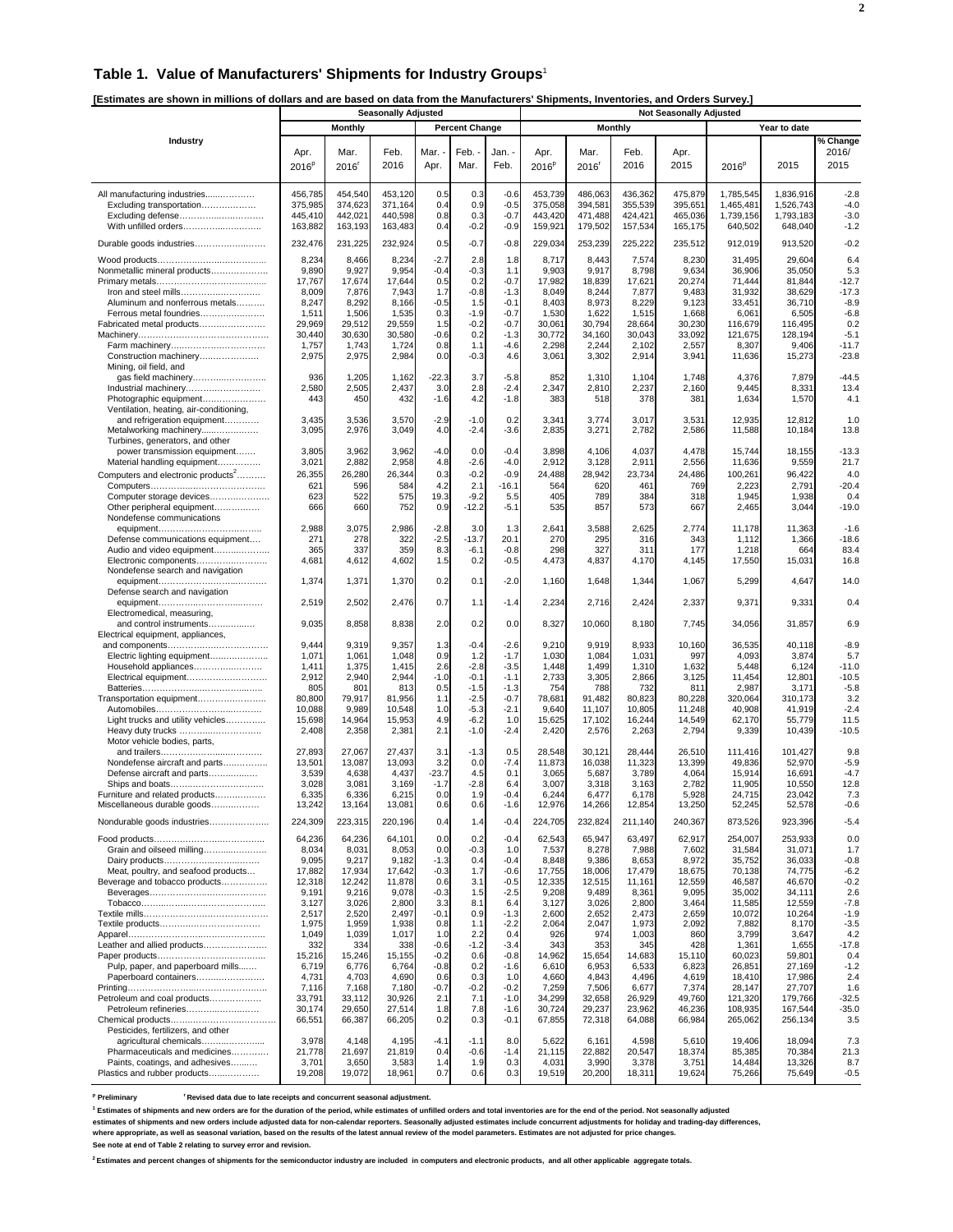**[Estimates are shown in millions of dollars and are based on data from the Manufacturers' Shipments, Inventories, and Orders Survey.]** 

|                                                  |                           |                           | <b>Seasonally Adjusted</b> |                |                       |                | <b>Not Seasonally Adjusted</b> |              |              |              |                   |              |                           |
|--------------------------------------------------|---------------------------|---------------------------|----------------------------|----------------|-----------------------|----------------|--------------------------------|--------------|--------------|--------------|-------------------|--------------|---------------------------|
|                                                  |                           | <b>Monthly</b>            |                            |                | <b>Percent Change</b> |                |                                | Monthly      |              |              |                   | Year to date |                           |
| Industry                                         | Apr.<br>2016 <sup>p</sup> | Mar.<br>2016 <sup>r</sup> | Feb.<br>2016               | Mar. -<br>Apr. | Feb. -<br>Mar.        | Jan. -<br>Feb. | Apr.<br>2016 <sup>p</sup>      | Mar.<br>2016 | Feb.<br>2016 | Apr.<br>2015 | 2016 <sup>p</sup> | 2015         | % Change<br>2016/<br>2015 |
|                                                  |                           |                           |                            |                |                       |                |                                |              |              |              |                   |              |                           |
|                                                  | 460,508                   | 451,814                   | 444,277                    | 1.9            | 1.7                   | $-1.9$         | 453,232                        | 482,868      | 429,795      | 465,915      | 1,776,017         | 1,817,916    | $-2.3$                    |
| Excluding transportation <sup>2</sup>            | 373,601                   | 371,838                   | 368,332                    | 0.5            | 1.0                   | $-0.8$         | 373,815                        | 394,521      | 357,422      | 393,440      | 1,467,944         | 1,523,067    | $-3.6$                    |
| Excluding defense <sup>2</sup>                   | 445,759                   | 436,750                   | 434,649                    | 2.1            | 0.5                   | $-1.4$         | 439,753                        | 465,321      | 420,612      | 457,375      | 1,725,801         | 1,778,148    | $-2.9$                    |
|                                                  | 170,462                   | 163,609                   | 157,790                    | 4.2            | 3.7                   | $-4.5$         | 162,664                        | 179,224      | 153,625      | 159,007      | 643,572           | 642,303      | 0.2                       |
| Durable goods industries <sup>2</sup>            | 236,199                   | 228,499                   | 224,081                    | 3.4            | 2.0                   | $-3.3$         | 228,527                        | 250,044      | 218,655      | 225,548      | 902,491           | 894,520      | 0.9                       |
|                                                  | 18,143                    | 18,162                    | 17,829                     | $-0.1$         | 1.9                   | $-1.3$         | 18,468                         | 19,269       | 18,226       | 20,646       | 74,240            | 82,684       | $-10.2$                   |
| Iron and steel mills                             | 8,279                     | 8,168                     | 8,088                      | 1.4            | 1.0                   | $-3.5$         | 8,484                          | 8,549        | 8,378        | 9,979        | 34,374            | 39,762       | $-13.6$                   |
| Aluminum and nonferrous metals                   | 8,252                     | 8,374                     | 8,119                      | $-1.5$         | 3.1                   | 0.0            | 8,372                          | 8,995        | 8,202        | 9,011        | 33,340            | 36,424       | $-8.5$                    |
| Ferrous metal foundries                          | 1,612                     | 1,620                     | 1,622                      | $-0.5$         | $-0.1$                | 4.0            | 1,612                          | 1,725        | 1,646        | 1,656        | 6,526             | 6,498        | 0.4                       |
| Fabricated metal products                        | 30,211                    | 29,150                    | 29,615                     | 3.6            | $-1.6$                | $-1.4$         | 30,636                         | 31,757       | 30,094       | 29,960       | 120,653           | 117,866      | 2.4                       |
|                                                  | 29,429                    | 29,991                    | 29,950                     | $-1.9$         | 0.1                   | $-3.4$         | 30,034                         | 33,421       | 30,542       | 32,807       | 122,543           | 128,694      | $-4.8$                    |
| Construction machinery<br>Mining, oil field, and | 2,688                     | 2,738                     | 2,821                      | $-1.8$         | $-2.9$                | $-2.1$         | 2,726                          | 2,895        | 2,938        | 3,640        | 11,310            | 14,137       | $-20.0$                   |
| gas field machinery                              | 134                       | 966                       | 977                        | $-86.1$        | $-1.1$                | $-20.5$        | $-141$                         | 1,040        | 1,156        | 1,538        | 3,176             | 7,243        | $-56.2$                   |
| Industrial machinery                             | 2,489                     | 2.411                     | 2,430                      | 3.2            | $-0.8$                | 5.1            | 2,489                          | 2,731        | 2,213        | 2,326        | 9,726             | 8,661        | 12.3                      |
| Photographic equipment                           | 373                       | 418                       | 425                        | $-10.8$        | $-1.6$                | 4.7            | 367                            | 487          | 408          | 587          | 1,625             | 1,925        | $-15.6$                   |
| Ventilation, heating, air-conditioning,          |                           |                           |                            |                |                       |                |                                |              |              |              |                   |              |                           |
| and refrigeration equipment                      | 3,468                     | 3,445                     | 3,464                      | 0.7            | $-0.5$                | $-2.5$         | 3,413                          | 3,766        | 3,057        | 3,659        | 13,166            | 13.601       | $-3.2$                    |
| Metalworking machinery                           | 3,439                     | 3,211                     | 2,987                      | 7.1            | 7.5                   | $-3.1$         | 3,353                          | 3,326        | 2,871        | 2,682        | 12,368            | 10,564       | 17.1                      |
| Turbines, generators, and other                  |                           |                           |                            |                |                       |                |                                |              |              |              |                   |              |                           |
| power transmission equipment                     | 3,874                     | 3,921                     | 3,936                      | $-1.2$         | $-0.4$                | $-5.0$         | 3,985                          | 3,986        | 3,964        | 4,081        | 15,847            | 16,992       | $-6.7$                    |
| Material handling equipment                      | 2,892                     | 2,641                     | 3,049                      | 9.5            | $-13.4$               | $-3.4$         | 2,820                          | 3,050        | 3,168        | 2,628        | 11,947            | 10,328       | 15.7                      |
| Computers and electronic products <sup>2</sup>   | 24,281                    | 23,703                    | 23,624                     | 2.4            | 0.3                   | $-1.1$         | 22,461                         | 27,470       | 22,234       | 21,841       | 92,297            | 88,356       | 4.5                       |
|                                                  | 614                       | 593                       | 584                        | 3.5            | 1.5                   | $-12.0$        | 557                            | 617          | 461          | 849          | 2,181             | 2,945        | $-25.9$                   |
| Nondefense communications                        |                           |                           |                            |                |                       |                |                                |              |              |              |                   |              |                           |
|                                                  | 3,222                     | 3,136                     | 3,275                      | 2.7            | $-4.2$                | 1.4            | 3.141                          | 3,829        | 3,357        | 3,355        | 13.046            | 13,474       | $-3.2$                    |
| Defense communications equipment                 | 278                       | 305                       | 295                        | $-8.9$         | 3.4                   | 11.7           | 284                            | 382          | 286          | 333          | 1,190             | 1,415        | $-15.9$                   |
| Electronic components                            | 4,668                     | 4.697                     | 4,531                      | $-0.6$         | 3.7                   | $-2.0$         | 4,524                          | 4,799        | 4,298        | 4,277        | 17,824            | 15,515       | 14.9                      |
| Nondefense search and navigation                 |                           |                           |                            | $-4.6$         | $-2.2$                | $-2.4$         |                                |              |              |              |                   |              | $-1.2$                    |
|                                                  | 1,340                     | 1,405                     | 1,436                      |                |                       |                | 1,404                          | 1,651        | 1,434        | 1,532        | 5,725             | 5,796        |                           |
| Defense search and navigation                    | 3,030                     | 2,737                     | 2,653                      | 10.7           | 3.2                   | $-2.6$         | 2,855                          | 3,145        | 2,661        | 2,283        | 10,775            | 9,413        | 14.5                      |
| Electromedical, measuring,                       |                           |                           |                            |                |                       |                |                                |              |              |              |                   |              |                           |
| and control instruments                          | 9,120                     | 8,984                     | 8,834                      | 1.5            | 1.7                   | $-0.2$         | 8,127                          | 10,786       | 8,181        | 7,702        | 34,682            | 33,025       | 5.0                       |
| Electrical equipment, appliances,                |                           |                           |                            |                |                       |                |                                |              |              |              |                   |              |                           |
|                                                  | 9,512                     | 9,467                     | 9,544                      | 0.5            | $-0.8$                | $-3.3$         | 9,271                          | 10,110       | 9,381        | 10,225       | 37,887            | 40,703       | $-6.9$                    |
| Electric lighting equipment                      | 1,077                     | 1,050                     | 1,068                      | 2.6            | $-1.7$                | $-1.9$         | 1,051                          | 1,053        | 1,074        | 1,013        | 4,177             | 3,900        | 7.1                       |
| Household appliances                             | 1,422                     | 1,368                     | 1,373                      | 3.9            | $-0.4$                | $-8.0$         | 1,485                          | 1,529        | 1,182        | 1,732        | 5,442             | 6,260        | $-13.1$                   |
| Electrical equipment                             | 2,923                     | 2,987                     | 2,951                      | $-2.1$         | 1.2                   | 0.7            | 2,776                          | 3,326        | 2,936        | 3,196        | 11,711            | 13,230       | $-11.5$                   |
| Transportation equipment                         | 86,907                    | 79,976                    | 75,945                     | 8.7            | 5.3                   | $-6.7$         | 79,417                         | 88,347       | 72,373       | 72,475       | 308,073           | 294,849      | 4.5                       |
| Motor vehicle bodies, parts,                     |                           |                           |                            |                |                       |                |                                |              |              |              |                   |              |                           |
|                                                  | 27,744                    | 27,104                    | 27,330                     | 2.4            | $-0.8$                | 2.1            | 27,960                         | 29,881       | 28,521       | 26,062       | 110,298           | 101,457      | 8.7                       |
| Nondefense aircraft and parts                    | 16,899                    | 10,226                    | 10,432                     | 65.3           | $-2.0$                | $-26.7$        | 10,650                         | 10,399       | 6,064        | 8,712        | 37,272            | 42,308       | $-11.9$                   |
| Defense aircraft and parts                       | 5,764                     | 6,193                     | 3,797                      | $-6.9$         | 63.1                  | $-22.4$        | 5,165                          | 6,740        | 2,959        | 3,705        | 19,074            | 13,604       | 40.2                      |
|                                                  | 3,123                     | 3,614                     | 1,340                      | $-13.6$        | 169.7                 | $-33.7$        | 2,920                          | 3,834        | 1,846        | 1,477        | 10,601            | 9,618        | 10.2                      |
| Furniture and related products                   | 6,347                     | 6,493                     | 6,305                      | $-2.2$         | 3.0                   | $-0.6$         | 6,641                          | 7,044        | 6,579        | 6,480        | 26,154            | 24,137       | 8.4                       |
| Nondurable goods industries                      | 224,309                   | 223,315                   | 220,196                    | 0.4            | 1.4                   | $-0.4$         | 224,705                        | 232,824      | 211,140      | 240,367      | 873,526           | 923,396      | $-5.4$                    |

<sup>p</sup> Preliminary <sup>r</sup> Revised data due to late receipts and concurrent seasonal adjustment.

**1 Estimates of shipments and new orders are for the duration of the period, while estimates of unfilled orders and total inventories are for the end of the period. Not seasonally**

 **adjusted estimates of shipments and new orders include adjusted data for non-calendar reporters. Seasonally adjusted estimates include concurrent adjustments for holiday and trading-day differences, where appropriate, as well as seasonal variation, based on the results of the latest annual review of the model parameters. Estimates are not adjusted for price changes.**

**2 Data on new orders are not available for the semiconductor industry. Estimates and percent changes for new orders exclude semiconductor industry data.**

**Note: Estimates of manufacturers' shipments, inventories and orders are subject to survey error and revision. One major component of survey error is nonsampling error, which includes errors of coverage, response, and nonreporting. Since the survey panel is not a probability sample, estimates of sampling error cannot be calculated. For further details on survey design, methodology, and data limitations see <http://www.census.gov/manufacturing/m3/>.**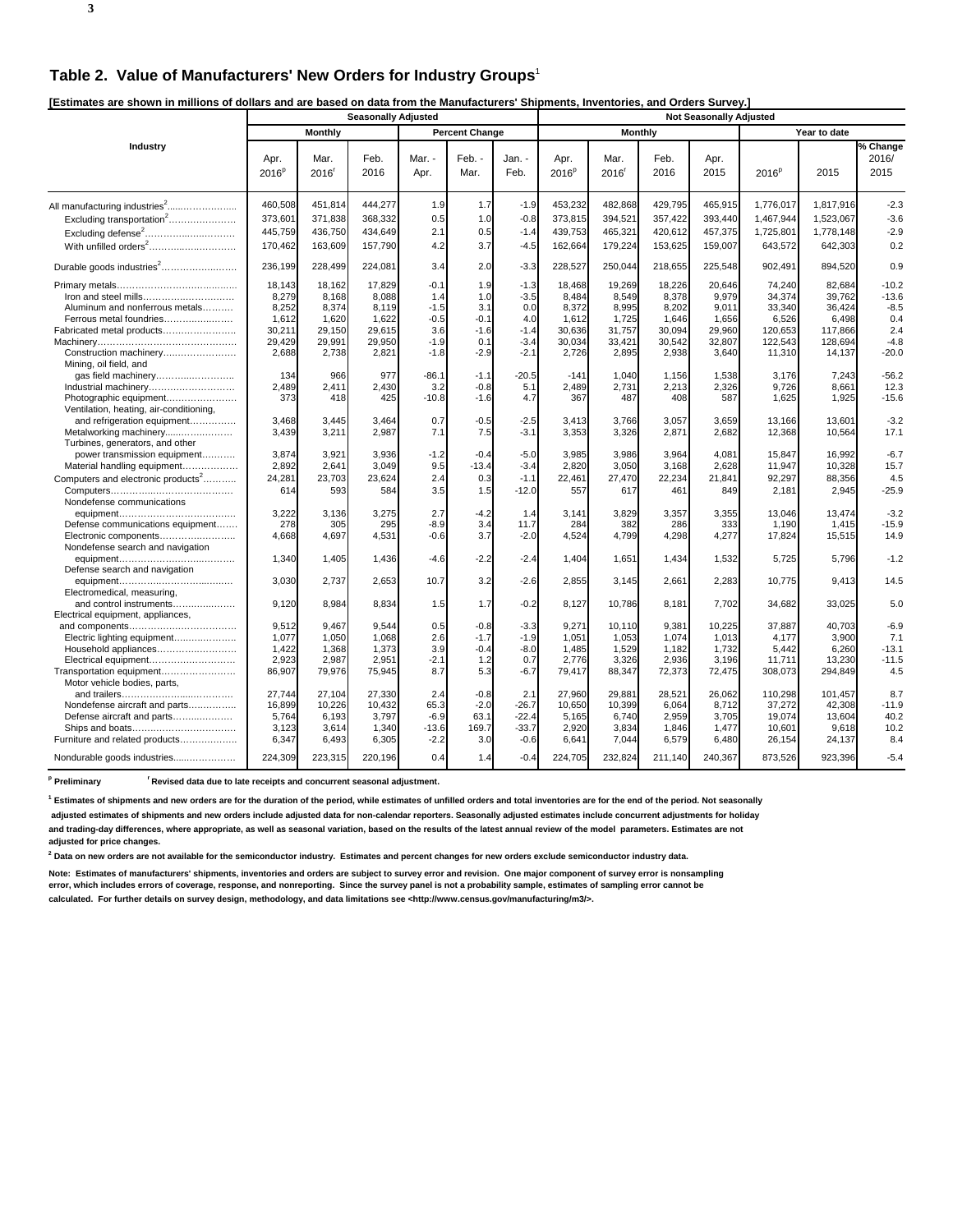#### **Table 3. Value of Manufacturers' Unfilled Orders for Industry Groups**<sup>1</sup>

| [Estimates are shown in millions of dollars and are based on data from the Manufacturers' Shipments, Inventories, and Orders Survey.] |  |
|---------------------------------------------------------------------------------------------------------------------------------------|--|
|                                                                                                                                       |  |

|                                                                                                                               | <b>Not Seasonally Adjusted</b><br><b>Seasonally Adjusted</b>     |                                                                  |                                                                  |                                                     |                                                        |                                                        |                                                                  |                                                                  |                                                                  |                                                                   |                                                               |
|-------------------------------------------------------------------------------------------------------------------------------|------------------------------------------------------------------|------------------------------------------------------------------|------------------------------------------------------------------|-----------------------------------------------------|--------------------------------------------------------|--------------------------------------------------------|------------------------------------------------------------------|------------------------------------------------------------------|------------------------------------------------------------------|-------------------------------------------------------------------|---------------------------------------------------------------|
|                                                                                                                               |                                                                  | Monthly                                                          |                                                                  |                                                     | <b>Percent Change</b>                                  |                                                        |                                                                  | Monthly                                                          |                                                                  |                                                                   | % Change                                                      |
| Industry                                                                                                                      | Apr.<br>2016 <sup>p</sup>                                        | Mar.<br>2016 <sup>r</sup>                                        | Feb.<br>2016                                                     | Mar. -<br>Apr.                                      | Feb. -<br>Mar.                                         | Jan. -<br>Feb.                                         | Apr.<br>2016 <sup>p</sup>                                        | Mar.<br>2016 <sup>r</sup>                                        | Feb.<br>2016                                                     | Apr.<br>2015                                                      | Apr.<br>2016/<br>2015                                         |
| All manufacturing industries <sup>2</sup>                                                                                     | 1,137,282                                                        | 1,130,702                                                        | 1,130,286                                                        | 0.6                                                 | 0.0                                                    | $-0.5$                                                 | 1,142,770                                                        | 1,140,027                                                        | 1,140,305                                                        | 1,161,832                                                         | $-1.6$                                                        |
| Excluding transportation <sup>2</sup><br>Excluding defense <sup>2</sup>                                                       | 354,250<br>961,324                                               | 353,777<br>958,118                                               | 353,420<br>960,247                                               | 0.1<br>0.3                                          | 0.1<br>$-0.2$                                          | 0.1<br>$-0.3$                                          | 359,903<br>965,726                                               | 357,896<br>966,143                                               | 355,039<br>969,393                                               | 361,063<br>982,669                                                | $-0.3$<br>$-1.7$                                              |
| Durable goods industries <sup>2</sup>                                                                                         | 1,137,282                                                        | 1,130,702                                                        | 1,130,286                                                        | 0.6                                                 | 0.0                                                    | $-0.5$                                                 | 1,142,770                                                        | 1,140,027                                                        | 1,140,305                                                        | 1,161,832                                                         | $-1.6$                                                        |
| Aluminum and nonferrous metals<br>Ferrous metal foundries<br>Fabricated metal products<br>Construction machinery              | 32,561<br>18,050<br>10,683<br>3,828<br>74.031<br>94,526<br>4,850 | 32,185<br>17,780<br>10,678<br>3,727<br>73,789<br>95,537<br>5,137 | 31,697<br>17,488<br>10,596<br>3,613<br>74.151<br>96,176<br>5,374 | 1.2<br>1.5<br>0.0<br>2.7<br>0.3<br>$-1.1$<br>$-5.6$ | 1.5<br>1.7<br>0.8<br>3.2<br>$-0.5$<br>$-0.7$<br>$-4.4$ | 0.6<br>0.8<br>$-0.4$<br>2.5<br>0.1<br>$-0.7$<br>$-2.9$ | 33,409<br>18,802<br>10,705<br>3,902<br>75.421<br>95,824<br>5,069 | 32,923<br>18,367<br>10,736<br>3,820<br>74,846<br>96,562<br>5,404 | 32,493<br>18,062<br>10,714<br>3,717<br>73.883<br>97,301<br>5,811 | 33,955<br>18,362<br>11,879<br>3,714<br>75.485<br>104,217<br>7,734 | $-1.6$<br>2.4<br>$-9.9$<br>5.1<br>$-0.1$<br>$-8.1$<br>$-34.5$ |
| Mining, oil field, and<br>Industrial machinery<br>Ventilation, heating, air-conditioning,                                     | 7,135<br>7,921<br>1,222                                          | 7,937<br>8,012<br>1,292                                          | 8,176<br>8,106<br>1,324                                          | $-10.1$<br>$-1.1$<br>$-5.4$                         | $-2.9$<br>$-1.2$<br>$-2.4$                             | $-2.2$<br>$-0.1$<br>$-0.5$                             | 6,970<br>8,198<br>1,266                                          | 7,963<br>8,056<br>1,282                                          | 8,233<br>8,135<br>1,313                                          | 10,992<br>9,376<br>1,501                                          | $-36.6$<br>$-12.6$<br>$-15.7$                                 |
| and refrigeration equipment<br>Metalworking machinery<br>Turbines, generators, and other                                      | 6,354<br>7,231                                                   | 6,321<br>6,887                                                   | 6.412<br>6,652                                                   | 0.5<br>5.0                                          | $-1.4$<br>3.5                                          | $-1.6$<br>$-0.9$                                       | 6.559<br>7,399                                                   | 6.487<br>6,881                                                   | 6.495<br>6,826                                                   | 6.397<br>7,542                                                    | 2.5<br>$-1.9$                                                 |
| power transmission equipment<br>Material handling equipment<br>Computers and electronic products <sup>2</sup>                 | 25,739<br>11,646<br>127,372                                      | 25,670<br>11,775<br>126,589                                      | 25,711<br>12,016<br>126,024                                      | 0.3<br>$-1.1$<br>0.6                                | $-0.2$<br>$-2.0$<br>0.4                                | $-0.1$<br>0.8<br>0.3                                   | 25,795<br>11,944<br>128,825                                      | 25,708<br>12,036<br>127,602                                      | 25,828<br>12,114<br>126,157                                      | 26,465<br>10,645<br>121,566                                       | $-2.5$<br>12.2<br>6.0                                         |
| Nondefense communications                                                                                                     | 2,405                                                            | 2,412                                                            | 2,415                                                            | $-0.3$                                              | $-0.1$                                                 | 0.0                                                    | 2,405                                                            | 2,412                                                            | 2,415                                                            | 2,434                                                             | $-1.2$                                                        |
| Defense communications equipment<br>Electronic components<br>Nondefense search and navigation                                 | 31,745<br>2,290<br>12,130                                        | 31,511<br>2,283<br>12,143                                        | 31,450<br>2.256<br>12,058                                        | 0.7<br>0.3<br>$-0.1$                                | 0.2<br>1.2<br>0.7                                      | 0.9<br>$-1.2$<br>$-0.6$                                | 32,393<br>2,315<br>12,228                                        | 31,893<br>2,301<br>12,177                                        | 31,652<br>2,214<br>12,215                                        | 28,825<br>2,338<br>11,881                                         | 12.4<br>$-1.0$<br>2.9                                         |
| Defense search and navigation                                                                                                 | 17,493                                                           | 17,527                                                           | 17,493                                                           | $-0.2$                                              | 0.2                                                    | 0.4                                                    | 17,551                                                           | 17,307                                                           | 17,304                                                           | 15,961                                                            | 10.0                                                          |
| Electromedical, measuring,                                                                                                    | 28,425                                                           | 27,914                                                           | 27,679                                                           | 1.8                                                 | 0.8                                                    | 0.6                                                    | 28,759                                                           | 28,138                                                           | 27,709                                                           | 27,903                                                            | 3.1                                                           |
| and control instruments<br>Electrical equipment, appliances,                                                                  | 32,884                                                           | 32,799                                                           | 32,673                                                           | 0.3                                                 | 0.4                                                    | 0.0                                                    | 33.174                                                           | 33,374                                                           | 32,648                                                           | 32,224                                                            | 2.9                                                           |
| Electric lighting equipment<br>Household appliances<br>Electrical equipment<br>Transportation equipment                       | 17,424<br>1,340<br>1,132<br>8,063<br>783,032                     | 17,356<br>1,334<br>1,121<br>8,052<br>776,925                     | 17,208<br>1,345<br>1,128<br>8,005<br>776,866                     | 0.4<br>0.4<br>1.0<br>0.1<br>0.8                     | 0.9<br>$-0.8$<br>$-0.6$<br>0.6<br>0.0                  | 1.1<br>1.5<br>$-3.6$<br>0.1<br>$-0.8$                  | 17,655<br>1,352<br>1,145<br>8,120<br>782,867                     | 17,594<br>1,331<br>1,108<br>8,077<br>782,131                     | 17,403<br>1,362<br>1,078<br>8,056<br>785,266                     | 17,337<br>1,299<br>1,356<br>7,846<br>800,769                      | 1.8<br>4.1<br>$-15.6$<br>3.5<br>$-2.2$                        |
| Motor vehicle bodies, parts,<br>Nondefense aircraft and parts<br>Defense aircraft and parts<br>Furniture and related products | 22,340<br>598,873<br>71,386<br>17,216<br>8,100                   | 22,489<br>595,475<br>69,161<br>17,121<br>8,088                   | 22.452<br>598,336<br>67,606<br>16,588<br>7,931                   | $-0.7$<br>0.6<br>3.2<br>0.6<br>0.1                  | 0.2<br>$-0.5$<br>2.3<br>3.2<br>2.0                     | $-0.5$<br>$-0.4$<br>$-0.9$<br>$-9.9$<br>1.1            | 22.441<br>598,072<br>71,778<br>17,286<br>8,533                   | 23,029<br>599,295<br>69,678<br>17,373<br>8,136                   | 23,269<br>604,934<br>68,625<br>16,857<br>7,569                   | 24,025<br>605,237<br>66,919<br>27,458<br>8,265                    | $-6.6$<br>$-1.2$<br>7.3<br>$-37.0$<br>3.2                     |

<sup>p</sup> Preliminary **read Figure 1 Revised data due to late receipts and concurrent seasonal adjustment.** 

**1 Estimates of shipments and new orders are for the duration of the period, while estimates of unfilled orders and total inventories are for the end of the period. Not seasonally**

**adjusted estimates of shipments and new orders include adjusted data for non-calendar reporters. Seasonally adjusted estimates include concurrent adjustments for holiday and trading-day differences, where appropriate, as well as seasonal variation, based on the results of the latest annual review of the model parameters. Estimates are not adjusted for price changes.**

<sup>2</sup> Data on unfilled orders are not available for the semiconductor industry. Estimates and percent changes for unfilled orders exclude semiconductor industry data.

**See note at end of Table 2 relating to survey error and revision.**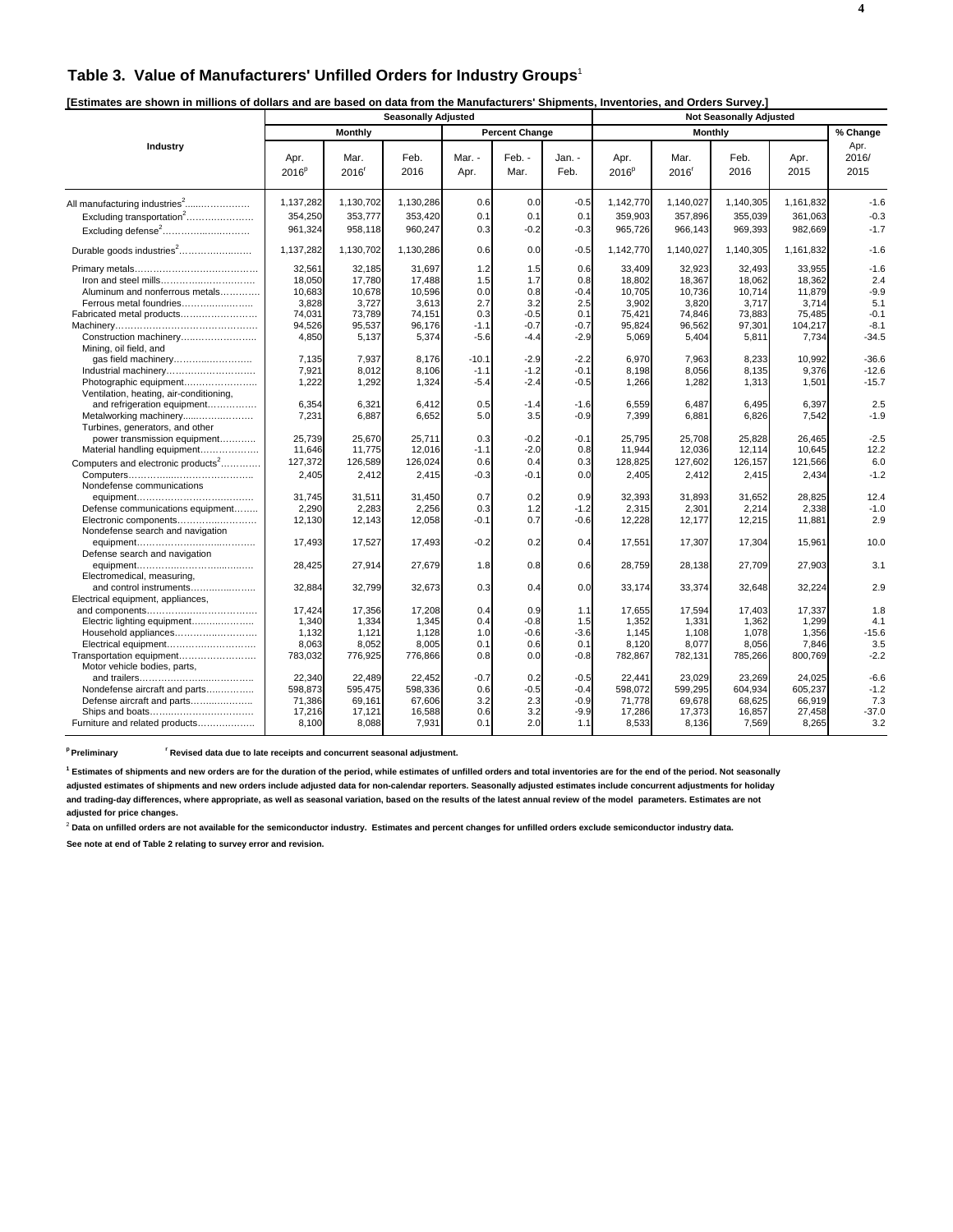#### **Table 4. Value of Manufacturers' Inventories for Industry Groups**<sup>1</sup>

**[Estimates are shown in millions of dollars and are based on data from the Manufacturers' Shipments, Inventories, and Orders Survey.]** 

|                                                                                                                            |                                                |                                                | <b>Seasonally Adjusted</b>                     |                                          |                                        |                                                |                                                |                                                |                                                |                                                |                                                  |
|----------------------------------------------------------------------------------------------------------------------------|------------------------------------------------|------------------------------------------------|------------------------------------------------|------------------------------------------|----------------------------------------|------------------------------------------------|------------------------------------------------|------------------------------------------------|------------------------------------------------|------------------------------------------------|--------------------------------------------------|
|                                                                                                                            |                                                | <b>Monthly</b>                                 |                                                |                                          | <b>Percent Change</b>                  |                                                |                                                | <b>Monthly</b>                                 |                                                |                                                | % Change                                         |
| Industry                                                                                                                   | Apr.<br>2016 <sup>p</sup>                      | Mar.<br>2016                                   | Feb.<br>2016                                   | Mar. -<br>Apr.                           | Feb. -<br>Mar.                         | Jan. -<br>Feb.                                 | Apr.<br>2016 <sup>p</sup>                      | Mar.<br>2016 <sup>r</sup>                      | Feb.<br>2016                                   | Apr.<br>2015                                   | Apr.<br>2016/<br>2015                            |
| All manufacturing industries<br>Excluding transportation<br>Excluding defense<br>With unfilled orders                      | 620,782<br>495,466<br>595,063<br>313,107       | 621,311<br>496,146<br>595,868<br>313,531       | 621,755<br>496,238<br>595,905<br>313,570       | $-0.1$<br>$-0.1$<br>$-0.1$<br>$-0.1$     | $-0.1$<br>0.0<br>0.0<br>0.0            | $-0.4$<br>$-0.4$<br>$-0.3$<br>$-0.4$           | 623,566<br>497,819<br>597,792<br>314,903       | 619,533<br>494,701<br>594,178<br>312,134       | 623,723<br>497,376<br>597,995<br>314,892       | 642,804<br>517,583<br>617,242<br>323,284       | $-3.0$<br>$-3.8$<br>$-3.2$<br>$-2.6$             |
| Durable goods industries                                                                                                   | 384,494                                        | 385,062                                        | 385,682                                        | $-0.1$                                   | $-0.2$                                 | $-0.3$                                         | 386,337                                        | 384,017                                        | 388,447                                        | 395,436                                        | $-2.3$                                           |
| Nonmetallic mineral products<br>Aluminum and nonferrous metals                                                             | 11,039<br>12,903<br>31,567<br>16,840<br>12,635 | 11,000<br>12,908<br>31,870<br>17,026<br>12,701 | 11,142<br>12,876<br>32,015<br>17,232<br>12,675 | 0.4<br>0.0<br>$-1.0$<br>$-1.1$<br>$-0.5$ | $-1.3$<br>0.2<br>-0.5<br>$-1.2$<br>0.2 | $-1.1$<br>$-0.6$<br>$-1.2$<br>$-1.9$<br>$-0.4$ | 11,016<br>13,206<br>31,549<br>16,700<br>12,709 | 11,246<br>13,210<br>31,787<br>16,954<br>12,649 | 11,571<br>13,166<br>32,330<br>17,452<br>12,718 | 11,383<br>13,260<br>36,606<br>21,028<br>13,463 | $-3.2$<br>$-0.4$<br>$-13.8$<br>$-20.6$<br>$-5.6$ |
| Ferrous metal foundries<br>Fabricated metal products                                                                       | 2,092<br>48,499                                | 2,143<br>48,722                                | 2,108<br>48,785                                | $-2.4$<br>$-0.5$                         | 1.7<br>-0.1                            | 0.0<br>$-0.3$                                  | 2,140<br>48,994                                | 2,184<br>49,150                                | 2,160<br>48,979                                | 2,115<br>50,380                                | 1.2<br>$-2.8$                                    |
|                                                                                                                            | 66,134                                         | 66,637                                         | 66,678                                         | $-0.8$                                   | $-0.1$                                 | $-0.6$                                         | 66,545                                         | 66,205                                         | 67,121                                         | 69,034                                         | $-3.6$                                           |
| Construction machinery<br>Mining, oil field,<br>and gas field machinery                                                    | 2,939<br>5,647<br>7,291                        | 3,059<br>5,641<br>7,422                        | 3,226<br>5,582<br>7,662                        | $-3.9$<br>0.1<br>$-1.8$                  | $-5.2$<br>1.1<br>$-3.1$                | 0.6<br>$-3.8$<br>$-1.2$                        | 2,949<br>5,710<br>7,394                        | 3,192<br>5,682<br>7,436                        | 3,439<br>5,614<br>7,700                        | 3,606<br>6,347<br>8,457                        | $-18.2$<br>$-10.0$<br>$-12.6$                    |
|                                                                                                                            | 6,300                                          | 6,364                                          | 6,321                                          | $-1.0$                                   | 0.7                                    | $-1.0$                                         | 6,274                                          | 6,443                                          | 6,388                                          | 6,304                                          | $-0.5$                                           |
| Photographic equipment<br>Ventilation, heating, air-conditioning,<br>and refrigeration equipment<br>Metalworking machinery | 1,603<br>4,448<br>5,755                        | 1,567<br>4,527<br>5,703                        | 1,557<br>4,539<br>5,714                        | 2.3<br>$-1.7$<br>0.9                     | 0.6<br>$-0.3$<br>-0.2                  | 1.0<br>$-0.8$<br>0.2                           | 1,555<br>4,676<br>5,760                        | 1,483<br>4,636<br>5,607                        | 1,590<br>4,618<br>5,657                        | 1,464<br>5,018<br>5,813                        | 6.2<br>$-6.8$<br>$-0.9$                          |
| Turbines, generators, and other                                                                                            |                                                |                                                |                                                |                                          |                                        |                                                |                                                |                                                |                                                |                                                |                                                  |
| power transmission equipment<br>Material handling equipment<br>Computers and electronic products <sup>2</sup>              | 9,721<br>4,583<br>42,870                       | 9,896<br>4,551<br>42,741<br>1,579              | 9,665<br>4,502<br>42,484<br>1,521              | $-1.8$<br>0.7<br>0.3<br>$-1.5$           | 2.4<br>1.1<br>0.6                      | $-0.4$<br>1.1<br>0.3<br>1.9                    | 9,748<br>4,547<br>43,071<br>1,530              | 9,384<br>4,475<br>42,125<br>1,497              | 9,686<br>4,382<br>42,819<br>1,511              | 9,878<br>4,207<br>43,425<br>1,501              | $-1.3$<br>8.1<br>$-0.8$<br>1.9                   |
| Computer storage devices                                                                                                   | 1,555<br>1,027                                 | 1,036                                          | 1,032                                          | $-0.9$                                   | 3.8<br>0.4                             | $-2.7$                                         | 1,000                                          | 948                                            | 1,070                                          | 1,125                                          | $-11.1$                                          |
| Other peripheral equipment<br>Nondefense communications                                                                    | 1,038<br>4,078                                 | 1,041<br>4,024                                 | 1,061<br>4,036                                 | $-0.3$<br>1.3                            | -1.9<br>$-0.3$                         | $-2.0$<br>$-0.7$                               | 1,058<br>4,039                                 | 989<br>3,965                                   | 1,085<br>4,117                                 | 1,311<br>4,395                                 | $-19.3$<br>$-8.1$                                |
| Defense communications equipment<br>Audio and video equipment                                                              | 598<br>757                                     | 602<br>743                                     | 621<br>746                                     | $-0.7$<br>1.9                            | $-3.1$<br>-0.4                         | $-6.6$<br>1.5                                  | 598<br>698                                     | 602<br>650                                     | 621<br>708                                     | 737<br>621                                     | $-18.9$<br>12.4                                  |
| Electronic components                                                                                                      | 7,612                                          | 7,615                                          | 7,510                                          | 0.0                                      | 1.4                                    | 0.5                                            | 7,842                                          | 7,647                                          | 7,553                                          | 7,777                                          | 0.8                                              |
| Nondefense search and navigation<br>Defense search and navigation                                                          | 3,055                                          | 3,047                                          | 3,052                                          | 0.3                                      | $-0.2$                                 | $-0.6$                                         | 3,076                                          | 3,016                                          | 3,050                                          | 3,063                                          | 0.4                                              |
| Electromedical, measuring                                                                                                  | 2,907                                          | 2,912                                          | 2,861                                          | $-0.2$                                   | 1.8                                    | $-0.1$                                         | 2,965                                          | 2,910                                          | 2,870                                          | 2,789                                          | 6.3                                              |
| and control instruments<br>Electrical equipment, appliances,                                                               | 14,165                                         | 14,219                                         | 14,078                                         | $-0.4$                                   | 1.0                                    | $-0.2$                                         | 14,209                                         | 13,974                                         | 14,140                                         | 14,827                                         | $-4.2$                                           |
| Electric lighting equipment                                                                                                | 16,329<br>1,982                                | 16,261<br>1,976                                | 16,239<br>1,972                                | 0.4<br>0.3                               | 0.1<br>0.2                             | $-0.7$<br>$-1.6$                               | 16,521<br>2,012                                | 16,162<br>1,952                                | 16,316<br>1,955                                | 17,051<br>1,954                                | $-3.1$<br>3.0                                    |
|                                                                                                                            | 2,245                                          | 2,248                                          | 2,261                                          | $-0.1$                                   | -0.6                                   | $-0.5$                                         | 2,284                                          | 2,241                                          | 2,276                                          | 2,263                                          | 0.9                                              |
|                                                                                                                            | 4,988<br>1,334                                 | 4,968<br>1,337                                 | 4,945<br>1,338                                 | 0.4<br>$-0.2$                            | 0.5<br>-0.1                            | $-0.3$<br>0.9                                  | 5,069<br>1,340                                 | 4,915<br>1,303                                 | 5,022<br>1,298                                 | 5,200<br>1,409                                 | $-2.5$<br>$-4.9$                                 |
| Transportation equipment                                                                                                   | 125,316                                        | 125,165                                        | 125,517                                        | 0.1                                      | -0.3                                   | $-0.2$                                         | 125,747                                        | 124,832                                        | 126,347                                        | 125,221                                        | 0.4                                              |
| Light trucks and utility vehicles                                                                                          | 4,318<br>4,148                                 | 4,347<br>4,341                                 | 4,452<br>4,353                                 | $-0.7$<br>$-4.4$                         | $-2.4$<br>$-0.3$                       | $-1.3$<br>$-1.8$                               | 4,288<br>4,094                                 | 4,382<br>4,479                                 | 4,602<br>4,511                                 | 5,082<br>3,908                                 | $-15.6$<br>4.8                                   |
| Motor vehicle bodies, parts,                                                                                               | 2,142<br>23,277                                | 2,251<br>23,545                                | 2,179<br>23,688                                | -4.8<br>$-1.1$                           | 3.3<br>-0.6                            | 0.4<br>0.2                                     | 2,144<br>23,374                                | 2,223<br>23,725                                | 2,225<br>23,938                                | 2,116<br>24,203                                | 1.3<br>$-3.4$                                    |
| Nondefense aircraft and parts                                                                                              | 64,688<br>11,451                               | 64,292<br>11,118                               | 64,126<br>11,827                               | 0.6<br>3.0                               | 0.3<br>$-6.0$                          | 0.3<br>$-1.0$                                  | 65,18<br>11,516                                | 63,851<br>11,093                               | 64,519<br>11,838                               | 63,290<br>12,370                               | 3.0<br>$-6.9$                                    |
| Defense aircraft and parts<br>Ships and boats                                                                              | 2,860                                          | 2,826                                          | 2,711                                          | 1.2                                      | 4.2                                    | 2.1                                            | 2,863                                          | 2,874                                          | 2,730                                          | 2,692                                          | 6.4                                              |
| Furniture and related products<br>Miscellaneous durable goods                                                              | 7,185<br>22,652                                | 7,228<br>22,530                                | 7,265<br>22,681                                | $-0.6$<br>0.5                            | $-0.5$<br>-0.7                         | 0.9<br>$-0.1$                                  | 7,109<br>22,579                                | 7,024<br>22,276                                | 7,141<br>22,657                                | 6,871<br>22,205                                | 3.5<br>1.7                                       |
| Nondurable goods industries                                                                                                | 236,288                                        | 236,249                                        | 236,073                                        | 0.0                                      | 0.1                                    | $-0.4$                                         | 237,229                                        | 235,516                                        | 235,276                                        | 247,368                                        | $-4.1$                                           |
|                                                                                                                            | 53,610                                         | 53,634                                         | 53,164                                         | 0.0                                      | 0.9                                    | 0.2                                            | 52,296                                         | 52,221                                         | 52,629                                         | 51,606                                         | 1.3                                              |
| Grain and oilseed milling                                                                                                  | 5,950                                          | 5,867                                          | 5,912                                          | 1.4                                      | $-0.8$                                 | 2.4                                            | 5,807                                          | 5,721                                          | 6,030                                          | 5,589                                          | 3.9                                              |
| Meat, poultry, and seafood products                                                                                        | 7,397<br>9,002                                 | 7,492<br>9,069                                 | 7,474<br>9,064                                 | $-1.3$<br>$-0.7$                         | 0.2<br>0.1                             | $-0.8$<br>$-0.2$                               | 7,581<br>8,889                                 | 7,478<br>9,027                                 | 7,382<br>9,039                                 | 7,440<br>9,761                                 | 1.9<br>$-8.9$                                    |
| Beverage and tobacco products                                                                                              | 20,522                                         | 20,460                                         | 20,390                                         | 0.3                                      | 0.3                                    | $-0.4$                                         | 20,617                                         | 20,568                                         | 20,567                                         | 20,391                                         | 1.1                                              |
|                                                                                                                            | 16,705<br>3,817                                | 16,609<br>3,851                                | 16,512<br>3,878                                | 0.6<br>$-0.9$                            | 0.6<br>$-0.7$                          | $-0.3$<br>$-0.7$                               | 16,828<br>3,789                                | 16,668<br>3,900                                | 16,540<br>4,027                                | 16,463<br>3,928                                | 2.2<br>$-3.5$                                    |
|                                                                                                                            | 3,135                                          | 3,132                                          | 3,130                                          | 0.1                                      | 0.1                                    | 0.5                                            | 3,148                                          | 3,129                                          | 3,136                                          | 3,103                                          | 1.5                                              |
|                                                                                                                            | 3,079                                          | 3,096                                          | 3,110                                          | $-0.5$                                   | -0.5                                   | 0.4                                            | 3,095                                          | 3,105                                          | 3,127                                          | 3,035                                          | 2.0                                              |
| Leather and allied products                                                                                                | 2,578<br>819                                   | 2,554<br>802                                   | 2,546<br>803                                   | 0.9<br>2.1                               | 0.3<br>-0.1                            | 0.3<br>$-0.1$                                  | 2,482<br>796                                   | 2,430<br>770                                   | 2,516<br>786                                   | 2,149<br>811                                   | 15.5<br>$-1.8$                                   |
|                                                                                                                            | 16,405                                         | 16,394                                         | 16,429                                         | 0.1                                      | -0.2                                   | $-0.2$                                         | 16,456                                         | 16,471                                         | 16,593                                         | 16,464                                         | 0.0                                              |
| Pulp, paper, and paperboard mills                                                                                          | 6,700<br>5,232                                 | 6,710<br>5,214                                 | 6,719<br>5,235                                 | $-0.1$<br>0.3                            | $-0.1$<br>$-0.4$                       | $-0.3$<br>0.2                                  | 6,748<br>5,241                                 | 6,781<br>5,233                                 | 6,852<br>5,290                                 | 6,742<br>5,232                                 | 0.1<br>0.2                                       |
| Paperboard containers                                                                                                      | 6,031                                          | 6,041                                          | 6,057                                          | $-0.2$                                   | $-0.3$                                 | 0.8                                            | 6,057                                          | 5,972                                          | 5,988                                          | 5,793                                          | 4.6                                              |
| Petroleum and coal products                                                                                                | 24,836                                         | 24,506                                         | 24,523                                         | 1.3                                      | $-0.1$                                 | $-4.1$                                         | 25,234                                         | 23,468                                         | 22,710                                         | 36,077                                         | $-30.1$                                          |
| Petroleum refineries                                                                                                       | 20,211<br>80,189                               | 19,911<br>80,474                               | 19,948<br>80,696                               | 1.5<br>$-0.4$                            | -0.2<br>-0.3                           | $-5.3$<br>$-0.2$                               | 20,619<br>81,450                               | 18,909<br>81,728                               | 17,990<br>81,630                               | 31,263<br>81,956                               | $-34.0$<br>$-0.6$                                |
| Pesticides, fertilizers, and other<br>agricultural chemicals                                                               | 4,109                                          | 4,222                                          | 4,421                                          | $-2.7$                                   | $-4.5$                                 | 0.3                                            | 4,238                                          | 4,553                                          | 4,921                                          | 4,733                                          | $-10.5$                                          |
| Pharmaceuticals and medicines                                                                                              | 32,096                                         | 32,161                                         | 31,968                                         | $-0.2$                                   | 0.6                                    | 0.1                                            | 32,746                                         | 32,737                                         | 32,218                                         | 30,961                                         | 5.8                                              |
| Paints, coatings, and adhesives<br>Plastics and rubber products                                                            | 3,593<br>25,084                                | 3,584<br>25,156                                | 3,599<br>25,225                                | 0.3<br>$-0.3$                            | $-0.4$<br>$-0.3$                       | 0.1<br>0.4                                     | 3,770<br>25,598                                | 3,728<br>25,654                                | 3,717<br>25,594                                | 3,833<br>25,983                                | $-1.6$<br>$-1.5$                                 |

<sup>p</sup> Preliminary **reliminary Revised data due to late receipts and concurrent seasonal adjustment.** 

<sup>1</sup> Estimates of shipments and new orders are for the duration of the period, while estimates of unfilled orders and total inventories are for the end of the period. Not seasonally adjusted

estimates of shipments and new orders include adjusted data for non-calendar reporters. Seasonally adjusted estimates include concurrent adjustments for holiday and trading-day differences,<br>where appropriate, as well as se

**See note at end of Table 2 relating to survey error and revision.**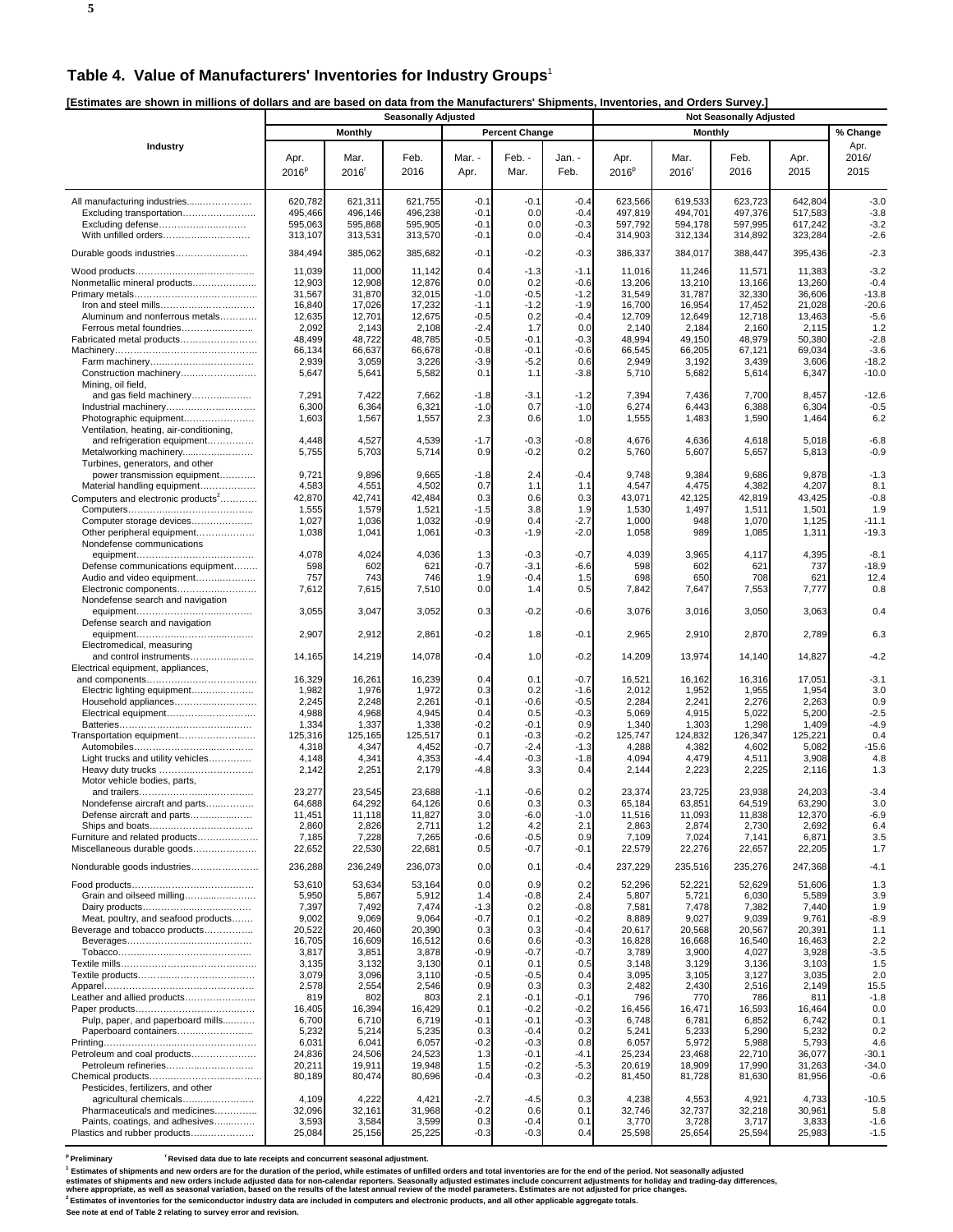#### **Table 5. Value of Manufacturers' Shipments, New Orders, Unfilled Orders, and Total Inventories for**  Topical Series<sup>1,2</sup>

**[Estimates are shown in millions of dollars and are based on data from the Manufacturers' Shipments, Inventories, and Orders Survey.]** 

|                                                                                                                            |                                                |                                                | <b>Seasonally Adjusted</b>               |                                          |                                   |                                                |                                                |                                                | <b>Not Seasonally Adjusted</b>                 |                                                |                                         |                                         |                                                |
|----------------------------------------------------------------------------------------------------------------------------|------------------------------------------------|------------------------------------------------|------------------------------------------|------------------------------------------|-----------------------------------|------------------------------------------------|------------------------------------------------|------------------------------------------------|------------------------------------------------|------------------------------------------------|-----------------------------------------|-----------------------------------------|------------------------------------------------|
|                                                                                                                            |                                                | Monthly                                        |                                          |                                          | <b>Percent Change</b>             |                                                |                                                | <b>Monthly</b>                                 |                                                |                                                |                                         | Year to date                            |                                                |
| Industry                                                                                                                   | Apr.<br>2016 <sup>p</sup>                      | Mar.<br>2016                                   | Feb.<br>2016                             | Mar.<br>Apr.                             | Feb.<br>Mar.                      | Jan. <sub>'</sub><br>Feb.                      | Apr.<br>2016 <sup>p</sup>                      | Mar.<br>2016 <sup>r</sup>                      | Feb.<br>2016                                   | Apr.<br>2015                                   | 2016 <sup>p</sup>                       | 2015                                    | % Change <sup>6</sup><br>2016/<br>2015         |
| <b>SHIPMENTS</b>                                                                                                           |                                                |                                                |                                          |                                          |                                   |                                                |                                                |                                                |                                                |                                                |                                         |                                         |                                                |
| All manufacturing industries                                                                                               | 456,785                                        | 454,540                                        | 453,120                                  | 0.5                                      | 0.3                               | $-0.6$                                         | 453,739                                        | 486,063                                        | 436,362                                        | 475,879                                        | 1,785,545                               | 1,836,916                               | $-2.8$                                         |
| Construction materials and supplies<br>Information technology<br>Computers and related products<br>Motor vehicle and parts | 46,808<br>22,505<br>1,910<br>56,087            | 46,823<br>22,118<br>1,778<br>54,378            | 46,574<br>22,161<br>1,911<br>56,319      | 0.0<br>1.7<br>7.4<br>3.1                 | 0.5<br>$-0.2$<br>$-7.0$<br>$-3.4$ | 0.4<br>$-1.2$<br>$-6.0$<br>0.0                 | 47,518<br>20,393<br>1,504<br>56,233            | 47,642<br>24,949<br>2,266<br>60,906            | 42,785<br>20,278<br>1,418<br>57,756            | 46,997<br>20,521<br>1,754<br>55,101            | 177,941<br>84,300<br>6.633<br>223,833   | 172,956<br>83,846<br>7,773<br>209,564   | 2.9<br>0.5<br>$-14.7$<br>6.8                   |
| Nondefense capital goods <sup>3</sup><br>Excluding aircraft<br>Defense capital goods <sup>4</sup>                          | 81,231<br>71,634<br>63,228<br>9,597            | 81,188<br>71.191<br>63,001<br>9,997            | 81,168<br>71.126<br>62,970<br>10,042     | 0.1<br>0.6<br>0.4<br>$-4.0$              | 0.0<br>0.1<br>0.0<br>$-0.4$       | $-2.2$<br>$-3.0$<br>$-1.6$<br>3.4              | 77,244<br>68.429<br>61,166<br>8,815            | 91,449<br>79.895<br>69,768<br>11,554           | 76,672<br>66.823<br>60,112<br>9,849            | 82,753<br>73.996<br>64,719<br>8,757            | 314,580<br>276.662<br>246,623<br>37,918 | 327,839<br>293.077<br>258,099<br>34,762 | $-4.0$<br>$-5.6$<br>$-4.4$<br>9.1              |
| Consumer durable goods<br>Consumer nondurable goods                                                                        | 183,322<br>38,925<br>144,397                   | 181.536<br>37,905<br>143,631                   | 180.385<br>39,401<br>140,984             | 1.0<br>2.7<br>0.5                        | 0.6<br>$-3.8$<br>1.9              | $-0.7$<br>$-0.6$<br>$-0.8$                     | 181,170<br>38,660<br>142,510                   | 189.431<br>42,554<br>146,877                   | 174,876<br>40,255<br>134,621                   | 194.960<br>39,097<br>155,863                   | 712.844<br>155,517<br>557,327           | 750.173<br>149,188<br>600,985           | $-5.0$<br>4.2<br>$-7.3$                        |
| <b>NEW ORDERS</b>                                                                                                          |                                                |                                                |                                          |                                          |                                   |                                                |                                                |                                                |                                                |                                                |                                         |                                         |                                                |
| All manufacturing industries <sup>5</sup>                                                                                  | 460,508                                        | 451,814                                        | 444,277                                  | 1.9                                      | 1.7                               | $-1.9$                                         | 453,232                                        | 482,868                                        | 429,795                                        | 465,915                                        | 1,776,017                               | 1,817,916                               | $-2.3$                                         |
| Construction materials and supplies<br>Information technology<br>Computers and related products<br>Motor vehicle and parts | 46,959<br>23,271<br>1,903<br>55,938            | 46,869<br>22,685<br>1,775<br>54,415            | 46,698<br>22,857<br>1,911<br>56,212      | 0.2<br>2.6<br>7.2<br>2.8                 | 0.4<br>$-0.8$<br>$-7.1$<br>$-3.2$ | 0.2<br>$-1.4$<br>$-4.5$<br>0.8                 | 47,940<br>21,509<br>1,497<br>55,645            | 48,424<br>26,572<br>2,263<br>60,666            | 43,415<br>21,801<br>1,418<br>57,833            | 47,287<br>21,624<br>1,834<br>54,653            | 180,341<br>89,668<br>6,591<br>222,715   | 174,754<br>88,908<br>7,927<br>209,594   | 3.2<br>0.9<br>$-16.9$<br>6.3                   |
| Nondefense capital goods <sup>3</sup><br>Excluding aircraft<br>Defense capital goods <sup>4</sup>                          | 87,090<br>73,960<br>62,716<br>13,130           | 81,189<br>68,490<br>63,109<br>12,699           | 75,317<br>68,288<br>62,924<br>7,029      | 7.3<br>8.0<br>$-0.6$<br>3.4              | 7.8<br>0.3<br>0.3<br>80.7         | $-10.5$<br>$-7.9$<br>$-2.1$<br>$-29.7$         | 80,938<br>68,686<br>61,573<br>12,252           | 91,035<br>75,788<br>71,317<br>15,247           | 71,540<br>64,159<br>62,578<br>7,381            | 77,742<br>71,508<br>65,484<br>6,234            | 315,133<br>271,730<br>253,715<br>43,403 | 321,658<br>288,900<br>263,701<br>32,758 | $-2.0$<br>$-5.9$<br>$-3.8$<br>32.5             |
| Consumer durable goods<br>Consumer nondurable goods                                                                        | 183,279<br>38,882<br>144,397                   | 181,543<br>37,912<br>143,631                   | 180,398<br>39,414<br>140,984             | 1.0<br>2.6<br>0.5                        | 0.6<br>$-3.8$<br>1.9              | $-0.8$<br>$-0.7$<br>$-0.8$                     | 181,147<br>38,637<br>142,510                   | 189,504<br>42,627<br>146,877                   | 175,007<br>40,386<br>134,621                   | 195,173<br>39,310<br>155,863                   | 713,200<br>155,873<br>557,327           | 750,495<br>149,510<br>600,985           | $-5.0$<br>4.3<br>$-7.3$                        |
| <b>UNFILLED ORDERS</b>                                                                                                     |                                                |                                                |                                          |                                          |                                   |                                                |                                                |                                                |                                                |                                                |                                         |                                         |                                                |
| All manufacturing industries <sup>5</sup>                                                                                  | 1,137,282                                      | 1,130,702                                      | 1,130,286                                | 0.6                                      | 0.0                               | $-0.5$                                         | 1,142,770                                      | 1,140,027                                      | 1,140,305                                      | 1,161,832                                      | (X)                                     | (X)                                     | $-1.6$                                         |
| Construction materials and supplies<br>Information technology<br>Computers and related products<br>Motor vehicle and parts | 46,193<br>123,353<br>2,405<br>22,340           | 46.042<br>122.587<br>2,412<br>22,489           | 45,996<br>122.020<br>2,415<br>22,452     | 0.3<br>0.6<br>$-0.3$<br>$-0.7$           | 0.1<br>0.5<br>$-0.1$<br>0.2       | 0.3<br>0.6<br>0.0<br>$-0.5$                    | 46,707<br>124.901<br>2,405<br>22,441           | 46,285<br>123.785<br>2.412<br>23,029           | 45.503<br>122.162<br>2,415<br>23,269           | 45,906<br>118,022<br>2,434<br>24,025           | (X)<br>(X)<br>(X)<br>(X)                | (X)<br>(X)<br>(X)<br>(X)                | 1.7<br>5.8<br>$-1.2$<br>$-6.6$                 |
| Nondefense capital goods <sup>3</sup><br>Excluding aircraft<br>Defense capital goods <sup>4</sup>                          | 848,010<br>707,331<br>221,520<br>140,679       | 842,151<br>705,005<br>222,032<br>137,146       | 842,150<br>707,706<br>221,924<br>134,444 | 0.7<br>0.3<br>$-0.2$<br>2.6              | 0.0<br>$-0.4$<br>0.0<br>2.0       | $-0.7$<br>$-0.4$<br>0.0<br>$-2.2$              | 851,429<br>709,540<br>224,778<br>141,889       | 847,735<br>709,283<br>224,371<br>138,452       | 848,149<br>713,390<br>222,822<br>134,759       | 876,429<br>732,472<br>231,381<br>143,957       | (X)<br>(X)<br>(X)<br>(X)                | (X)<br>(X)<br>(X)<br>(X)                | $-2.9$<br>$-3.1$<br>$-2.9$<br>$-1.4$           |
| Consumer durable goods                                                                                                     | 4,335<br>4,335                                 | 4,378<br>4,378                                 | 4,371<br>4,371                           | $-1.0$<br>$-1.0$                         | 0.2<br>0.2                        | 0.3<br>0.3                                     | 4,548<br>4,548                                 | 4,57'<br>4,571                                 | 4,498<br>4,498                                 | 4,650<br>4,650                                 | (X)<br>(X)                              | (X)<br>(X)                              | $-2.2$<br>$-2.2$                               |
| <b>TOTAL INVENTORIES</b>                                                                                                   |                                                |                                                |                                          |                                          |                                   |                                                |                                                |                                                |                                                |                                                |                                         |                                         |                                                |
| All manufacturing industries                                                                                               | 620,782                                        | 621,311                                        | 621,755                                  | $-0.1$                                   | $-0.1$                            | $-0.4$                                         | 623,566                                        | 619,533                                        | 623,723                                        | 642,804                                        | (X)                                     | (X)                                     | $-3.0$                                         |
| Construction materials and supplies<br>Information technology<br>Computers and related products<br>Motor vehicle and parts | 64,472<br>36,749<br>3,620<br>33,885<br>193,230 | 64,645<br>36,688<br>3,656<br>34,484<br>193,177 | 64,852<br>36,477<br>3,614<br>34,672      | $-0.3$<br>0.2<br>$-1.0$<br>$-1.7$<br>0.0 | $-0.3$<br>0.6<br>1.2<br>$-0.5$    | $-0.6$<br>$-0.5$<br>$-0.6$<br>$-0.2$<br>$-0.4$ | 65,501<br>36,729<br>3,588<br>33,900<br>193,999 | 65,680<br>35,965<br>3,434<br>34,809<br>191,277 | 65,889<br>36,717<br>3,666<br>35,276<br>193,554 | 67,571<br>38,276<br>3,937<br>35,309<br>196,813 | (X)<br>(X)<br>(X)<br>(X)                | (X)<br>(X)<br>(X)<br>(X)                | $-3.1$<br>$-4.0$<br>$-8.9$<br>$-4.0$<br>$-1.4$ |
| Nondefense capital goods <sup>3</sup><br>Excluding aircraft<br>Defense capital goods <sup>4</sup>                          | 172,400<br>118,830<br>20,830                   | 172,615<br>119,245<br>20,562                   | 193,151<br>172,258<br>119,103<br>20,893  | $-0.1$<br>$-0.3$<br>1.3                  | 0.0<br>0.2<br>0.1<br>$-1.6$       | $-0.2$<br>$-0.4$<br>$-2.0$                     | 173,179<br>119,106<br>20,820                   | 170,778<br>117,772<br>20,499                   | 172,794<br>119,502<br>20,760                   | 176,049<br>123,108<br>20,764                   | (X)<br>(X)<br>(X)<br>(X)                | (X)<br>(X)<br>(X)<br>(X)                | $-1.6$<br>$-3.3$<br>0.3                        |
| Consumer durable goods<br>Consumer nondurable goods                                                                        | 175,946<br>29,359<br>146,587                   | 175,827<br>29,551<br>146,276                   | 175,317<br>29,746<br>145,571             | 0.1<br>$-0.6$<br>0.2                     | 0.3<br>$-0.7$<br>0.5              | $-0.6$<br>$-0.2$<br>$-0.7$                     | 175,331<br>29,083<br>146,248                   | 173,715<br>29,357<br>144,358                   | 173,767<br>30,171<br>143,596                   | 182.605<br>28,862<br>153,743                   | (X)<br>(X)<br>(X)                       | (X)<br>(X)<br>(X)                       | $-4.0$<br>0.8<br>$-4.9$                        |

**X** Not Applicable <sup>p</sup> Preliminary <sup>r</sup> Revised data due to late receipts and concurrent seasonal adjustment.

.<br>Estimates of shipments and new orders are for the duration of the period, while estimates of unfilled orders and total inventories are for the end of the period. Not seasonally adjusted<br>estimates of shipments and new ord

**2 Topical series are regroupings of the separate industry categories.**

<sup>3</sup> Nondefense capital goods industries include: small arms and ordnance; farm machinery and equipment; construction machinery; mining, oil, and gas field machinery; industrial machinery;<br>vending, laundry, and other machin

**4 Defense capital goods industries include: small arms and ordnance; communications equipment; aircraft; missiles, space vehicles, and parts; ships and boats; and search and navigation equipment.**

**5 Estimates and percent changes exclude semiconductor industry data.** 

**6 Based on year-to-date for shipments and new orders, but on same month prior year for unfilled orders and inventories.**

**See note at end of Table 2 relating to survey error and revision.**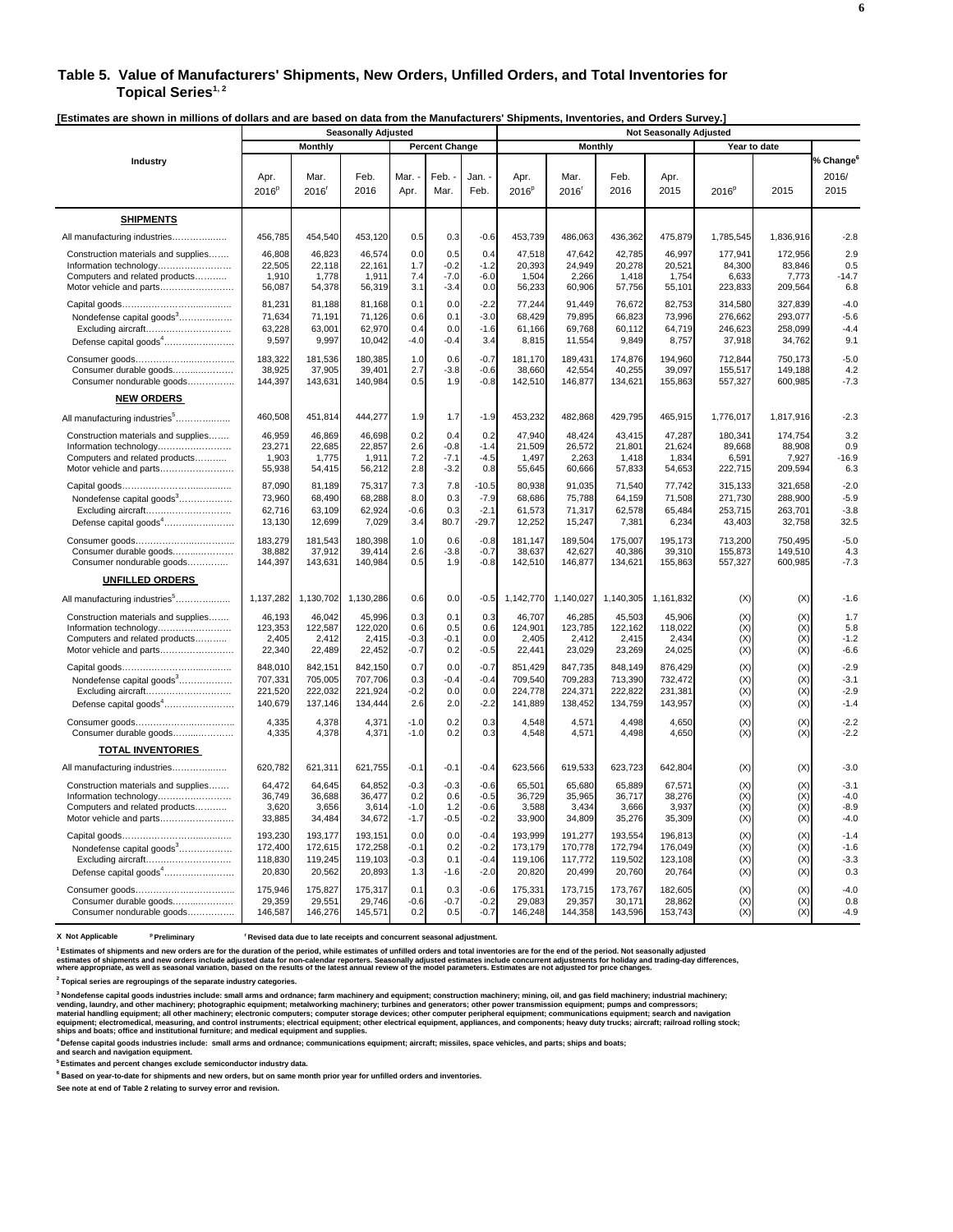**7**

| [Estimates are shown in millions of dollars and are based on data from the Manufacturers' Shipments, Inventories, and Orders Survey.] |  |  |
|---------------------------------------------------------------------------------------------------------------------------------------|--|--|
|                                                                                                                                       |  |  |
|                                                                                                                                       |  |  |

|                                                                        |                           |                  | <b>Seasonally Adjusted</b> |                  |                       |                  |                           |                           |                  |                  |                       |
|------------------------------------------------------------------------|---------------------------|------------------|----------------------------|------------------|-----------------------|------------------|---------------------------|---------------------------|------------------|------------------|-----------------------|
|                                                                        |                           | <b>Monthly</b>   |                            |                  | <b>Percent Change</b> |                  |                           | <b>Monthly</b>            |                  |                  | % Change              |
| Industry                                                               | Apr.<br>2016 <sup>p</sup> | Mar.<br>2016     | Feb.<br>2016               | Mar. -<br>Apr.   | Feb. -<br>Mar.        | Jan. -<br>Feb.   | Apr.<br>2016 <sup>p</sup> | Mar.<br>2016 <sup>r</sup> | Feb.<br>2016     | Apr.<br>2015     | Apr.<br>2016/<br>2015 |
| <b>MATERIALS AND SUPPLIES</b>                                          |                           |                  |                            |                  |                       |                  |                           |                           |                  |                  |                       |
| All manufacturing industries                                           | 206,849                   | 207,325          | 206,717                    | $-0.2$           | 0.3                   | $-0.3$           | 206,787                   | 206.974                   | 207,676          | 213,825          | $-3.3$                |
| Durable goods industries                                               | 128,483                   | 128,802          | 128,728                    | $-0.2$           | 0.1                   | $-0.6$           | 128,151                   | 128,370                   | 129,469          | 132,684          | $-3.4$                |
|                                                                        | 4,573<br>5,259            | 4,501            | 4,520                      | 1.6<br>0.2       | $-0.4$<br>0.4         | $-0.3$<br>$-1.0$ | 4,334                     | 4,452                     | 4,667            | 4,557            | $-4.9$<br>$-1.7$      |
| Nonmetallic mineral products                                           | 12,541                    | 5,249<br>12,663  | 5,226<br>12,724            | $-1.0$           | $-0.5$                | 0.1              | 5,281<br>12,276           | 5,271<br>12,481           | 5,246<br>12,790  | 5,371<br>13,682  | $-10.3$               |
| Fabricated metal products                                              | 17,603<br>24,633          | 17,778<br>24,791 | 17,729<br>24,802           | $-1.0$<br>$-0.6$ | 0.3<br>0.0            | $-0.4$<br>$-0.4$ | 17,619<br>24,772          | 17,843<br>24,522          | 17,702<br>24,778 | 18,515<br>26,487 | $-4.8$<br>$-6.5$      |
| Computers and electronic products                                      | 17,295                    | 17,084           | 16,975                     | 1.2              | 0.6                   | 1.0              | 17,377                    | 17,033                    | 17,066           | 17,158           | 1.3                   |
| Electrical equipment, appliances,<br>and components                    | 6,570                     | 6,548            | 6,524                      | 0.3              | 0.4                   | $-0.9$           | 6,602                     | 6,496                     | 6,571            | 7,154            | $-7.7$                |
| Transportation equipment                                               | 29,126                    | 29,329           | 29,334                     | $-0.7$           | 0.0                   | -1.7             | 29,042                    | 29,523                    | 29,821           | 29,094           | $-0.2$                |
| Furniture and related products<br>Miscellaneous products               | 3,602<br>7,28'            | 3,610<br>7,249   | 3,639<br>7,255             | $-0.2$<br>0.4    | $-0.8$<br>$-0.1$      | $-1.1$<br>$-0.8$ | 3,588<br>7,260            | 3,560<br>7,189            | 3,610<br>7,218   | 3,512<br>7,154   | 2.2<br>1.5            |
| Nondurable goods industries                                            | 78,366                    | 78,523           | 77,989                     | $-0.2$           | 0.7                   | 0.0              | 78,636                    | 78,604                    | 78,207           | 81,141           | $-3.1$                |
|                                                                        | 18,16'                    | 18,348           | 17,982                     | $-1.0$           | 2.0                   | 0.3              | 17,862                    | 18,053                    | 17,920           | 17,949           | $-0.5$                |
| Beverage and tobacco products                                          | 4,958<br>1,163            | 4,967<br>1,165   | 4,947<br>1,174             | $-0.2$<br>$-0.2$ | 0.4<br>$-0.8$         | $-0.5$<br>$-0.1$ | 5,061<br>1,159            | 5,099<br>1,169            | 5,118<br>1,175   | 5,084<br>1,158   | $-0.5$<br>0.1         |
|                                                                        | 1,066                     | 1,073            | 1,073                      | -0.7             | 0.0                   | 0.3              | 1,067                     | 1,076                     | 1,075            | 1,082            | $-1.4$                |
| Leather and allied products                                            | 718<br>24 <sup>°</sup>    | 715<br>239       | 720<br>242                 | 0.4<br>0.8       | $-0.7$<br>$-1.2$      | 0.8<br>1.3       | 702<br>236                | 692<br>232                | 699<br>238       | 672<br>239       | 4.5<br>$-1.3$         |
|                                                                        | 8,326                     | 8,332            | 8,360                      | $-0.1$           | $-0.3$                | $-0.3$           | 8,333                     | 8,420                     | 8,473            | 8,373            | $-0.5$                |
| Petroleum and coal products                                            | 2,787<br>5,707            | 2,778<br>5,806   | 2,812<br>5,633             | 0.3<br>$-1.7$    | $-1.2$<br>3.1         | $-1.3$<br>$-3.2$ | 2,787<br>5,870            | 2,760<br>5,627            | 2,786<br>5,317   | 2,869<br>8,372   | $-2.9$<br>$-29.9$     |
| Chemical products                                                      | 25,272                    | 25,121           | 25,063                     | 0.6              | 0.2                   | 1.2              | 25,517                    | 25,372                    | 25,355           | 24,924           | 2.4                   |
| Plastics and rubber products                                           | 9,967                     | 9,979            | 9,983                      | $-0.1$           | 0.0                   | $-0.7$           | 10,042                    | 10,104                    | 10,051           | 10,419           | $-3.6$                |
| <b>WORK IN PROCESS</b>                                                 |                           |                  |                            |                  |                       |                  |                           |                           |                  |                  |                       |
| All manufacturing industries                                           | 193,453                   | 192,987          | 193,269                    | 0.2              | $-0.1$                | $-0.1$           | 194,549                   | 192,408                   | 193,608          | 200,623          | $-3.0$                |
| Durable goods industries                                               | 146,628<br>2,195          | 147,088<br>2,216 | 147,071<br>2,233           | $-0.3$<br>$-0.9$ | 0.0<br>$-0.8$         | $-0.2$<br>$-0.9$ | 147,459<br>2,228          | 146,194<br>2,260          | 147,274<br>2,275 | 150,404<br>2,122 | $-2.0$<br>5.0         |
| Nonmetallic mineral products                                           | 1,466                     | 1,469            | 1,477                      | $-0.2$           | $-0.5$                | $-0.1$           | 1,514                     | 1,529                     | 1,539            | 1,480            | 2.3                   |
| Fabricated metal products                                              | 9,300<br>12,739           | 9,394<br>12,853  | 9,352<br>12,908            | $-1.0$<br>$-0.9$ | 0.4<br>$-0.4$         | $-1.8$<br>0.4    | 9,374<br>12,746           | 9,354<br>12,852           | 9,401<br>12,870  | 11,338<br>13,156 | $-17.3$<br>$-3.1$     |
|                                                                        | 18,502                    | 18,686           | 18,762                     | $-1.0$           | $-0.4$                | $-2.0$           | 18,465                    | 18,477                    | 18,898           | 18,814           | $-1.9$                |
| Computers and electronic products<br>Electrical equipment, appliances, | 13,706                    | 13,794           | 13,806                     | $-0.6$           | $-0.1$                | $-1.1$           | 13,896                    | 13,641                    | 13,852           | 14,548           | $-4.5$                |
| and components                                                         | 3,504<br>80,279           | 3,464            | 3,455<br>80,076            | 1.2<br>0.0       | 0.3                   | $-0.4$<br>0.4    | 3,559<br>80,747           | 3,433<br>79,771           | 3,456<br>79,983  | 3,618<br>80,618  | $-1.6$<br>0.2         |
| Transportation equipment<br>Furniture and related products             | 1,095                     | 80,282<br>1,094  | 1,119                      | 0.1              | 0.3<br>$-2.2$         | 5.4              | 1,091                     | 1,079                     | 1,110            | 1,031            | 5.8                   |
| Miscellaneous products                                                 | 3,842                     | 3,836            | 3,883                      | 0.2              | $-1.2$                | 0.8              | 3,839                     | 3,798                     | 3,890            | 3,679            | 4.3                   |
| Nondurable goods industries                                            | 46,825<br>6,057           | 45,899<br>5,940  | 46,198<br>6,002            | 2.0<br>2.0       | $-0.6$<br>$-1.0$      | 0.2<br>0.7       | 47,090<br>5,672           | 46,214<br>5,746           | 46,334<br>6,150  | 50,219<br>5,381  | $-6.2$<br>5.4         |
| Beverage and tobacco products                                          | 7,626                     | 7,572            | 7,522                      | 0.7              | 0.7                   | 0.8              | 7,543                     | 7,626                     | 7,691            | 7,371            | 2.3                   |
|                                                                        | 689<br>448                | 687<br>445       | 681<br>447                 | 0.3<br>0.7       | 0.9<br>$-0.4$         | 0.4<br>1.1       | 693<br>457                | 680<br>447                | 678<br>452       | 700<br>432       | $-1.0$<br>5.8         |
|                                                                        | 326                       | 326              | 332                        | 0.0              | $-1.8$                | 0.9              | 322                       | 305                       | 325              | 333              | $-3.3$                |
| Leather and allied products                                            | 104<br>1,281              | 99<br>1,270      | 99<br>1,277                | 5.1<br>0.9       | 0.0<br>$-0.5$         | $-5.7$<br>0.0    | 105<br>1,280              | 99<br>1,276               | 99<br>1,288      | 98<br>1,279      | 7.1<br>0.1            |
|                                                                        | 1,613                     | 1,640            | 1,628                      | $-1.6$           | 0.7                   | 4.6              | 1,612                     | 1,617                     | 1,626            | 1,386            | 16.3                  |
| Petroleum and coal products<br>Chemical products                       | 7,603<br>18,081           | 7,312<br>17,607  | 7,484<br>17,713            | 4.0<br>2.7       | $-2.3$<br>$-0.6$      | $-3.9$<br>0.9    | 7,913<br>18,424           | 7,207<br>18,142           | 7,044<br>17,921  | 11,929<br>18,278 | $-33.7$<br>0.8        |
| Plastics and rubber products                                           | 2,99.                     | 3,00             | 3,013                      | -0.1             | ، ن-                  |                  | 3,069                     | 3,069                     | 3,060            | 3,032            | 1.2                   |
| <b>FINISHED GOODS</b>                                                  |                           |                  |                            |                  |                       |                  |                           |                           |                  |                  |                       |
| All manufacturing industries                                           | 220,480                   | 220,999          | 221,769                    | $-0.2$           | $-0.3$                | $-0.7$           | 222,230                   | 220,151                   | 222,439          | 228,356          | $-2.7$                |
| Durable goods industries                                               | 109,383                   | 109,172          | 109.883                    | 0.2              | $-0.6$                | $-0.3$           | 110,727                   | 109,453                   | 111,704          | 112,348          | $-1.4$                |
| Nonmetallic mineral products                                           | 4,271<br>6,178            | 4,283<br>6,190   | 4,389<br>6,173             | $-0.3$<br>$-0.2$ | $-2.4$<br>0.3         | $-2.0$<br>$-0.4$ | 4,454<br>6,411            | 4,534<br>6,410            | 4,629<br>6,381   | 4,704<br>6,409   | $-5.3$<br>0.0         |
|                                                                        | 9,726                     | 9,813            | 9,939                      | $-0.9$           | $-1.3$                | $-2.2$           | 9,899                     | 9,952                     | 10,139           | 11,586           | $-14.6$               |
| Fabricated metal products                                              | 18,157<br>22,999          | 18,091<br>23,160 | 18,148<br>23,114           | 0.4<br>$-0.7$    | $-0.3$<br>0.2         | $-0.8$<br>0.5    | 18,629<br>23,308          | 18,455<br>23,206          | 18,407<br>23,445 | 18,709<br>23,733 | $-0.4$<br>$-1.8$      |
| Computers and electronic products                                      | 11,869                    | 11,863           | 11,703                     | 0.1              | 1.4                   | 0.9              | 11,798                    | 11,451                    | 11,901           | 11,719           | 0.7                   |
| Electrical equipment, appliances,<br>and components                    | 6,255                     | 6,249            | 6,260                      | 0.1              | $-0.2$                | $-0.5$           | 6,360                     | 6,233                     | 6,289            | 6,279            | 1.3                   |
| Transportation equipment                                               | 15,911                    | 15,554           | 16,107                     | 2.3              | $-3.4$                | $-0.4$           | 15,958                    | 15,538                    | 16,543           | 15,509           | 2.9                   |
| Furniture and related products<br>Miscellaneous products               | 2,488<br>11,529           | 2,524<br>11,445  | 2,507<br>11,543            | $-1.4$<br>0.7    | 0.7<br>$-0.8$         | 2.0<br>0.1       | 2,430<br>11,480           | 2,385<br>11,289           | 2,421<br>11,549  | 2,328<br>11,372  | 4.4<br>0.9            |
| Nondurable goods industries                                            | 111,097                   | 111,827          | 111,886                    | $-0.7$           | $-0.1$                | $-1.0$           | 111,503                   | 110,698                   | 110,735          | 116,008          | $-3.9$                |
|                                                                        | 29,392                    | 29,346           | 29,180                     | 0.2              | 0.6                   | 0.0              | 28,762                    | 28,422                    | 28,559           | 28,276           | 1.7                   |
| Beverage and tobacco products                                          | 7,938<br>1,283            | 7,921<br>1,280   | 7,921<br>1,275             | 0.2<br>0.2       | 0.0<br>0.4            | $-1.4$<br>1.1    | 8,013<br>1,296            | 7,843<br>1,280            | 7,758<br>1,283   | 7,936<br>1,245   | 1.0<br>4.1            |
|                                                                        | 1,565                     | 1,578            | 1,590                      | $-0.8$           | $-0.8$                | 0.3              | 1,571                     | 1,582                     | 1,600            | 1,521            | 3.3                   |
| Leather and allied products                                            | 1,534<br>474              | 1,513<br>464     | 1,494<br>462               | 1.4<br>2.2       | 1.3<br>0.4            | $-0.1$<br>0.4    | 1,458<br>455              | 1,433<br>439              | 1,492<br>449     | 1,144<br>474     | 27.4<br>$-4.0$        |
|                                                                        | 6,798                     | 6,792            | 6,792                      | 0.1              | 0.0                   | $-0.1$           | 6,843                     | 6,775                     | 6,832            | 6,812            | 0.5                   |
| Petroleum and coal products                                            | 1,631<br>11,526           | 1,623<br>11,388  | 1,617<br>11,406            | 0.5<br>1.2       | 0.4<br>$-0.2$         | 0.9<br>$-4.8$    | 1,658<br>11,451           | 1,595<br>10,634           | 1,576<br>10,349  | 1,538<br>15,776  | 7.8<br>$-27.4$        |
| Chemical products<br>Plastics and rubber products                      | 36,836<br>12,120          | 37,746<br>12,176 | 37,920<br>12,229           | $-2.4$<br>$-0.5$ | $-0.5$<br>$-0.4$      | $-1.6$<br>0.8    | 37,509<br>12,487          | 38,214<br>12,481          | 38,354<br>12,483 | 38,754<br>12,532 | $-3.2$<br>$-0.4$      |
|                                                                        |                           |                  |                            |                  |                       |                  |                           |                           |                  |                  |                       |

<sup>p</sup> Preliminary **revised data due to late receipts and concurrent seasonal adjustment.** 

<sup>1</sup> Estimates of shipments and new orders are for the duration of the period, while estimates of unfilled orders and total inventories are for the end of the period. Not seasonally adjusted

**estimates of shipments and new orders include adjusted data for non-calendar reporters. Seasonally adjusted estimates include concurrent adjustments for holiday and trading-day differences,**

**where appropriate, as well as seasonal variation, based on the results of the latest annual review of the model parameters. Estimates are not adjusted for price changes.**

**See note at end of Table 2 relating to survey error and revisions.**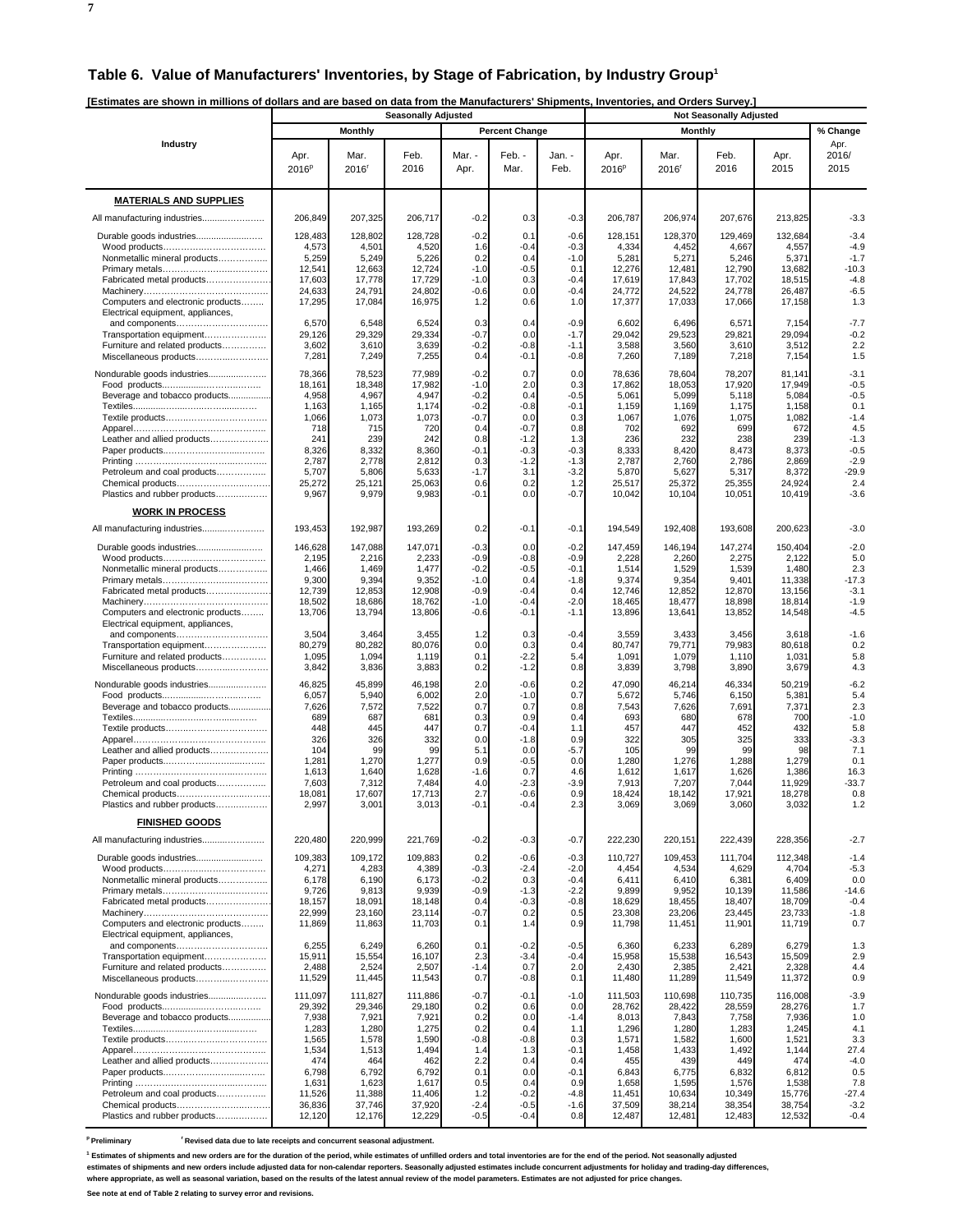#### **Table 7. Ratios of Manufacturers' Inventories to Shipments and Unfilled Orders to Shipments, by Industry Group <sup>1</sup>**

|                                                                                                                                                                                                                |                                                                                                      | <b>Inventory/Shipments ratio</b>                                                                     |                                                                                                      |                                                                                                      |                                                                                         | Unfilled Orders/Shipments ratio <sup>2</sup>                                            |                                                                                         |                                                                                         |
|----------------------------------------------------------------------------------------------------------------------------------------------------------------------------------------------------------------|------------------------------------------------------------------------------------------------------|------------------------------------------------------------------------------------------------------|------------------------------------------------------------------------------------------------------|------------------------------------------------------------------------------------------------------|-----------------------------------------------------------------------------------------|-----------------------------------------------------------------------------------------|-----------------------------------------------------------------------------------------|-----------------------------------------------------------------------------------------|
| Industry                                                                                                                                                                                                       | Apr<br>2016 <sup>p</sup>                                                                             | Mar<br>2016'                                                                                         | Feb<br>2016                                                                                          | Jan<br>2016                                                                                          | Apr<br>2016 <sup>p</sup>                                                                | Mar<br>2016 <sup>r</sup>                                                                | Feb<br>2016                                                                             | Jan<br>2016                                                                             |
| All manufacturing industries <sup>3</sup>                                                                                                                                                                      | 1.36                                                                                                 | 1.37                                                                                                 | 1.37                                                                                                 | 1.37                                                                                                 | (X)                                                                                     | (X)                                                                                     | (X)                                                                                     | (X)                                                                                     |
| Nonmetallic mineral products<br>Fabricated metal products<br>Computers and electronic products <sup>3</sup><br>Electrical equipment, appliances,<br>Transportation equipment<br>Furniture and related products | 1.65<br>1.34<br>1.30<br>1.78<br>1.62<br>2.17<br>1.63<br>1.73<br>1.55<br>1.13                         | 1.67<br>1.30<br>1.30<br>1.80<br>1.65<br>2.18<br>1.63<br>1.74<br>1.57<br>1.14                         | 1.66<br>1.35<br>1.29<br>1.81<br>1.65<br>2.18<br>1.61<br>1.74<br>1.53<br>1.17                         | 1.65<br>1.39<br>1.32<br>1.82<br>1.64<br>2.16<br>1.59<br>1.70<br>1.52<br>1.15                         | 6.94<br>(X)<br>(X)<br>1.83<br>2.54<br>3.39<br>5.93<br>2.02<br>14.88<br>1.52             | 6.93<br>(X)<br>(X)<br>1.82<br>2.57<br>3.40<br>5.95<br>2.04<br>14.77<br>1.51             | 6.91<br>(X)<br>(X)<br>1.80<br>2.58<br>3.43<br>5.95<br>2.01<br>14.64<br>1.51             | 6.88<br>(X)<br>(X)<br>1.77<br>2.56<br>3.41<br>5.90<br>1.94<br>14.62<br>1.48             |
| Beverage and tobacco products<br>Leather and allied products<br>Petroleum and coal products<br>Plastics and rubber products                                                                                    | 1.71<br>1.05<br>0.83<br>1.67<br>1.25<br>1.56<br>2.46<br>2.47<br>1.08<br>0.85<br>0.73<br>1.20<br>1.31 | 1.71<br>1.06<br>0.83<br>1.67<br>1.24<br>1.58<br>2.46<br>2.40<br>1.08<br>0.84<br>0.74<br>1.21<br>1.32 | 1.73<br>1.07<br>0.83<br>1.72<br>1.25<br>1.60<br>2.50<br>2.38<br>1.08<br>0.84<br>0.79<br>1.22<br>1.33 | 1.71<br>1.07<br>0.82<br>1.71<br>1.23<br>1.56<br>2.51<br>2.30<br>1.08<br>0.84<br>0.82<br>1.22<br>1.33 | (X)<br>(X)<br>(X)<br>(X)<br>(X)<br>(X)<br>(X)<br>(X)<br>(X)<br>(X)<br>(X)<br>(X)<br>(X) | (X)<br>(X)<br>(X)<br>(X)<br>(X)<br>(X)<br>(X)<br>(X)<br>(X)<br>(X)<br>(X)<br>(X)<br>(X) | (X)<br>(X)<br>(X)<br>(X)<br>(X)<br>(X)<br>(X)<br>(X)<br>(X)<br>(X)<br>(X)<br>(X)<br>(X) | (X)<br>(X)<br>(X)<br>(X)<br>(X)<br>(X)<br>(X)<br>(X)<br>(X)<br>(X)<br>(X)<br>(X)<br>(X) |

**[Based on Seasonally Adjusted data from the Manufacturers' Shipments, Inventories, and Orders Survey.]** 

**X Not Applicable <sup>p</sup>** <sup>r</sup> Revised data due to late receipts and concurrent seasonal adjustment.

<sup>2</sup> Excludes the following industries with no unfilled orders: Wood products; nonmetallic mineral products;<br>medical equipment and supplies; office supplies; other miscellaneous manufacturing; cutlery and handtools;<br>farm an

**3 Unfilled orders to shipments ratio excludes semiconductor manufacturing.**

#### **Table 8. Revisions to Previously Published Monthly Percent Changes 1**

|                                                                                                                                                                                                                                                                           |                                                                                          | Shipments                                                                        | New Orders                                                                       |                                                                                              | <b>Unfilled Orders</b>                                                           |                                                                                              | Inventories                                                                        |                                                                                  |
|---------------------------------------------------------------------------------------------------------------------------------------------------------------------------------------------------------------------------------------------------------------------------|------------------------------------------------------------------------------------------|----------------------------------------------------------------------------------|----------------------------------------------------------------------------------|----------------------------------------------------------------------------------------------|----------------------------------------------------------------------------------|----------------------------------------------------------------------------------------------|------------------------------------------------------------------------------------|----------------------------------------------------------------------------------|
| Industry                                                                                                                                                                                                                                                                  | Apr <sup>2</sup><br>2016                                                                 | Apr <sup>3</sup><br>$2015 -$<br>Mar<br>2016                                      | Apr <sup>2</sup><br>2016                                                         | Apr <sup>3</sup><br>2015-<br>Mar<br>2016                                                     | Apr <sup>2</sup><br>2016                                                         | Apr <sup>3</sup><br>$2015 -$<br>Mar<br>2016                                                  | Apr <sup>2</sup><br>2016                                                           | Apr <sup>3</sup><br>$2015 -$<br>Mar<br>2016                                      |
| All manufacturing industries                                                                                                                                                                                                                                              | (X)                                                                                      | 0.1                                                                              | (X)                                                                              | 0.3                                                                                          | (X)                                                                              | 0.1                                                                                          | (X)                                                                                | 0.2                                                                              |
| Durable goods industries<br>Nonmetallic mineral products<br>Fabricated metal products<br>Computers and electronic products<br>Electrical equipment, appliances,<br>and components<br>Transportation equipment<br>Furniture and related products<br>Miscellaneous products | $-0.1$<br>(X)<br>(X)<br>$-0.1$<br>0.0<br>$-0.1$<br>0.4<br>$-0.1$<br>$-0.2$<br>(X)<br>(X) | 0.2<br>0.6<br>0.4<br>0.5<br>0.2<br>0.7<br>0.3<br>0.4<br>0.3<br>0.4<br>0.5        | 0.0<br>(X)<br>(X)<br>$-0.1$<br>0.5<br>0.0<br>0.5<br>0.0<br>$-0.2$<br>(X)<br>(X)  | 0.5<br>(NA)<br>(NA)<br>0.7<br>0.3<br>0.8<br>0.6<br>1.1<br>0.9<br>0.5<br>0.5                  | 0.0<br>(X)<br>(X)<br>0.1<br>0.2<br>0.1<br>0.0<br>0.1<br>0.0<br>(X)<br>(X)        | 0.1<br>(NA)<br>(NA)<br>0.4<br>0.2<br>0.1<br>0.1<br>0.4<br>0.1<br>0.4<br>0.3                  | 0.1<br>(X)<br>(X)<br>$-0.2$<br>$-0.1$<br>$-0.1$<br>0.0<br>0.0<br>0.2<br>(X)<br>(X) | 0.1<br>0.3<br>0.3<br>0.4<br>0.2<br>0.2<br>0.3<br>0.2<br>0.2<br>0.4<br>0.3        |
| Nondurable goods industries<br>Beverage and tobacco products<br>Leather and allied products<br>Petroleum and coal products<br>Chemical products<br>Plastics and rubber products                                                                                           | (X)<br>(X)<br>(X)<br>(X)<br>(X)<br>(X)<br>(X)<br>(X)<br>(X)<br>(X)<br>(X)<br>(X)         | 0.2<br>0.2<br>0.6<br>0.5<br>1.0<br>0.9<br>1.9<br>0.3<br>0.4<br>0.9<br>0.2<br>0.3 | (X)<br>(X)<br>(X)<br>(X)<br>(X)<br>(X)<br>(X)<br>(X)<br>(X)<br>(X)<br>(X)<br>(X) | (NA)<br>(NA)<br>(NA)<br>(NA)<br>(NA)<br>(NA)<br>(NA)<br>(NA)<br>(NA)<br>(NA)<br>(NA)<br>(NA) | (X)<br>(X)<br>(X)<br>(X)<br>(X)<br>(X)<br>(X)<br>(X)<br>(X)<br>(X)<br>(X)<br>(X) | (NA)<br>(NA)<br>(NA)<br>(NA)<br>(NA)<br>(NA)<br>(NA)<br>(NA)<br>(NA)<br>(NA)<br>(NA)<br>(NA) | (X)<br>(X)<br>(X)<br>(X)<br>(X)<br>(X)<br>(X)<br>(X)<br>(X)<br>(X)<br>(X)<br>(X)   | 0.2<br>0.2<br>0.2<br>0.3<br>0.3<br>0.5<br>0.5<br>0.1<br>0.4<br>1.2<br>0.2<br>0.2 |

#### **X Not Applicable NA Not Available**

<sup>1</sup> Estimates of shipments and new orders are for the duration of the period, while estimates of unfilled orders and total inventories<br>are for the end of the period. Not seasonally adjusted estimates of shipments and new o

**2 The current month revisions are the difference between the advance percent change and the percent change as shown in this publication.**

<sup>3</sup> The twelve month revisions are the differences between the month-to-month percent changes of the preliminary and<br>final estimates. The monthly averages are the simple averages of the absolute values of the differences f